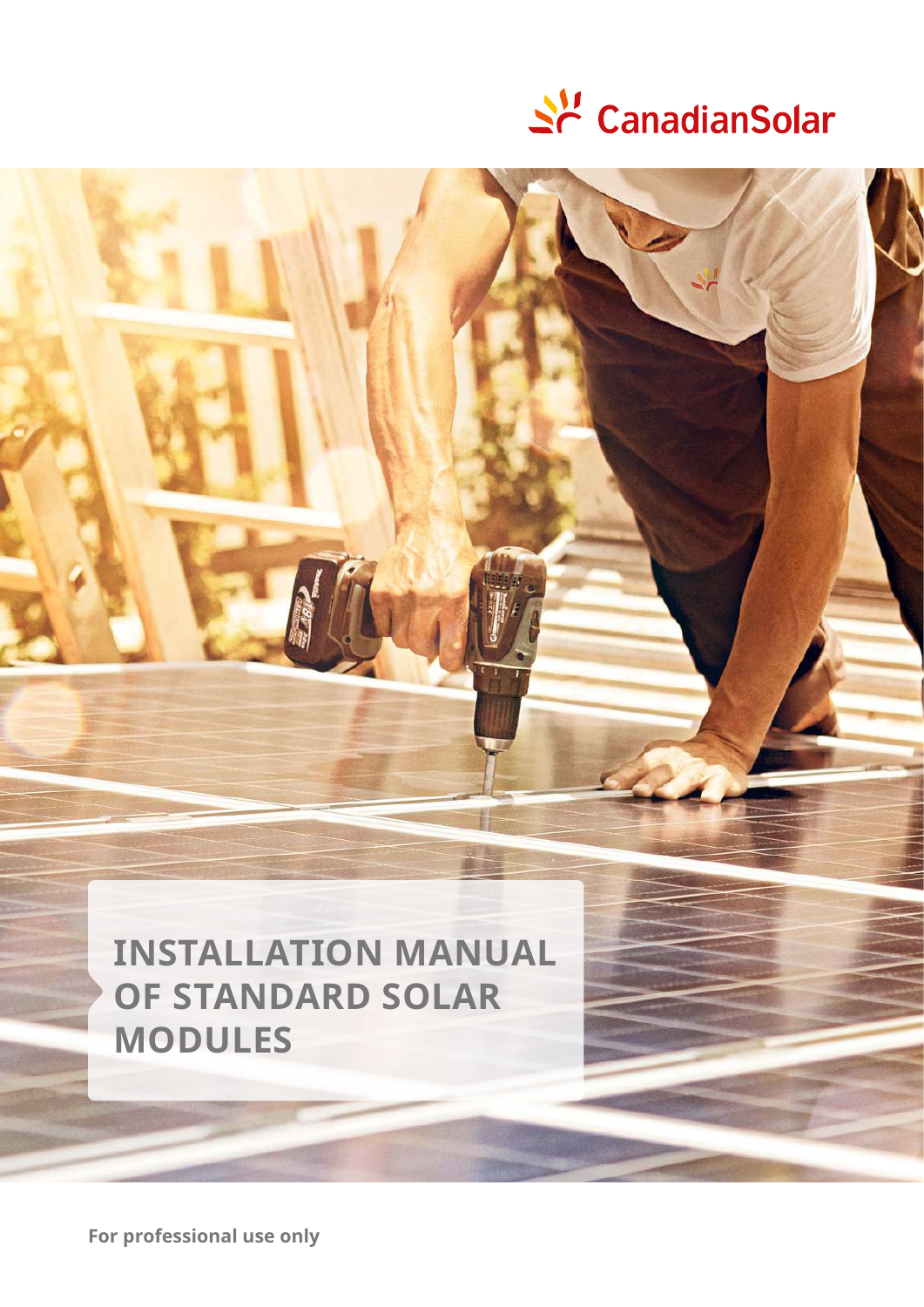| 1.0 | <b>GENERAL INFORMATION</b>                    | 3  |  |
|-----|-----------------------------------------------|----|--|
| 1.1 | <b>INSTALLATION MANUAL DISCLAIMER</b>         | 3  |  |
| 1.2 | <b>LIMITATION OF LIABILITY</b>                | 3  |  |
| 2.0 | <b>SAFETY PRECAUTIONS</b>                     | 3  |  |
| 3.0 | <b>MECHANICAL / ELECTRICAL SPECIFICATIONS</b> | 4  |  |
| 4.0 | <b>UNPACKING AND STORAGE</b>                  | 5  |  |
| 5.0 | <b>MODULE INSTALLATION</b>                    | 6  |  |
| 5.1 | <b>MODULE WIRING</b>                          | 7  |  |
| 5.2 | <b>GROUNDING</b>                              | 9  |  |
| 6.0 | <b>MOUNTING INSTRUCTIONS</b>                  | 10 |  |
| 6.1 | <b>MOUNTING METHOD: BOLTING</b>               | 11 |  |
| 7.0 | <b>MAINTENANCE</b>                            | 13 |  |
|     | <b>AMENDED EDITIONS AND DATES</b>             | 13 |  |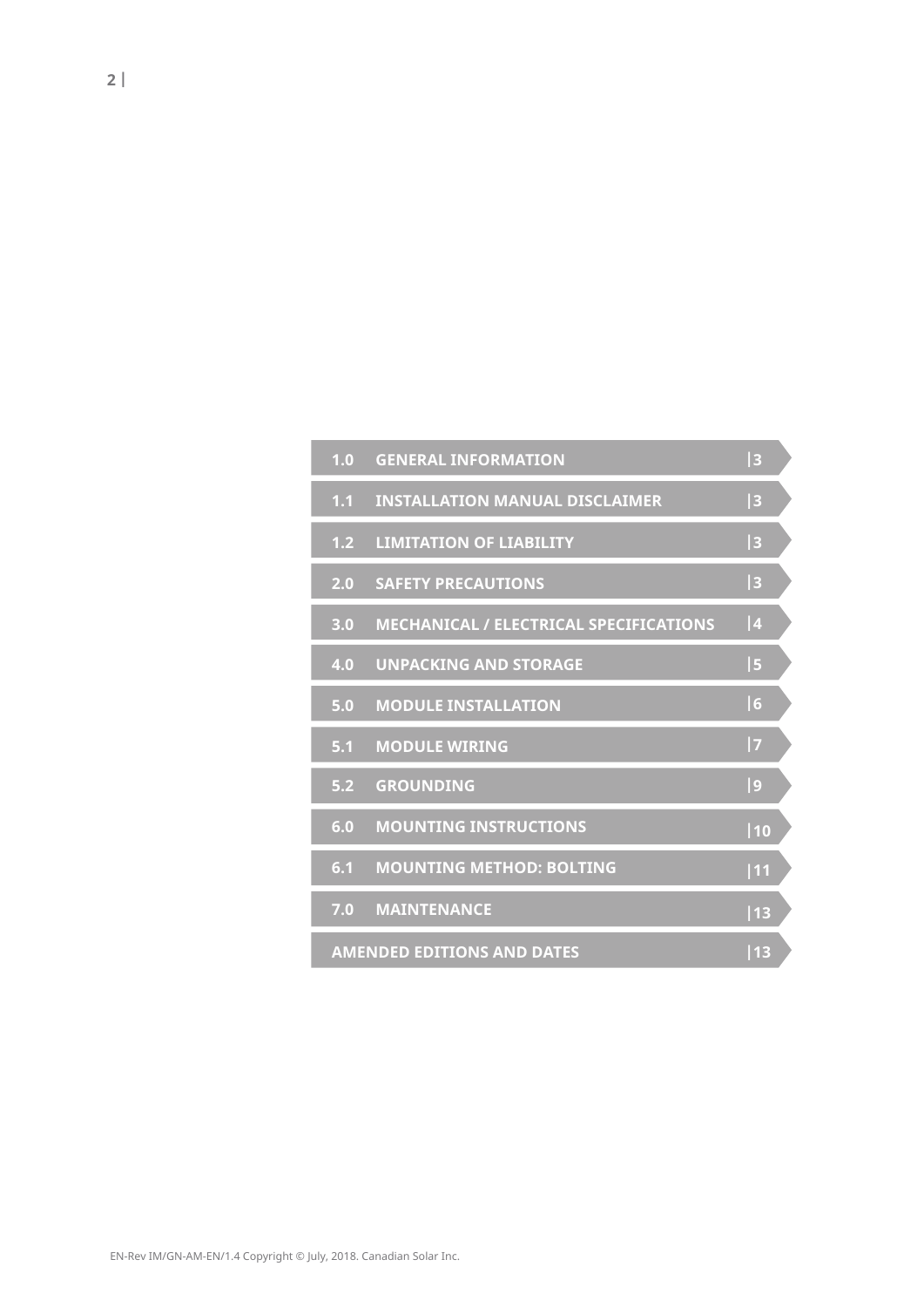# **1.0 GeneRal InfoRmatIon**

This general manual provides important safety information relating to the installation, maintenance and handling of CS-series solar modules.

Professional installer must read these guidelines carefully and strictly follow these instructions. Failure to follow these instructions may result in death, injury or property damage. The installation and handling of PV modules requires professional skills and should only be performed by qualified professionals. The installers must inform end–users (consumers) the aforesaid information accordingly. The word "module" or "PV module" used in this manual refers to one or more CS-series solar modules.

This manual is only valid for the module types CS1V-MS, CS1K-MS, CS3U-P, CS3U-MS, CS3K-P, CS3K-MS, CS6A-P, CS6A-M, CS6V-P, CS6V-M, CS6K-P, CS6K-M, CS6K-MS, CS6V-MS, CS6VL-MS, CS6A-MS, CS6U-P, CS6U-M, CS3W-P and CS3L-P.

Please retain this manual for future reference. We recommend checking **www.canadiansolar.com** regularly for the most updated version.

# **1.1 InstallatIon manual DIsClaImeR**

The information contained in this manual is subject to change by Canadian Solar Inc. without prior notice. Canadian Solar Inc. gives no warranty of any kind whatsoever, either explicitly or implicitly, with respect to the information contained herein.

In the event of any inconsistency among different language versions of this document, the English version shall prevail. Please refer to our product lists and documents published on our website at: http:// www.canadiansolar.com as these lists are updated on a regular basis.

# **1.2 lImItatIon of lIaBIlItY**

Canadian Solar Inc. shall not be held responsible for damages of any kind, including – without limitation – bodily harm, injury or damage to property, in

connection with handling PV modules, system installation, or compliance or non-compliance with the instructions set forth in this manual.

# **2.0 safetY PReCautIons**

 **Warning** Before attempting to install, wire, operate and / or service the module and other electrical equipment, all instructions should be read and understood. PV module connectors pass direct current (DC) when exposed to sunlight or other light sources. Contact with electrically active parts of the module, such as terminals, can result in injury or death, irrespective of whether or not the module and the other electrical equipment have been connected.

 **aveRtIssement:**

 Toutes les instructions devront être lues et comprises avant de procéder à l'installation, le câblage, l'exploitation et/ou l'entretien des panneaux. Les interconnexions des panneaux conduisent du courant continu (CC) lorsque le panneau est exposé à la lumière du soleil ou à d'autres sources lumineuses. Tout contact avec des éléments sous tension du panneau tels que ses bornes de sortie peut entraîner des blessures ou la mort, que le panneau soit connecté ou non.

#### **GeneRal safetY**

· All modules must be installed by licensed electricians in accordance to the applicable electrical codes such as, the latest National Electrical Code (USA) or Canadian Electric Code (Canada) or other national or international applicable electrical codes.



Protective clothing (non-slip gloves, clothes, etc.) must be worn during installation to prevent direct contact with 30 V DC or greater, and to protect hands from sharp edges.



Prior to installation, remove all metallic jewelry to prevent accidental exposure to live circuits.

When installing modules in light rain,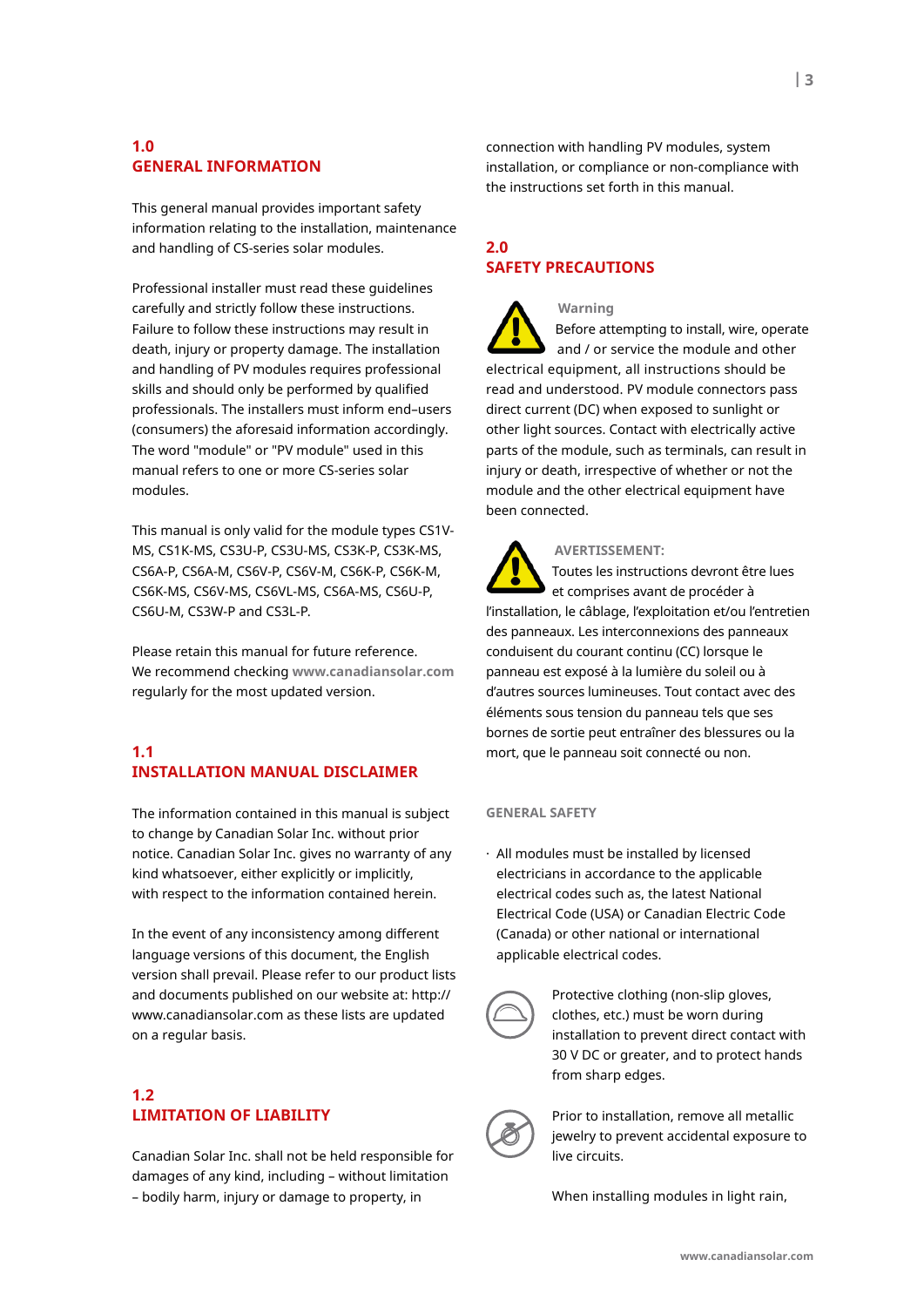

morning dew, take appropriate measures to prevent water ingress into the connector.

**Do not** allow children or unauthorized persons near the installation site or storage area of modules.

- · Do not install modules in strong wind.
- · Use electrically insulated tools to reduce the risk of electric shock.
- · If the disconnects and Over Current Protection Device (OCPD)'s cannot be opened or the inverter cannot be powered down, cover the fronts of the modules in the PV array with an opaque material to stop the production of electricity when installing or working on a module or wiring.
- · **Do not** use or install damaged modules.
- · Contact with module surfaces or frames may cause electric shock if the front glass is broken or the backsheet is torn.
- · The PV module does not contain any serviceable parts. Do not attempt to repair any part of the module.
- · Keep the junction box cover closed at all times.
- · **Do not** disassemble a module or remove any module part.
- · **Do not** artificially concentrate sunlight on a module.

· **Do not** connect or disconnect modules when current from the modules or an external source is present.

# **3.0 meCHanICal / eleCtRICal sPeCIfICatIons**

Module electrical ratings are measured under Standard Test Conditions (STC) of 1000 W/m<sup>2</sup> irradiance, with an AM1.5 spectrum, and a cell temperature of 25°C. Detailed electrical and mechanical characteristics of Canadian Solar Inc. crystalline silicon PV modules can be found in our Installation Manual Annex ( Section Annex C: Module Specifications) on **www.canadiansolar.com.** Main electrical characteristics at STC are also stated on each module label. Please refer to the datasheet or the product nameplate for the maximum system voltage.

Under certain conditions, a module may produce more current or voltage than under its Standard Test Condition's rated power. As a result, the module short-circuit current under STC should be multiplied by 1.25, and a correction factor should be applied to the open-circuit voltage (see Table 1 below), when determining component ratings and capacities. Depending on your local regulations, an additional 1.25 multiplier for the short-circuit current (giving a total multiplier of 1.56) may be applicable when sizing conductors and fuses.

**table 1: low temperature correction factors for open-circuit voltage**

| Lowest Expected Ambient Temperature (°C/°F) | <b>Correction Factor</b> |
|---------------------------------------------|--------------------------|
| 24 to 20 / 76 to 68                         | 1.02                     |
| 19 to 15 / 67 to 59                         | 1.04                     |
| 14 to 10 / 58 to 50                         | 1.06                     |
| 9 to 5 / 49 to 41                           | 1.08                     |
| 4 to 0 / 40 to 32                           | 1.10                     |
| -1 to -5 / 31 to 23                         | 1.12                     |
| -6 to -10 / 22 to 14                        | 1.14                     |
| -11 to -15 / 13 to 5                        | 1.16                     |
| $-16$ to $-20/4$ to $-4$                    | 1.18                     |
| $-21$ to $-25$ / $-5$ to $-13$              | 1.20                     |
| -26 to -30 / -14 to -22                     | 1.21                     |
| -31 to -35 / -23 to -31                     | 1.23                     |
| -36 to -40 / -32 to -40                     | 1.25                     |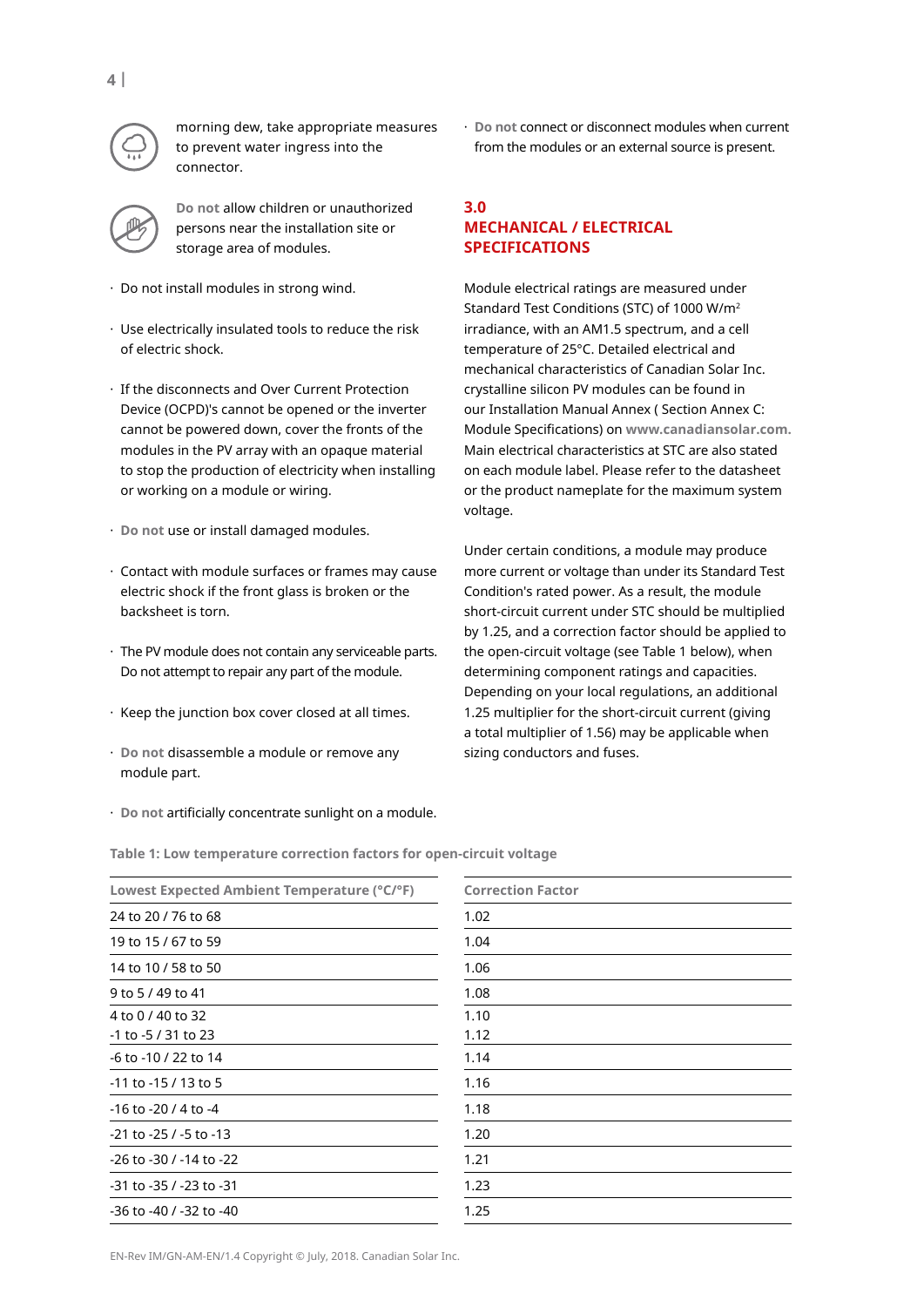Alternatively, a more accurate correction factor for the open-circuit voltage can be calculated using the following formula:

$$
C_{\text{VOC}} = 1 - \alpha_{\text{Voc}} \times (25 - T)
$$

**t** is the lowest expected ambient temperature at the system installation site

**αvoc** (%/ºC) is the voltage temperature coefficient of the selected module (refer to corresponding datasheet)

Electrical calculations and design must be performed by competent engineer or consultant.

# **4.0 unPaCKInG anD stoRaGe**

# NOTIC

**PReCautIons** 

- · Modules should be stored in a dry and ventilated environment to avoid direct sunlight and moisture. If modules are stored in an uncontrolled environment, the storage time should be less than 3 months and extra precautions should be taken to prevent connectors from being exposed to moisture or sunlight, like using connector endcaps.
- · Unpack module pallets carefully, following the steps shown on the pallet. Unpack, transport and store the modules with care.
- · Modules must always be unpacked and installed by two people. Always use both hands when handling modules.



· **Do not** stand, step, walk and / or jump on

modules under any circumstances. Localized heavy loads may cause severe micro-cracks at cell level, which in turn may compromise module reliability and void Canadian Solar Inc's warranty.



- · **Do not** support the backsheet when handling or installing the module.
- · **Do not** carry modules on your head.
- · **Do not** drop or place objects (such as tools) on the modules.
- · **Do not** lift modules by their wires or junction box, lift them by the frame.
- · Stacks of modules should contain no more than 12 modules, and the frames should be aligned.
- · **Do not** place excessive loads on the module or twist the module frame.
- · **Do not** use sharp instruments on the modules. Particular care should be taken to avoid module backsheets being damaged by sharp objects, as scratches may directly affect product safety.
- · **Do not** leave modules unsupported or unsecured.
- · **Do not** change the wiring of bypass diodes.
- · Keep all electrical contacts clean and dry at all times.

#### **PRoDuCt IDentIfICatIon**

· Each module has three identical barcodes (one in the laminate under the front glass, the second on the rear side of the module and the third on the frame) that act as a unique identifier. Each module has a unique serial number containing 13 (pre March 2013) or 14 (post March 2013) digits.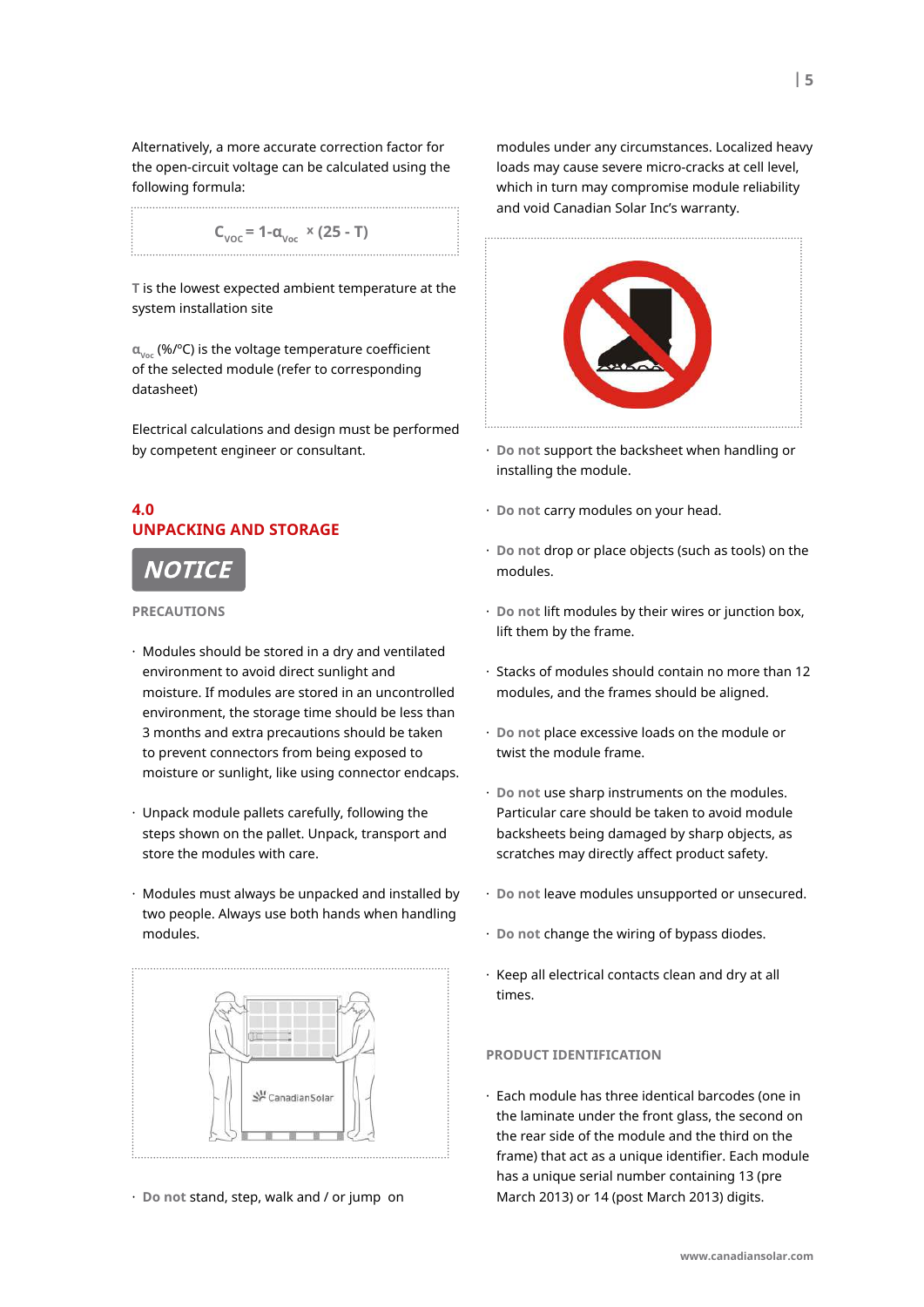· A nameplate is also affixed to the rear of each module. This nameplate specifies the model type, as well as the main electrical and safety characteristics of the module.

# **5.0 moDule InstallatIon**



**PReCautIonaRY measuRes anD GeneRal safetY**

- · Prior to installing modules please obtain information about any requirements and necessary approvals for the site, installation and inspection from the relevant authorities.
- $\cdot$  Check applicable building codes to ensure that the construction or structure (roof, facade, support, etc.) can bear the module system load.
- · CS-series solar modules have been qualified for Application Class A (equivalent to Safety Class II requirements). Modules rated under this class should be used in systems operating at voltage above 50 V or power above 240 W, where general contact access is anticipated.
- · Canadian Solar Inc. modules have been certified as Type 1 or Type 4 according to UL 1703 and Class C according to IEC 61730-2, please refer to the datasheet or the product nameplate for the detailed types.
- · Consult your local authority for guidelines and requirements for building or structural fire safety.

#### **ul 1703 sYstem fIRe RatInG RequIRements**

- · A photovoltaic systems composed of UL 1703 certified modules mounted on a UL 2703 certified mounting system should be evaluated in combination with roof coverings in accordance with UL 1703 standard, with respect to meeting the same fire classification as the roof assembly.
- · Mounting systems with a System Fire Class Rating (Class A, B or C), tested in conjunction with fire rated "Type 1" or "Type 4" rated modules, are considered acceptable for use with Canadian Solar

Inc. modules, provides the mounting system does not violate any other requirements of this manual.

- · Any mounting system limitations on inclination or accessories required to maintain a specific System Fire Class Rating should be clearly specified in the installation instructions and UL 2703 certification of the mounting system supplier.
- · When installing modules, ensure the supporting roof has a fire resistant roof covering rated for the application.
- · The fire rating for this module is only valid when the product is installed as specified in the mechanical mounting instructions.

#### **envIRonmental ConDItIons**

- · The module is intended for use in general open-air climates, as defined in IEC 60721-2-1: Classification of environmental conditions Part-2-1: Environmental conditions appearing in nature - Temperature and humidity.
- · Please consult the Canadian Solar Inc. technical support department for more information on the use of modules in special climates, , such as an altitude greater than 2000 m.



**Do not** install modules near open flames or flammable materials.



**Do not** immerse modules in water or constantly expose modules to water (either fresh or salt) (i.e. from fountains, sea spray).

- · Exposing modules to salt (i.e. marine environments) or sulfur (i.e. sulfur sources, volcanoes) incurs the risk of module corrosion.
- · Failure to comply with these instructions will void Canadian Solar Inc. warranty.

#### **InstallatIon RequIRements**

- · Ensure that the module meets the general technical system requirements.
- · Ensure that other system components do not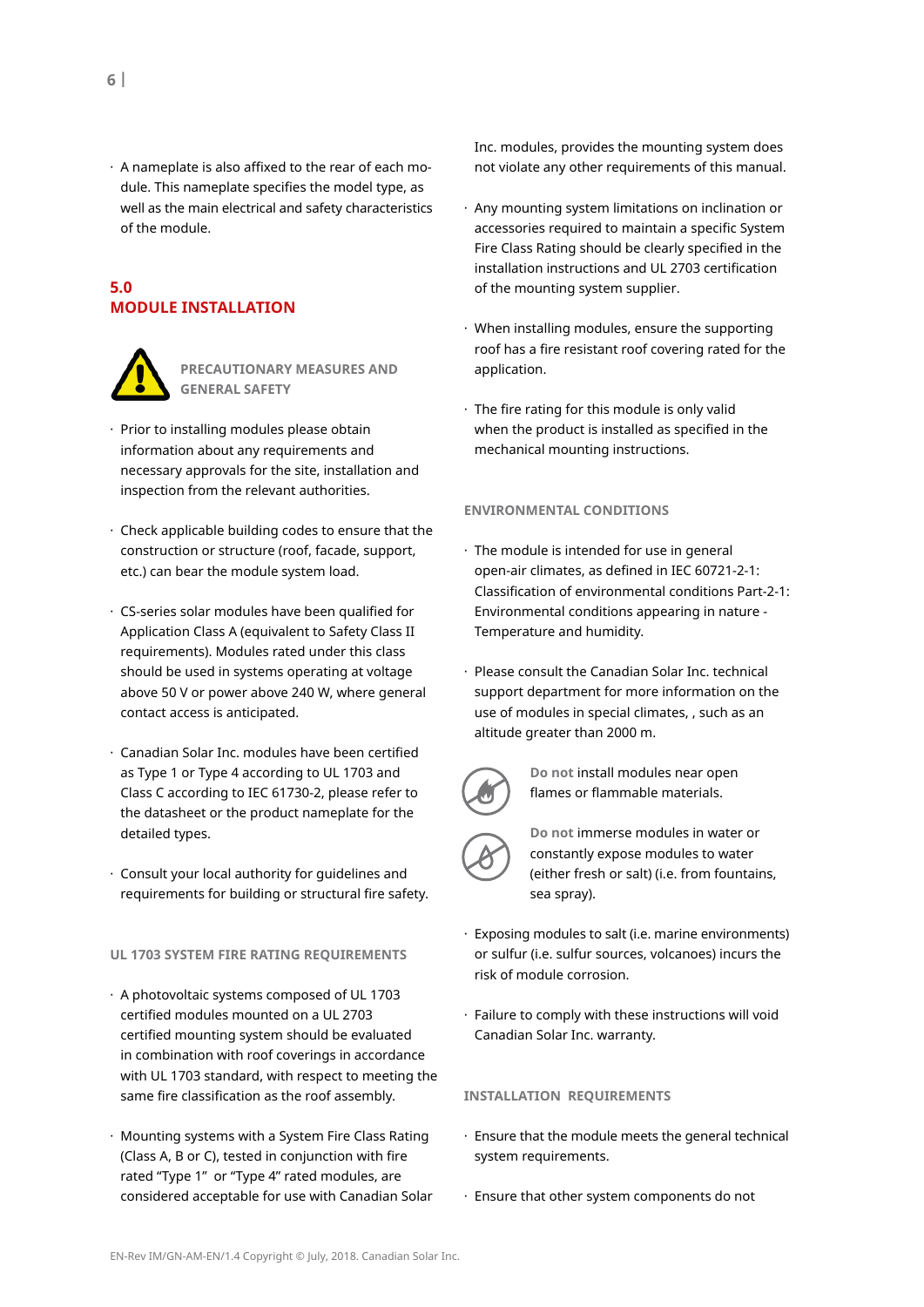damage the module mechanically or electrically.

- · Modules can be wired in series to increase voltage or in parallel to increase current. To connect modules in series, connect the cables from the positive terminal of one module to the negative terminal of the next module. To connect in parallel, connect the cables from the positive terminal of one module to the positive terminal on the next module.
- $\cdot$  The quantity of bypass diodes in the module's junction box may vary depending on the model series.
- · Only connect the quantity of modules that corresponds to the voltage specifications of the inverters used in the system. In addition modules should not be connected together to create a voltage higher than the maximum permitted system voltage stated on the module nameplate, even under the worst local temperature conditions (see Table 1 for the correction coefficients that apply to opencircuit voltage).
- · A maximum of two strings can be connected in parallel without the need to incorporate an overcurrent protection device (fuses, etc.) in series within each string. Three or more strings can be connected in parallel if an appropriate, certified over-current protection device is installed in series within each string.
- · Only modules with similar electrical outputs should be connected in the same string to avoid or minimize mismatch effects in arrays.
- · To minimize risk in the event of an indirect lightning strike, avoid forming loops with the wiring when designing the system.
- · The recommended maximum series fuse rating is stated in a table in the Annex C.
- · Modules should be safely fixed to bear all expected loads, including wind and snow loads.
- · A minimum clearance of 6.5 mm (0.25 in) between modules is required to allow for thermal expansion of the frames.
- · The small drainage holes on the underside of the module must not be blocked.

#### **oPtImum oRIentatIon anD tIlt**

· To maximize your annual yield, find out the optimum orientation and tilt for PV modules in your region. The highest yields are achieved when sunlight shines perpendicularly onto the PV modules.

#### **avoID sHaDInG**

- · Even minor partial shading (e.g. from dirt deposits) reduces yields. A module can be considered to be unshaded if its entire surface is free from shading all year round. Sunlight should be able to reach the module even on the shortest day of the year.
- · Constant shading conditions can affect module service lifetime, due to accelerated ageing of the encapsulation material and thermal stress on the bypass diodes.

#### **RelIaBle ventIlatIon**

- · Sufficient clearance (at least 10 cm (3.94 in)) between the module frame and the mounting surface is required to allow cooling air to circulate around the back of the module. This also enables condensation or moisture to dissipate.
- · According to UL 1703, any other specific clearance required for maintaining a system fire rating should prevail. Detailed clearance requirements pertaining to system fire ratings must be provided by your racking supplier.

# **5.1 moDule WIRInG**

#### **CoRReCt WIRInG sCHeme**

- · Ensure that the wiring is correct before starting up the system. If the measured open circuit voltage (Voc) and short-circuit current (Isc) differ substantially from the specifications, this indicates that there is a wiring fault.
- · When modules have been pre-installed but the system has not been connected to the grid yet, each module string should be kept under open-circuit conditions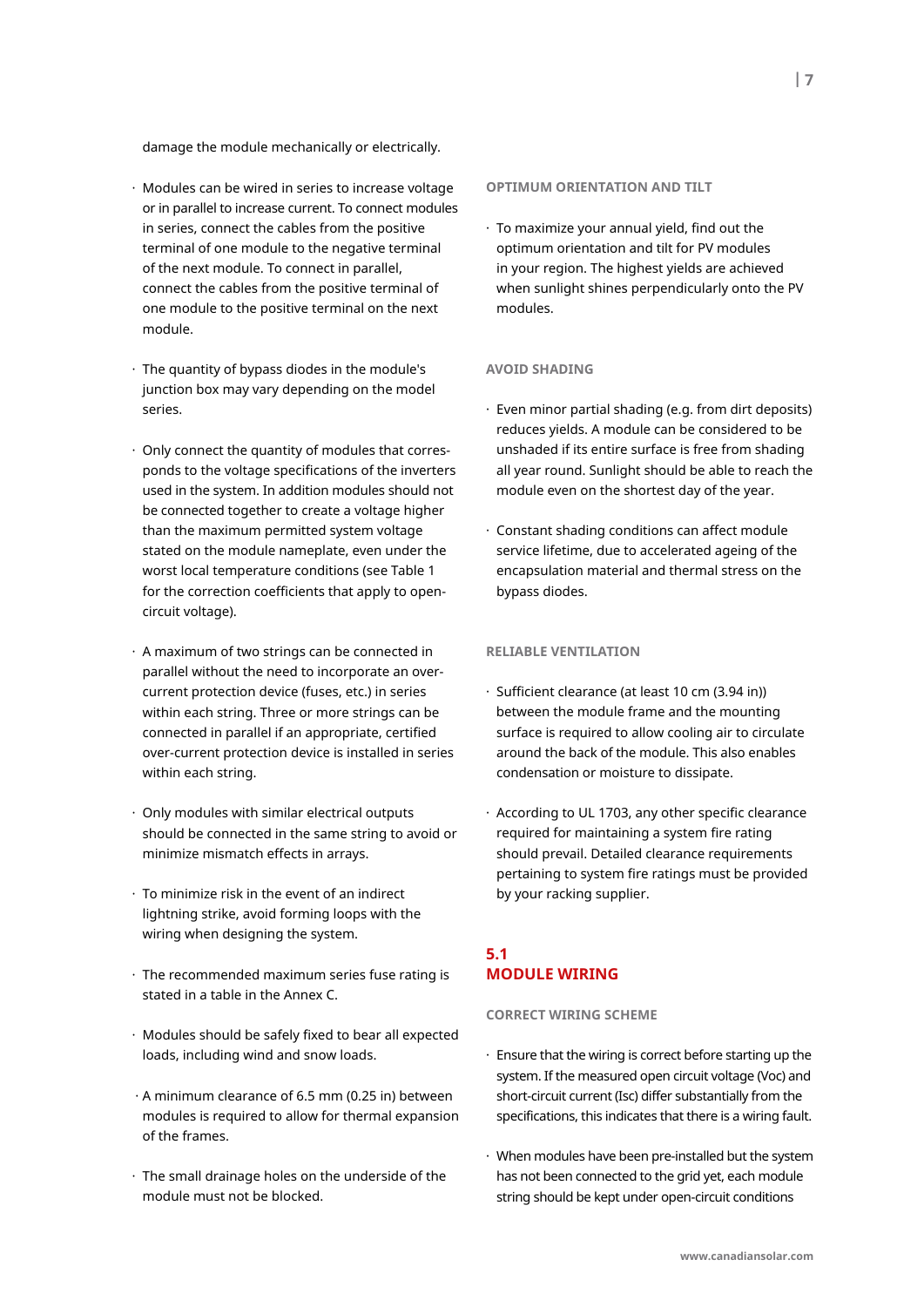and proper actions should be taken to avoid dust and moisture penetration inside the connectors.

Canadian Solar Inc. offers optional cable specifications to match various system configurations. Recommended system cable schemes are shown in Table 2 below:

· For CS3U, CS3K, CS3W and CS3L series modules,

**table 2: system Cable scheme for Cs3u, Cs3K, Cs3W and Cs3l modules**



· For CS1V and CS1K series modules, recommended system cable schemes are shown in Table 3:

**table 3: system Cable scheme for Cs1v and Cs1K modules**



The maximum distance between two adjacent module frames should be within 50 mm (1.96in) for side with mounting clamps, and within 25 mm (0.98in) for side without mounting clamps, in order to meet system cable scheme.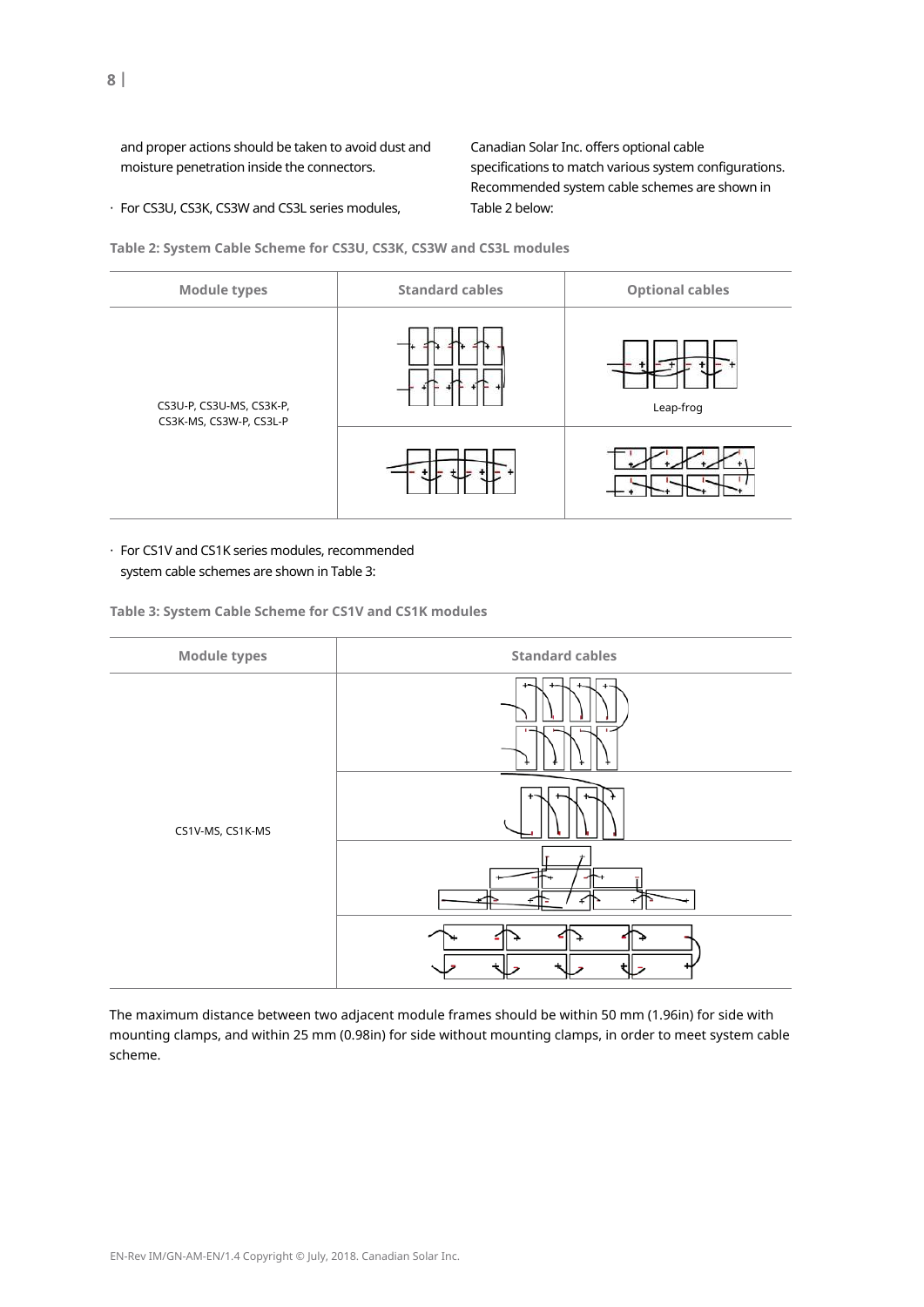- · Make sure that all connections are safe and properly mated. The PV connector should not be subjected to stress from the exterior. Connectors should only be used to connect the circuit. They should never be used to turn the circuit on and off.
- · Connectors are not waterproof when unmated. When installing modules, connector should be connected to each other as soon as possible or appropriate measures should be taken to avoid moisture and dust penetrating into the connector.

#### **use of suItaBle mateRIals**

- · Only use dedicated solar cable and suitable connectors (wiring should be sheathed in a sunlight-resistant conduit or, if exposed, should be sunlight-resistant itself) that meet local fire, building and electrical regulations. Please ensure that all wiring is in perfect electrical and mechanical condition.
- · Installers may only use single-conductor cable listed and labeled as USE-2 or PV wire which is 90°C wet rated in North America, and single conductor cable, 2.5-16 mm² (5-14 AWG ), 90°C wet rated in other areas (i.e. TUV 2PfG1169 or EN50618 approved), with proper insulation which is able to withstand the maximum possible system opencircuit voltage.
- · Only copper conductor material should be used. Select a suitable conductor gauge to minimize voltage drop and ensure that the conductor ampacity complies with local regulations (i.e. NEC 690.8(D)).

# **CaBle anD ConneCtoR PRoteCtIon**

- · Secure the cables to the mounting system using UV-resistant cable ties. Protect exposed cables from damage by taking appropriate precautions (e.g. placing them inside a metallic raceway like EMT conduit). Avoid exposure to direct sunlight.
- $\cdot$  A minimum bending radius of 60 mm (2.36 in) is required when securing the junction box cables to the racking system.

· Do not place connectors in locations where water could easily accumulate.

# **5.2 GRounDInG**

- · For grounding requirements in North America, a module with exposed conductive parts is considered to comply with UL 1703 only when it is electrically grounded in accordance with both the instructions presented below and the requirements of the National Electrical Code. Any grounding means used with Canadian Solar Inc. modules should be NRTL certified to UL 467 and UL 2703 standards. Please consult our technical service team for the formal approval process.
- · For grounding requirements in other areas, although the modules are certified to Safety Class II, we recommend them to be grounded and that module installation should comply with all applicable local electrical codes and regulations.
- · Grounding connections should be installed by a qualified electrician.
- · Connect module frames together using adequate grounding cables: we recommend using 4-14 mm² (AWG 6-12) copper wire. Holes provided for this purpose are identified with a grounding symbol (IEC 61730-1). All conductive connection junctions must be firmly fixed.
- · Do not drill any extra ground holes for convenience this will void the modules warranty.
- · All bolts, nuts, flat washers, lock washers and other relevant hardware should be made of stainless steel, unless otherwise specified.
- · Canadian Solar Inc. does not provide grounding hardware.
- · One grounding method is recommended for Canadian Solar Inc. standard modules, as described below. For alternative grounding methods, please refer to Annex B (Alternative Grounding Methods) on the website (www. canadiansolar.com). It is not possible to use standard grounding methods for certain module ranges. Please refer to Annex B for more details.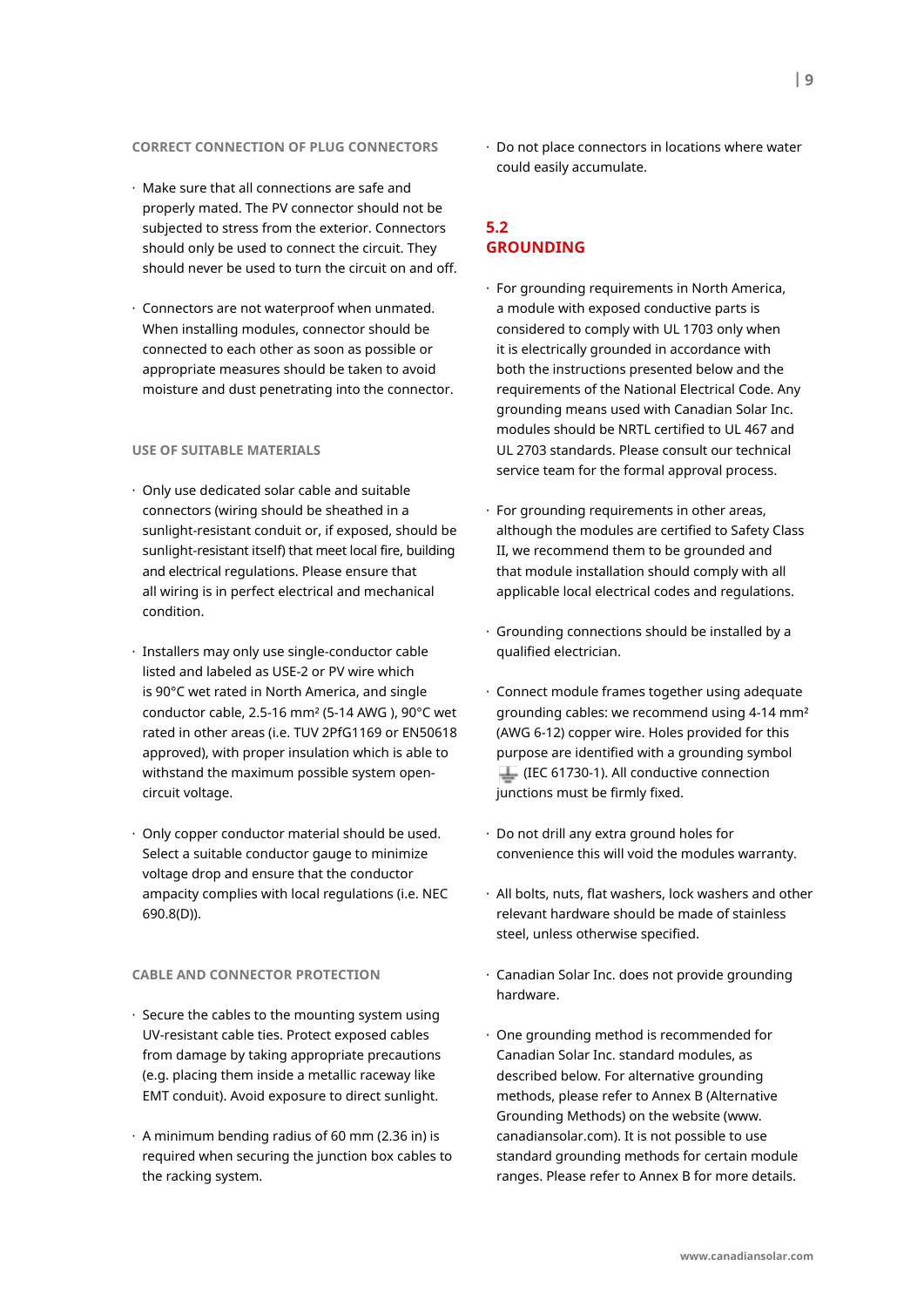#### **GROUNDING METHOD: Bolt + tootHeD nut + CuP WasHeR.**

 $1.$  To fix the wire between the flat washer and cup washer, place the cup washer (concave side up) between the frame and the wire. 





- · A grounding kit containing an M5 (3/16") SS cap bolt, an M5 (3/16") SS flat washer, an M5 (3/16") SS cup washer, and an M5 (3/16") SS nut (with teeth) is used to attach copper grounding wire to a predrilled grounding hole on the frame (see image below).
- · Place the wire between the flat washer and the cup washer. Ensure that the cup washer is positioned between the frame and the wire with the concave side up to prevent galvanic corrosion. Tighten the bolt securely using the SS toothed nut. A wrench may be used to do this. The tightening torque is 3-7 Nm (2.2-5.2 ft-lbs).

# **6.0 mountInG InstRuCtIons**

 The applicable regulations pertaining to work safety, accident prevention and securing the construction site must be observed. Workers and third party personnel shall wear or install fall arrest equipment. Any third party need to be protected against injuries and damages.

- · The mounting design must be certified by a registered professional engineer. The mounting design and procedures must comply with all applicable local codes and requirements from all relevant authorities.
- · The module is considered to be in compliance with UL 1703 and IEC 61215 only when the module is mounted in the manner specified by the mounting instructions included in this installation manual.
- · Any module without a frame (laminate) shall not be considered to comply with the requirements of UL

1703 unless the module is mounted with hardware that has been tested and evaluated with the module under this standard or by a field inspection certifying that the installed module complies with the requirements of UL 1703.

- · Canadian Solar Inc. does not provide mounting hardware.
- · Standard modules can be mounted onto a support structure using one of several approved methods. One of such methods is described below. For details of other mounting methods and the methods recommended by Canadian Solar Inc. for special module ranges, please refer to the Annex A (Alternative Mounting Methods) on our website (www.canadiansolar.com). For information about other installation methods, please contact your local representative. Failure to use a recognized installation method will void the Canadian Solar Inc. warranty.
- · Use appropriate corrosion-proof fastening materials. All mounting hardware (bolts, spring washers, flat washers, nuts) should be hot dip galvanized or stainless steel.
- · Use a torque wrench for installation.
- · Do not drill additional holes or modify the module frame. Doing so will void the warranty.
- · Standard modules can be installed in either landscape or portrait orientations. Refer to the detailed instructions for further guidance. Please note that in areas with heavy snowfall (> 2400 Pa) further countermeasures such the use of additional support bars should be considered to avoid snow loads damaging the lowest row of modules.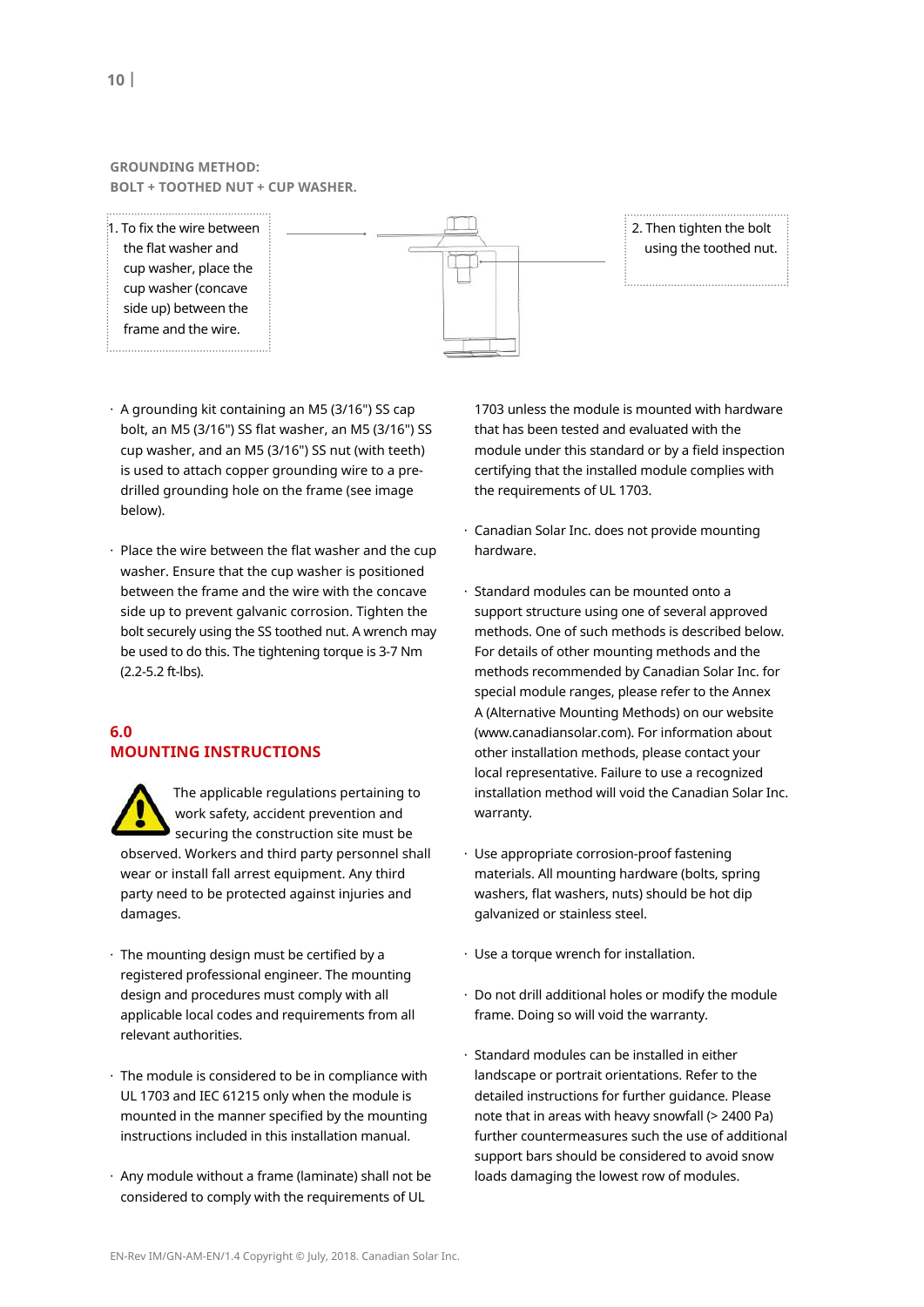- · In cases where an additional support bar is recommended to improve both mechanical stability and long-term module performance, we recommend selecting a sufficiently resistant material. Canadian Solar Inc. recommends bars with a minimum thickness of 50 mm (1.97 in). The support bar centerline should be positioned within 100 mm (3.94 in) of the side frame centerline (slight shifts may be necessary to access module grounding holes).
- · The loads described in this manual correspond to test loads. For installations complying with IEC 61215-2: 2016 and UL 1703, a safety factor of 1.5 should be applied for calculating the equivalent maximum authorized design loads. Project design loads depend on construction, applicable standards, location and local climate. Determination of the design loads is the responsibility of the racking suppliers and / or professional engineers. For detailed information, please follow local structural code or contact your professional structural engineer.

# **6.1 mountInG metHoD: BoltInG**

- · This mounting method has been qualified by Canadian Solar Inc. as well as certified by VDE. and CSA.
- · Modules should be bolted to supporting structures through the mounting holes in the rear frame flanges only.
- · Each module must be securely fastened at a minimum of 4 points on two opposite sides.

 M8 X 1.25 - Grade 8.8 (5/16"-18 Grade B7) galvanized or A2-70 stainless steel bolt and nut should be used.

 The yield strength of bolt and nut should not be less than 450 MPa.

- · Tightening torques should be 17~23 Nm (12.5~17.0 ft-lbs) respectively for M8 (5/16"-18) coarse thread bolts, depending on bolt class.
- · In areas with heavy wind loads, additional mounting points should be used. The system designer and the installer are responsible for

correctly calculating the loads and ensuring that the supporting structure meets all the applicable requirements.



· Modules should be bolted at the following hole locations depending on the configuration and loads: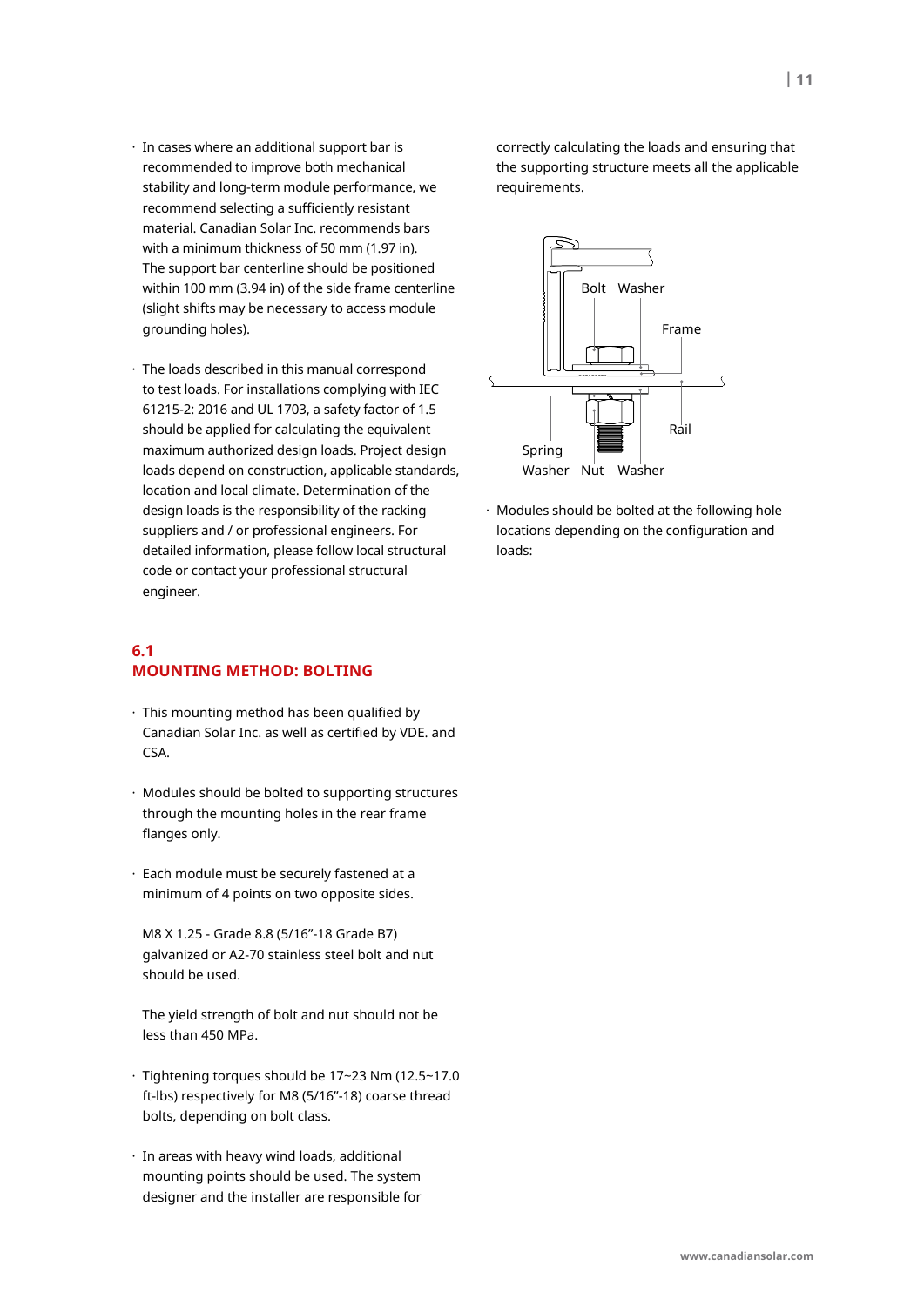**table 3-1: approved bolting methods**



Compatible module types: CS3U-P, CS3U-MS, CS6U-P, CS6U-M and CS3W-P

Bolting on short frame side using four standard mounting holes. Mounting rails run parallel to the long frame side.



Maximum Load: Uplift load ≤ 2400 Pa Downforce load ≤ 2400 Pa

Compatible module types: CS6A-P, CS6A-M and

Bolting on long frame side using four innermost mounting holes. Mounting rails run parallel to the long frame side.



Maximum Load: Uplift load ≤ 2400 Pa Downforce load ≤4000 Pa

Compatible module types: CS1V-MS, CS1K-MS, CS3K-P, CS3K-MS, CS6A-P, CS6A-M, CS6A-MS, CS6V-P, CS6V-M, CS6V-MS, CS6K-P, CS6K-M, CS6K-MS

Bolting on long frame side using four middle mounting holes. Mounting rails run parallel to the long frame side.



Maximum Load: Uplift load ≤ 2400 Pa Downforce load ≤5400 Pa

Compatible module types: CS3U-P, CS3U-MS, CS6U-P and CS6U-M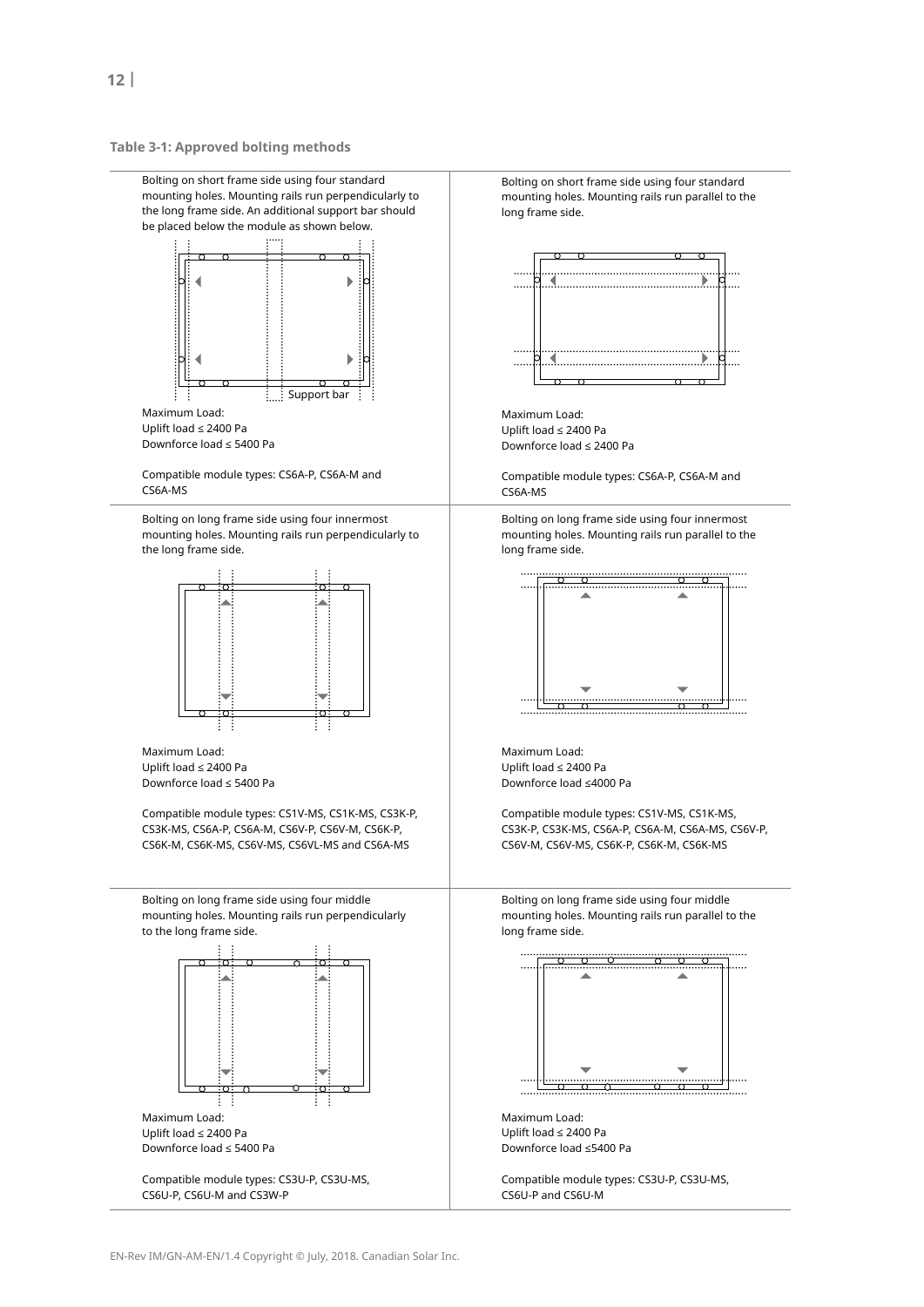Bolting on long frame side using four innermost mounting holes. Mounting rails run perpendicularly to the long frame side.



Maximum Load: Uplift load ≤ 2400 Pa Downforce load ≤ 5400 Pa

Compatible module types: CS3L-P

Notice: when the modules need to be installed in heavy snow area, please inform Canadian Solar Inc.'s technical support department in writing for advices. Failure to follow this notice may violate the warranty.

# **7.0 maIntenanCe**

- · **Do not** make modifications to any components of the PV module (diode, junction box, plug connectors or others).
- · Regular maintenance is required to keep modules clear of snow, bird droppings, seeds, pollen, leaves, branches, dirt spots, and dust.
- · Modules with sufficient tilt (at least 15°), generally may not require cleaning (rain will have a selfcleaning effect). If the module has become soiled, wash with water and a non-abrasive cleaning implement (sponge) during the cool part of the day. Do not scrape or rub dry dirt away, as this may cause micro scratches.
- · Snow should be removed using a soft brush.
- · Periodically inspect the system to check the integrity of all wiring and supports.
- · To protect against electric shock or injury, electrical or mechanical inspections and maintenance should be performed by qualified personnel only.
- · Please refer to Annex D (Module Cleaning Guide) for additional information on this topic.

## **AMENDED EDITIONS anD Dates**

- · The first edition Rev 1.0 was released in June, 2017.
- · Rev 1.1 was released in October, 2017.
- $\cdot$  Rev 1.2 was released in April 11<sup>th</sup>, 2018.
- · Rev 1.3 was released in April 20th, 2018.
- · Rev 1.4 was released in July, 2018.

#### **CanaDIan solaR InC.**

545 Speedvale Avenue West, Guelph, Ontario, Canada N1K 1E6 **www.canadiansolar.com**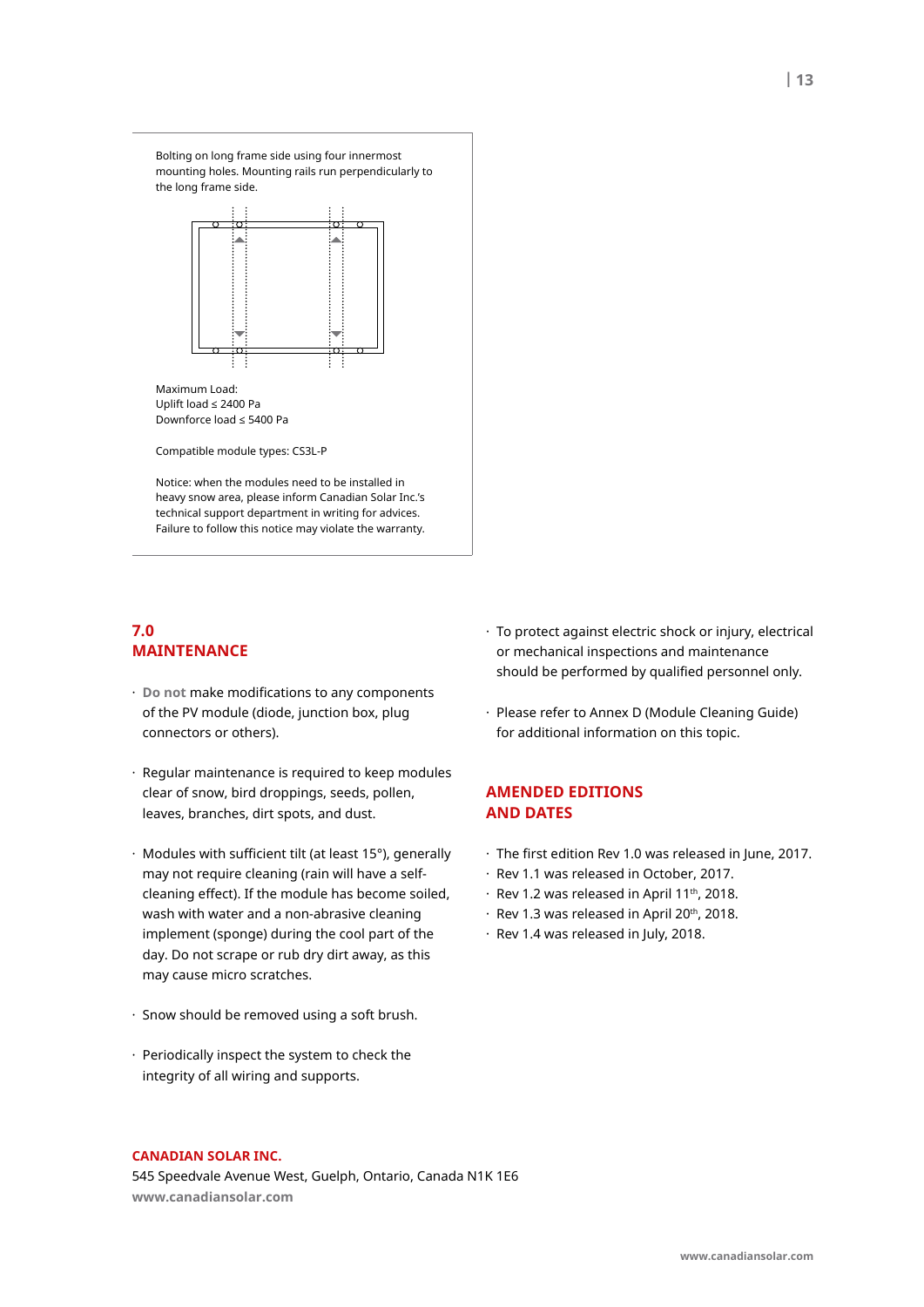

# **InstallatIon manual anneX of stanDaRD solaR moDules**

**for professional use only**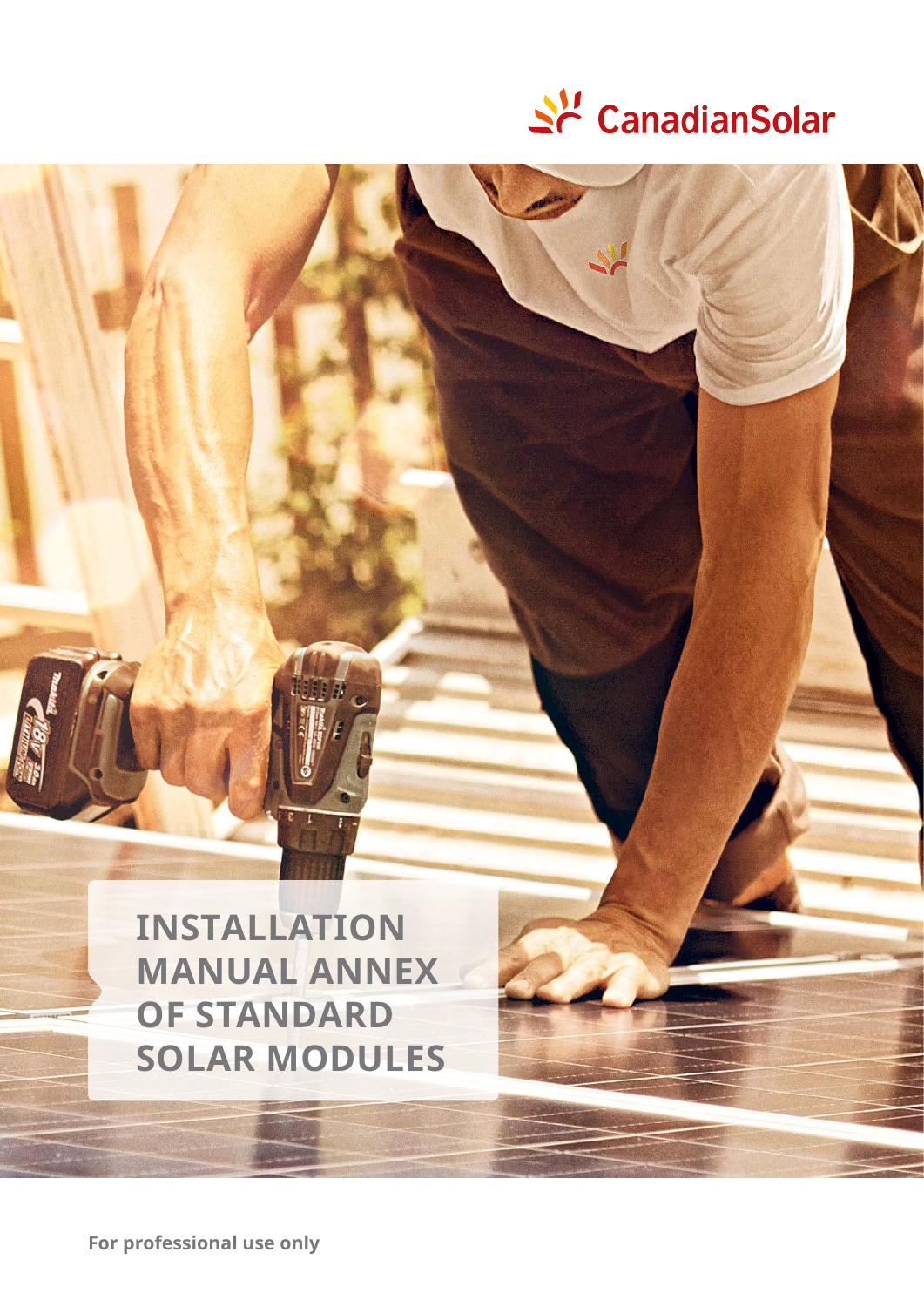| <b>ANNEX A: ALTERNATIVE MOUNTING METHODS</b>                                        | 3  |  |
|-------------------------------------------------------------------------------------|----|--|
| <b>MOUNTING METHOD A: CLAMPING</b>                                                  | 3  |  |
| <b>MOUNTING METHOD B: INSERTION SYSTEMS</b>                                         | 14 |  |
| <b>MOUNTING METHOD C: CENTER MOUNTING</b><br><b>METHOD WITH THIRD PARTY TRACKER</b> | 17 |  |
| <b>ANNEX B: ALTERNATIVE GROUNDING METHODS</b>                                       | 18 |  |
| <b>ANNEX C: MECHANICAL AND ELECTRICAL RATINGS</b>                                   | 20 |  |
| <b>ANNEX D: MODULE CLEANING GUIDELINES</b>                                          | 25 |  |
| <b>AMENDED EDITIONS AND DATES</b>                                                   | 26 |  |

#### **InstallatIon manual DIsClaImeR**

The information contained in this manual is subject to change by Canadian Solar Inc. without prior notice. Canadian Solar Inc. gives no warranty of any kind whatsoever, either explicitly or implicitly, with respect to the information contained herein.

In the event of any inconsistency among different language versions of this document, the English version shall prevail. Please refer to our product lists and documents published on our website at: http://www. canadiansolar.com as these lists are updated on a regular basis.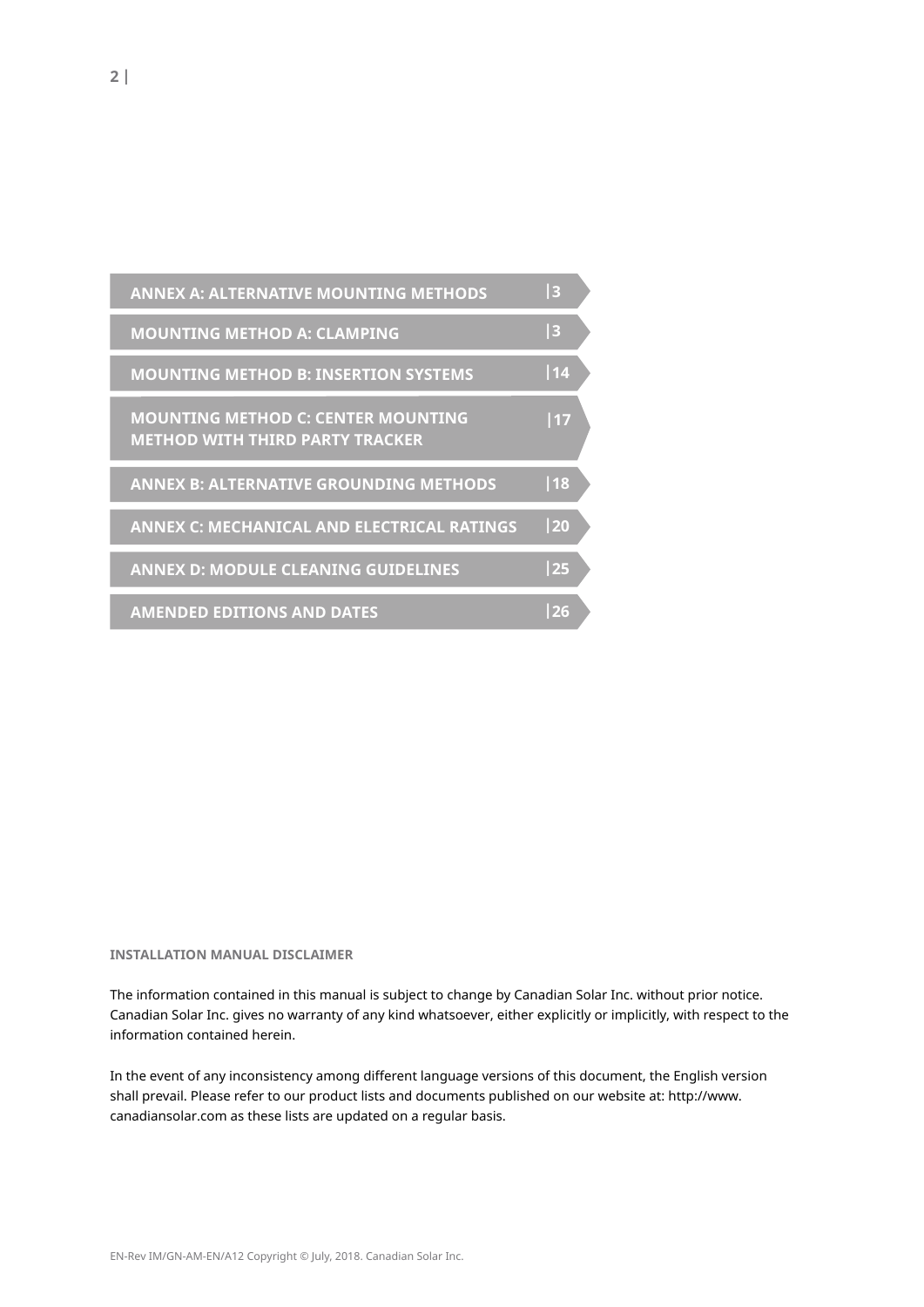# **anneX a: alteRnatIve mountInG metHoDs**

All the basic requirements of the main installation manual should apply to the alternative mounting methods, unless otherwise specified.

The loads described in this manual corresponds to test loads. For installations complying with IEC 61215-2: 2016 and UL 1703, a safety factor of 1.5 should be applied for calculating the equivalent maximum authorized design loads.

Project design loads depend on construction, applicable standards, location and local climate. Determination of the design loads is the responsibility of the racking suppliers or professional engineers. For detailed information, please follow local structural code or contact your professional structural engineer.

# **mountInG metHoD a ClamPInG**

- · The mounting method has been qualified by Canadian Solar Inc. as well as certified by VDE and CSA.
- · Top or bottom clamping methods will vary and are dependent on the mounting structures. Please follow the mounting guidelines recommended by the mounting system supplier.
- · Each module must be securely fastened at a minimum of four points on two opposite sides. The clamps should be positioned symmetrically. The clamps should be positioned according to the authorized position ranges defined in table A.
- · Install and tighten the module clamps to the mounting rails using the torque stated by the mounting hardware manufacturer. M8 X 1.25 (5/16") bolt and nut are used for this clamping method.
- · Tightening torques should be within 17~23 Nm (12.5~17.0 ft-lbs) for M8 (5/16") coarse thread bolts, depending on the bolt class. For the bolt grade, the technical guideline from the fastener suppliers should be followed. Different recommendations from specific clamping hardware suppliers should prevail.
- · The system designer and installer are responsible

for load calculations and for proper design of support structure.

- · Canadian Solar Inc.'s warranty may be void in cases where improper clamps or unsuitable installation methods are found. When installing inter-modules or end-type clamps, please take the following measures into account:
- Do not bend the module frame.
- Do not touch or cast shadows on the front glass.
- Do not damage the surface of the frame (to the exception of the clamps with bonding pins).
- Ensure the clamps overlap the module frame by at least 5 mm (0.2 in)
- $(5)$  Ensure the clamps overlap length is at least 40 mm (1.57 in)
- Ensure the clamp's thickness is at least 3 mm **6** (0.12 in).



- · Clamp material should be anodized aluminum alloy or stainless steel.
- · Clamp positions are of crucial importance for the reliability of the installation. The clamp centerlines must only be positioned within the ranges indicated in table A, depending on the configuration and load.
- $\cdot$  For configurations where the mounting rails run parallel to the frame, precautions should be taken to ensure the bottom flange of the module frame overlaps the rail by 15 mm (0.59 in) or more.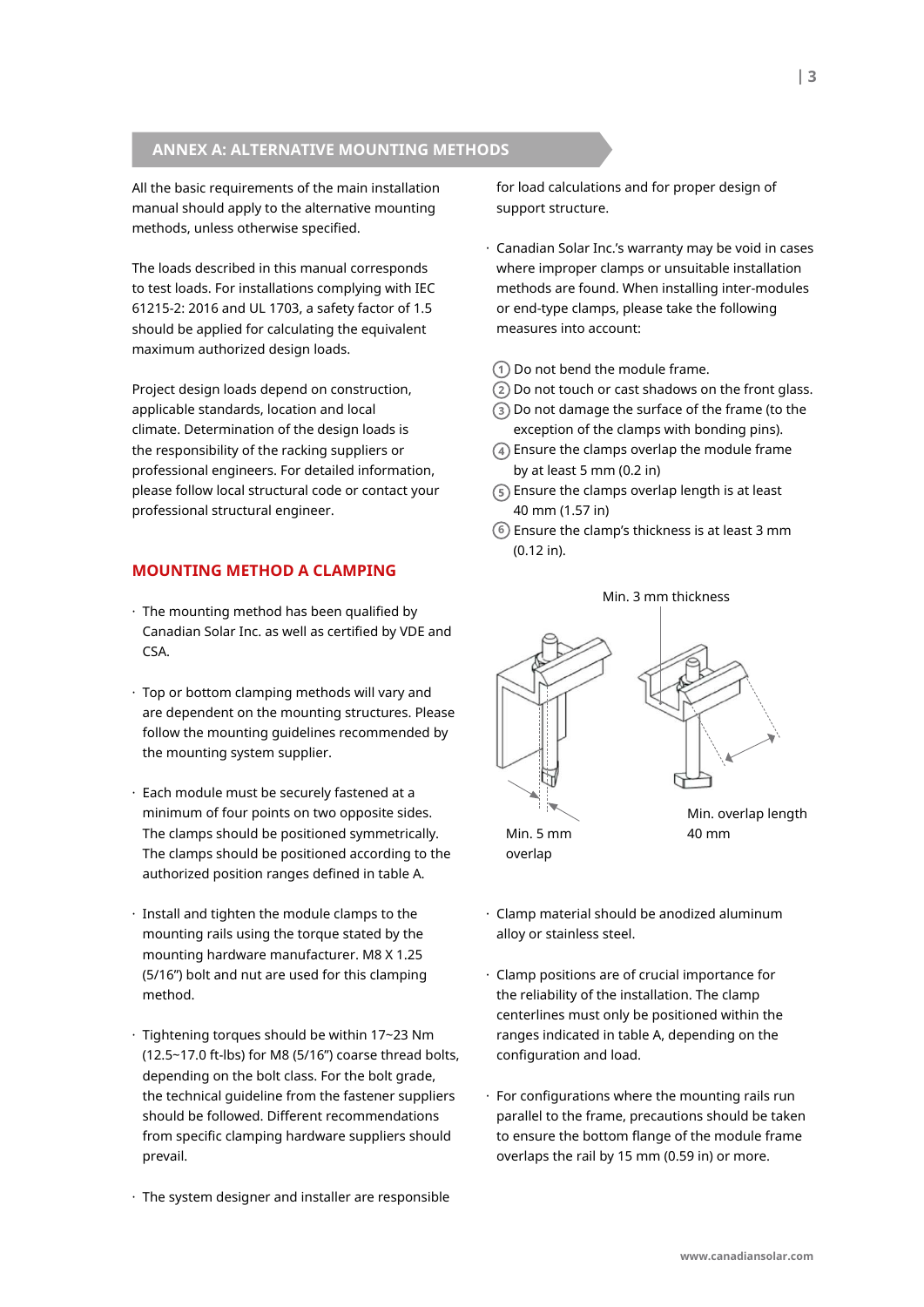

**table a Cs3u-P, Cs3u-ms, Cs6u-P and Cs6u-m**



**4 |**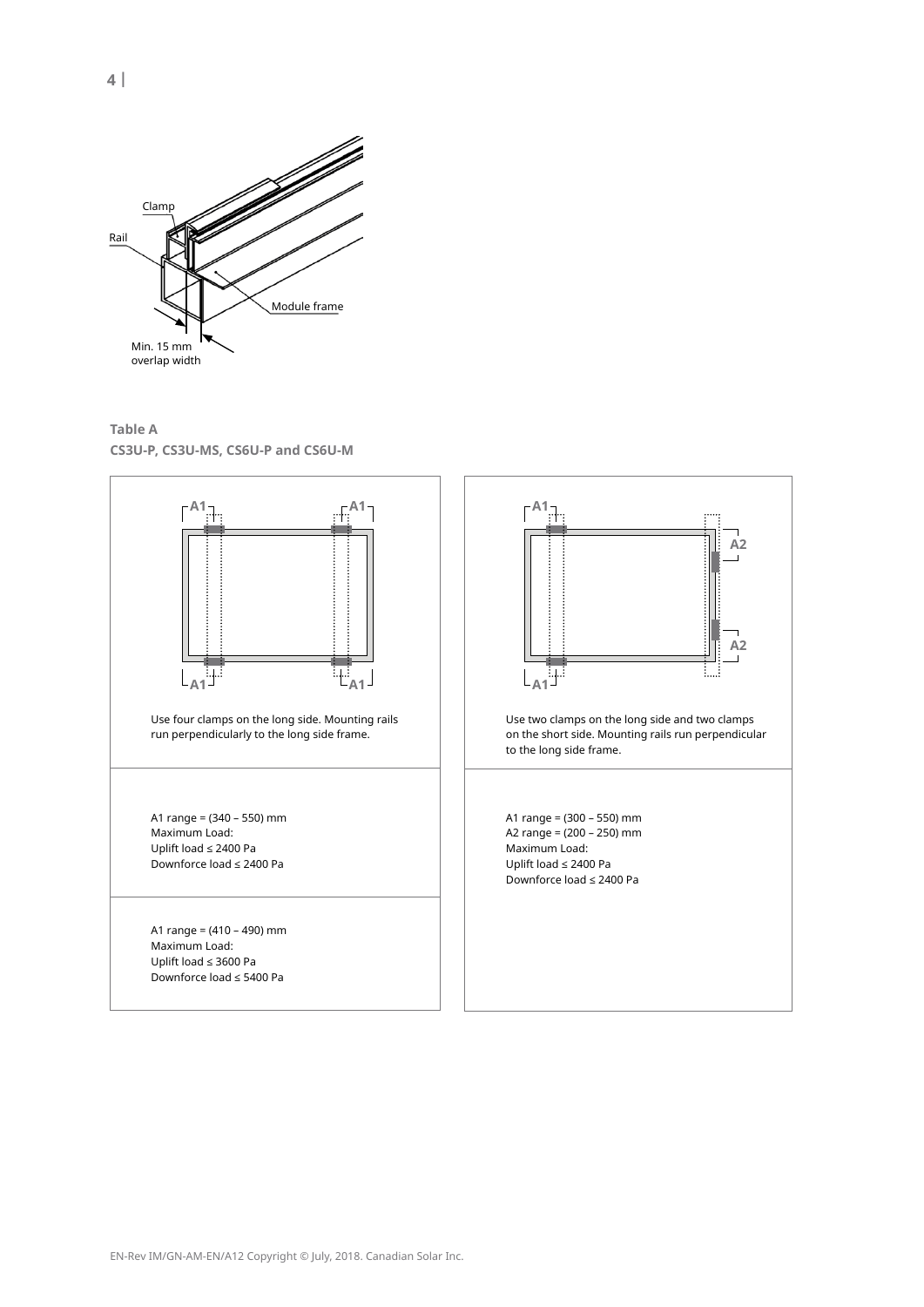

**Cs3K-P, Cs3K-ms, Cs6K-P, Cs6K-m, Cs6K-ms**

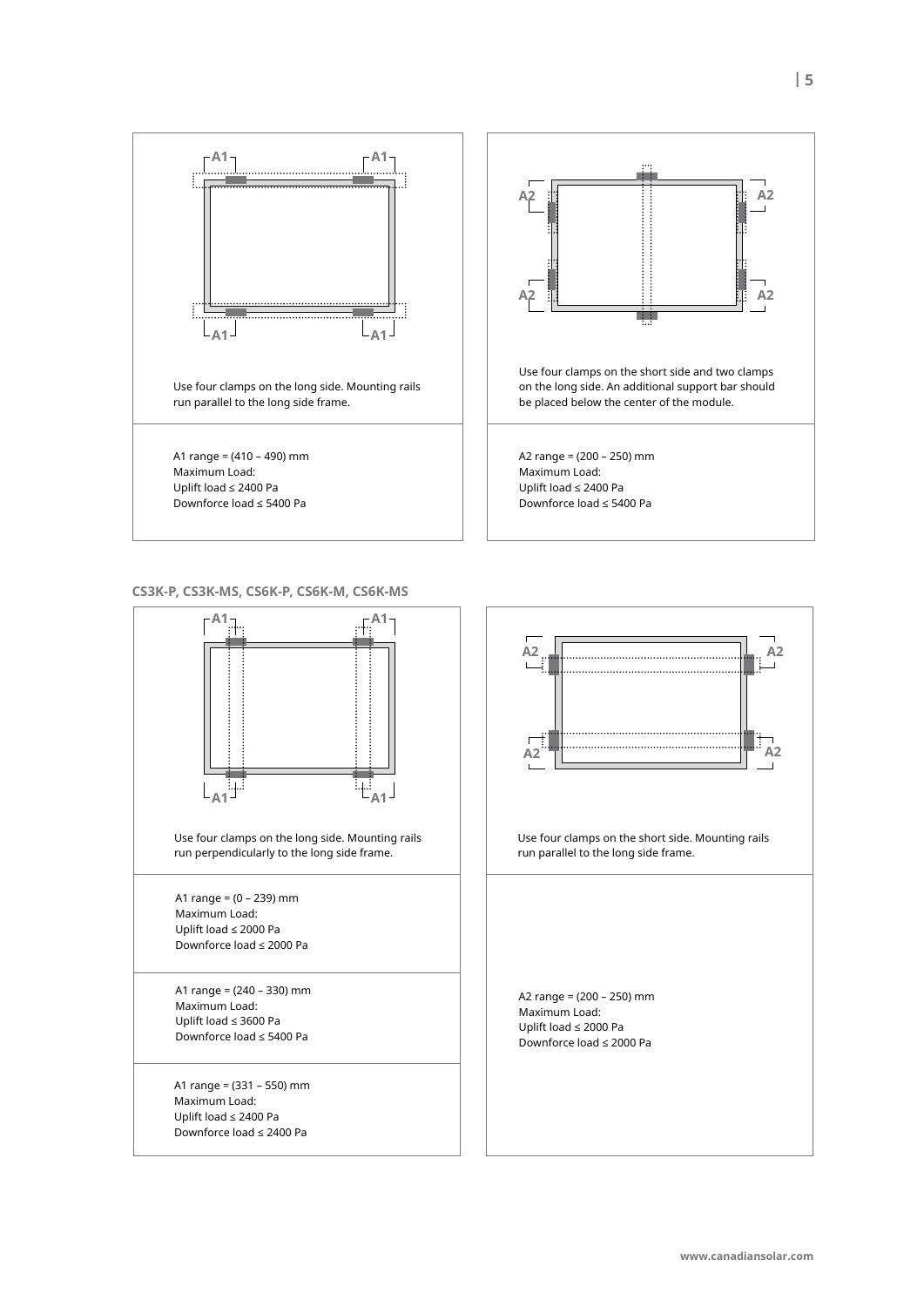

Uplift load ≤ 2400 Pa Downforce load ≤ 2400 Pa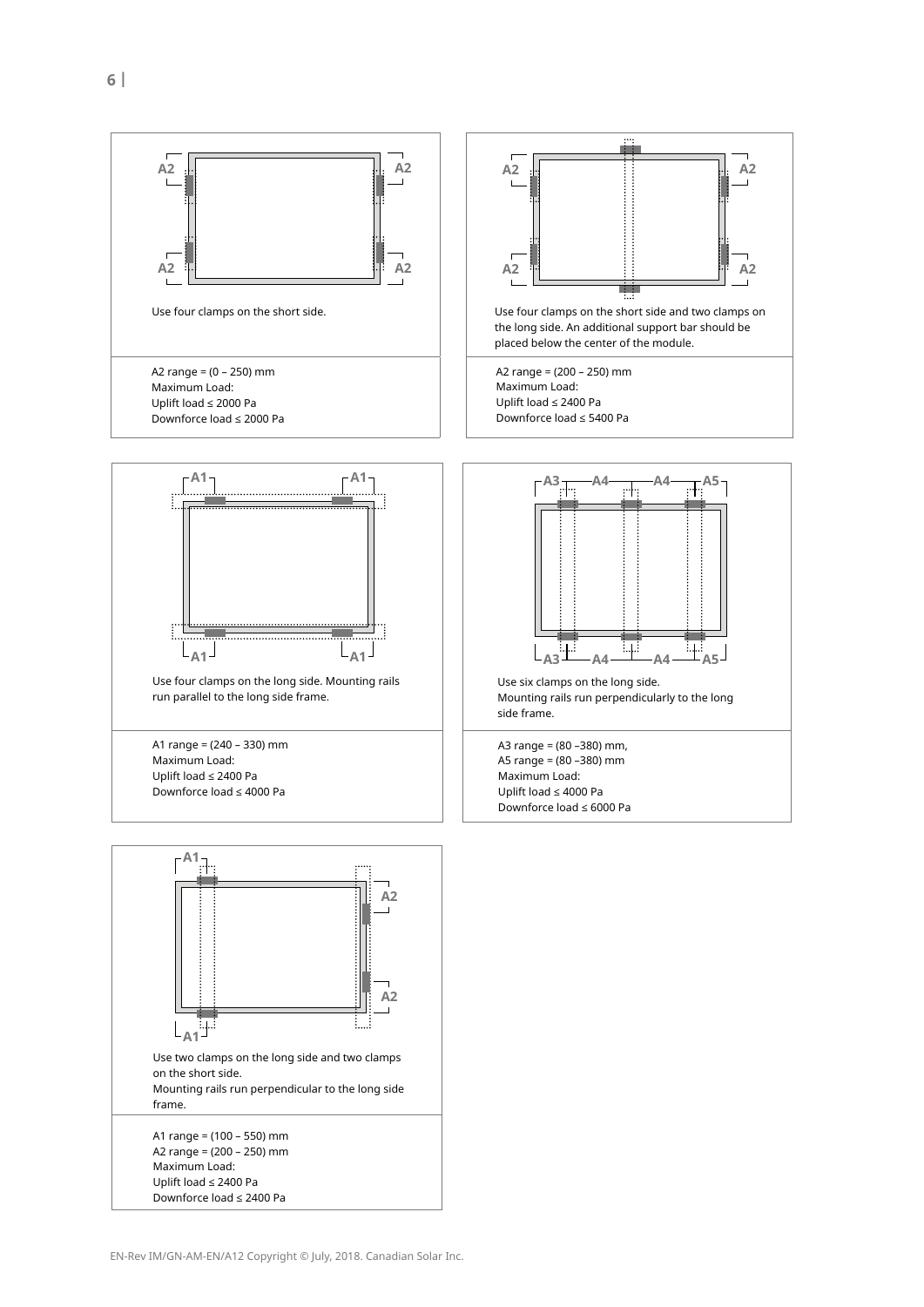





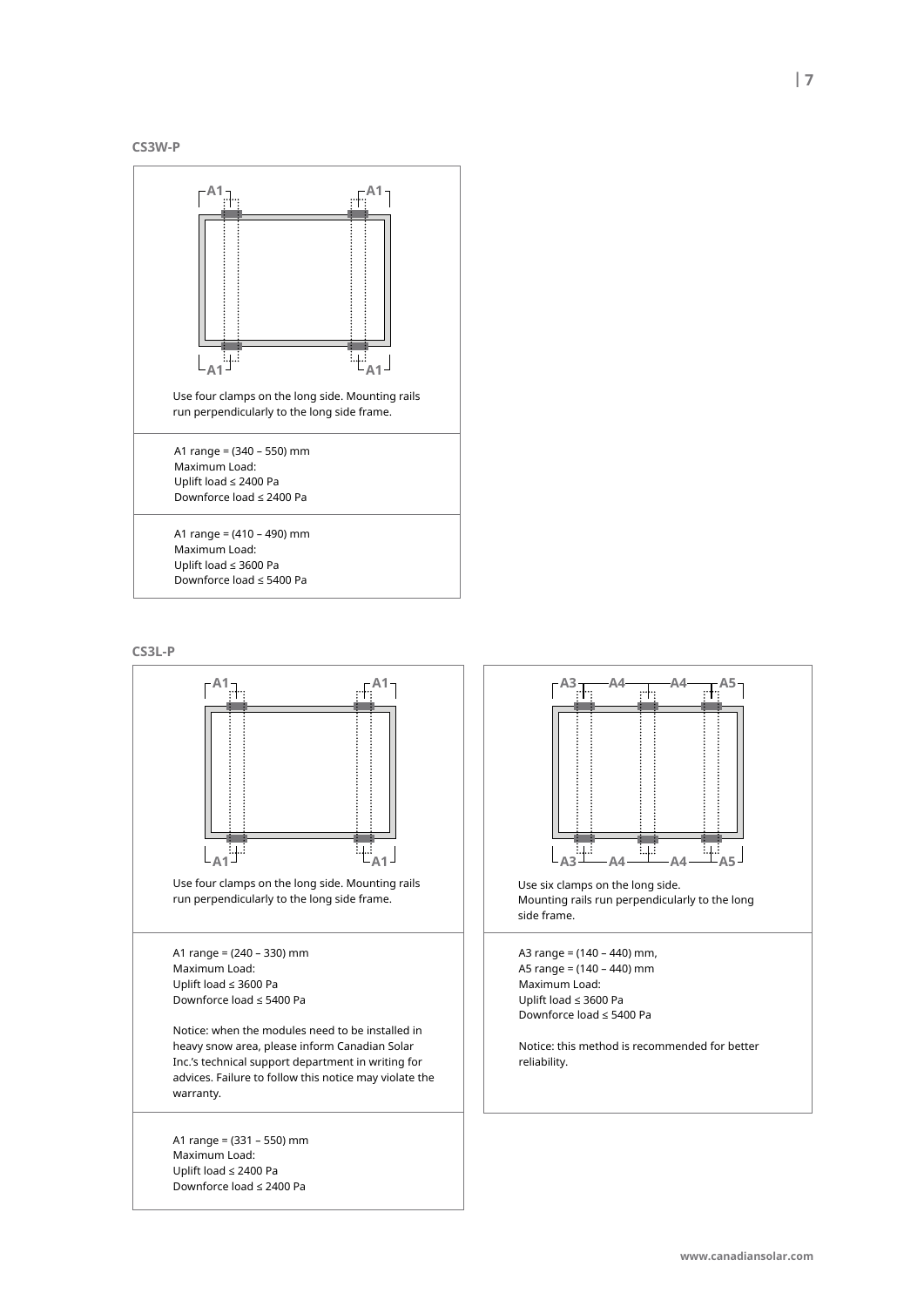

|                             | Cantilever<br>$\hookleftarrow$ | Span<br>Rafter<br>24 inches:<br>(0.61 m)<br>Landscape installation, clamping on long side frame. | Span<br>Cantilever | Support<br>Clamp<br><b>Interlock</b> |
|-----------------------------|--------------------------------|--------------------------------------------------------------------------------------------------|--------------------|--------------------------------------|
| <b>Mounting Orientation</b> | Max Span                       | Max Cantilever length                                                                            | Downforce          | Uplift                               |
|                             | 72 inches (1.83 m)             | 24 inches (0.61 m)                                                                               | 2200 Pa            | 1400 Pa                              |
|                             | 64 inches (1.63 m)             | 21.3 inches (0.54 m)                                                                             | 2400 Pa            | 1400 Pa                              |
| Landscape                   | 48 inches (1.22 m)             | 16 inches (0.41 m)                                                                               | 3400 Pa            | 1800 Pa                              |
|                             | 32 inches (0.81 m)             | 10.7 inches (0.27 m)                                                                             | 5400 Pa            | 2400 Pa                              |

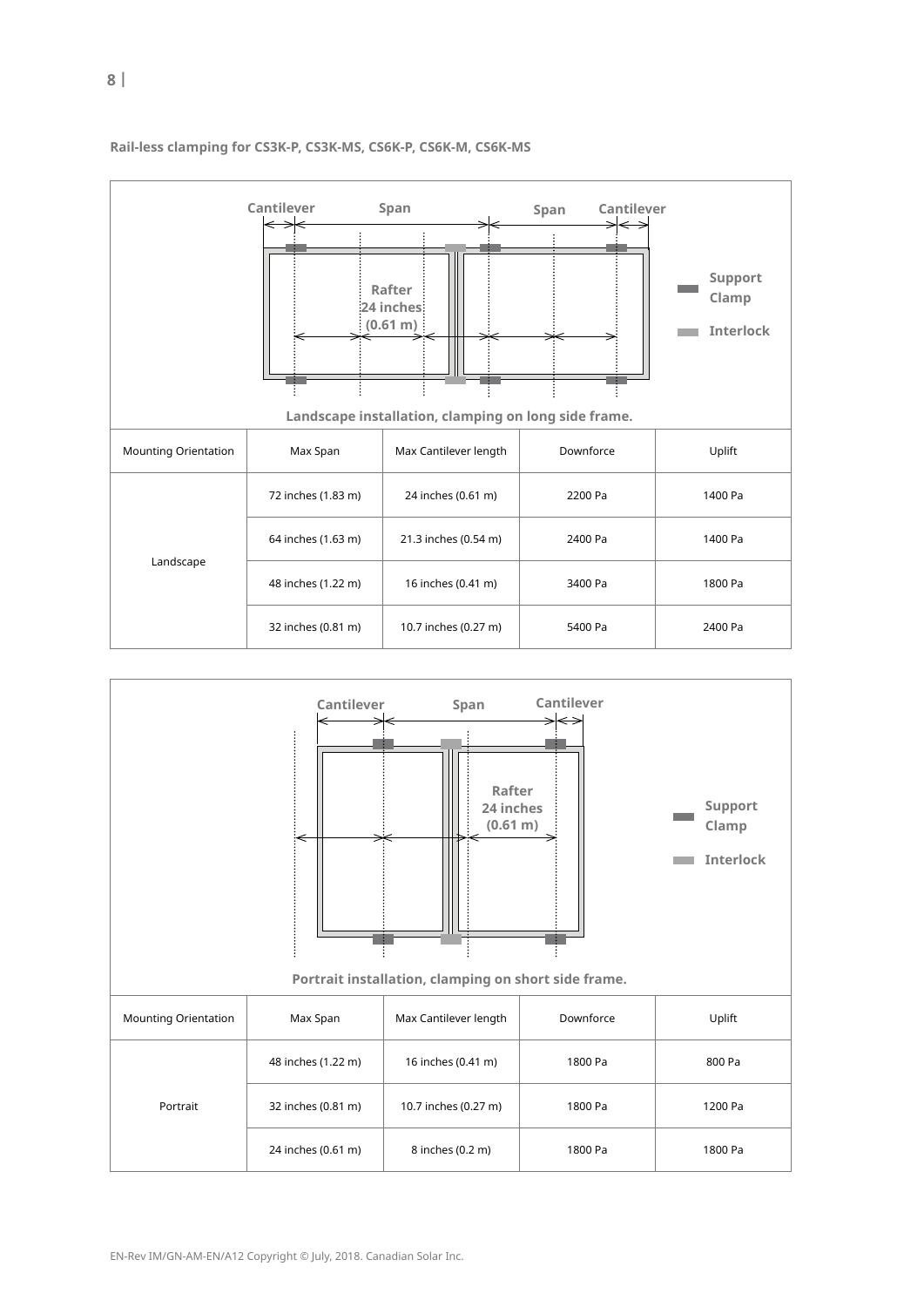#### **Cs1K-ms**



**Cs6a-P, Cs6a-m, Cs6vl-ms and Cs6a-ms**

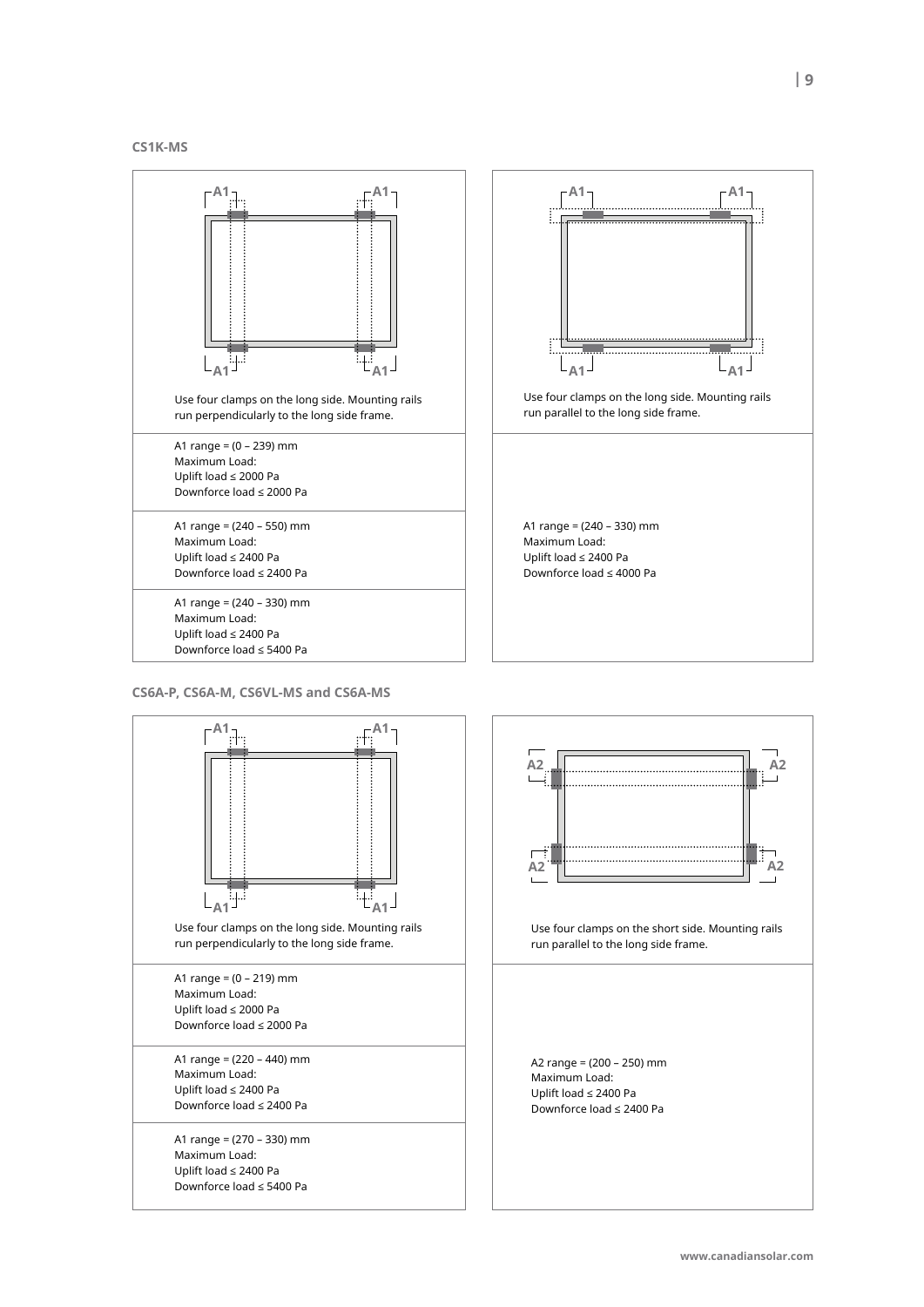







**a3 a**<sub>4</sub> **a**<sub>4</sub> **a**<sub>4</sub> **a**<sub>4</sub> **a**<sub>4</sub> **a**<sub>4</sub> **a**<sub>5</sub>

**a4 a4**

Use six clamps on the long side. Mounting rails run perpendicularly to the long side frame.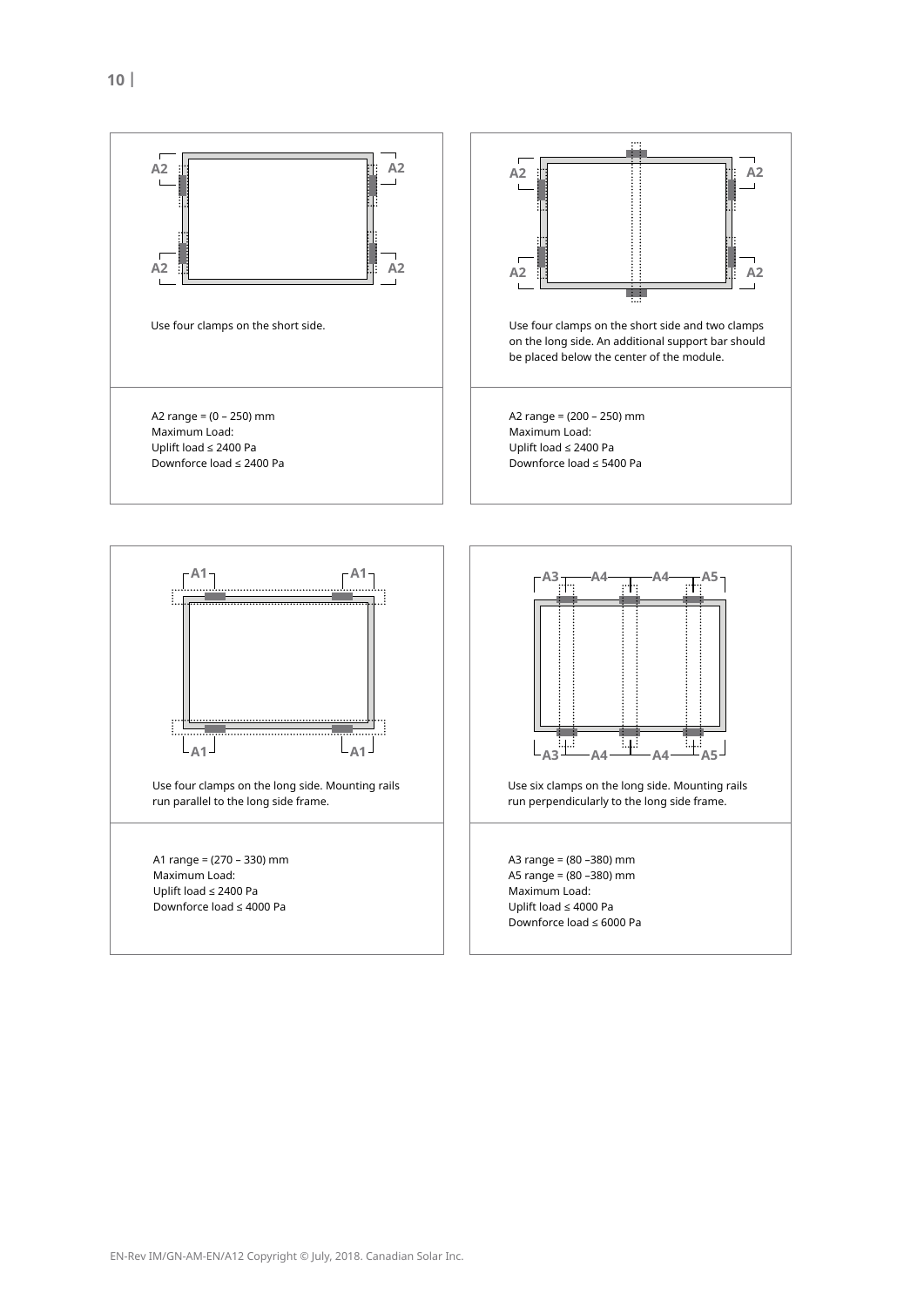**Cs6v-P, Cs6v-m and Cs6v-ms**

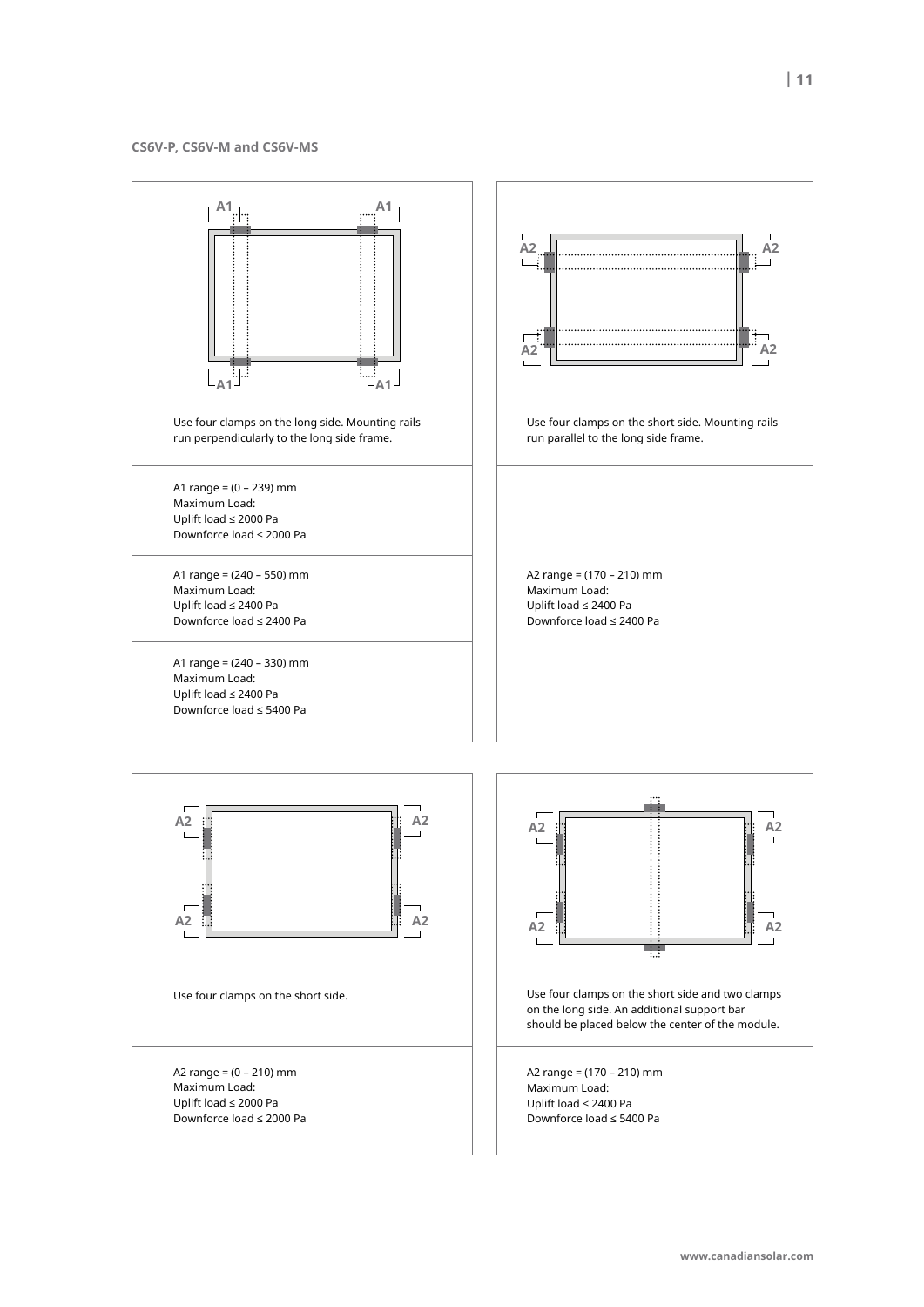

**Cs1v-ms**

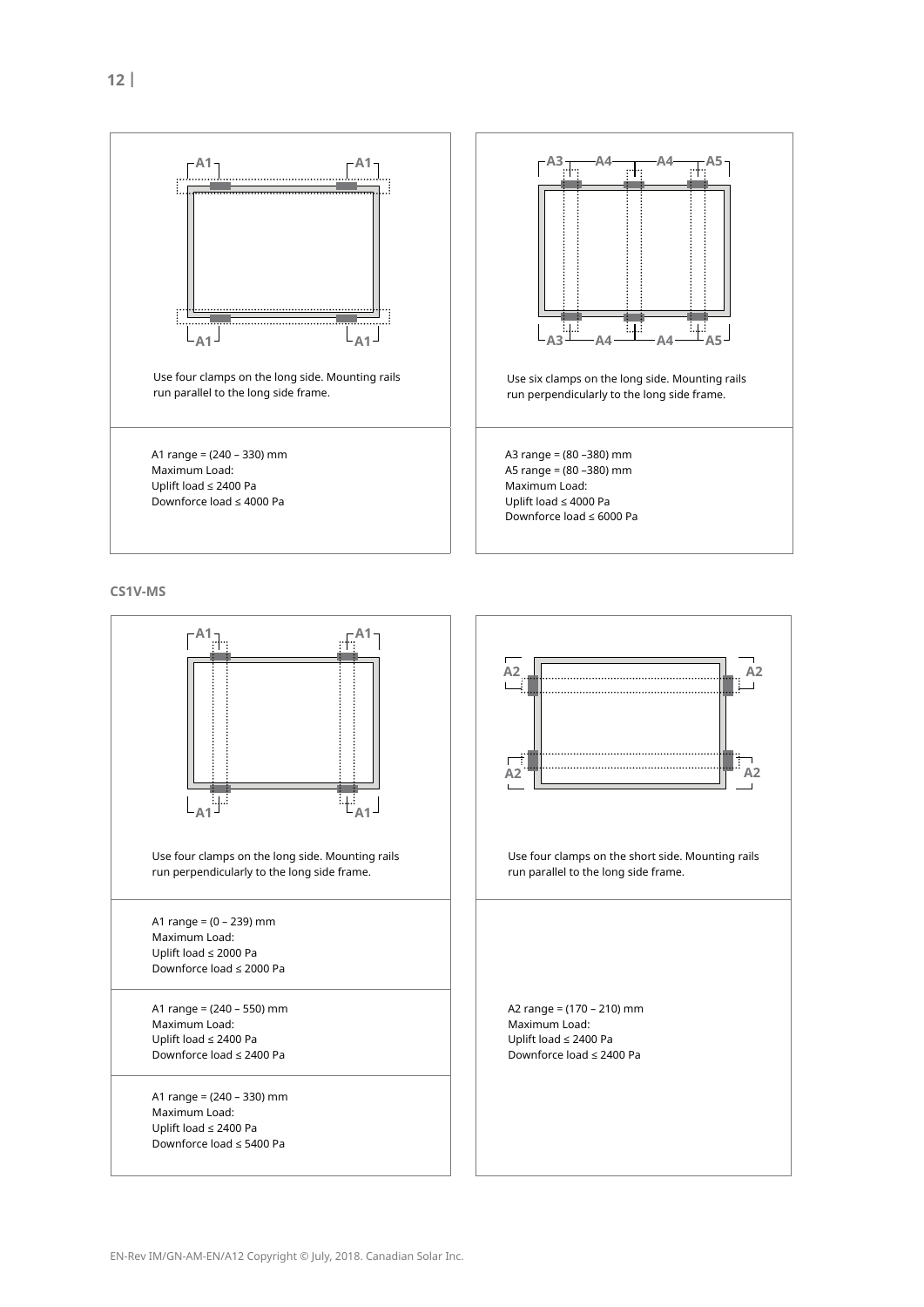

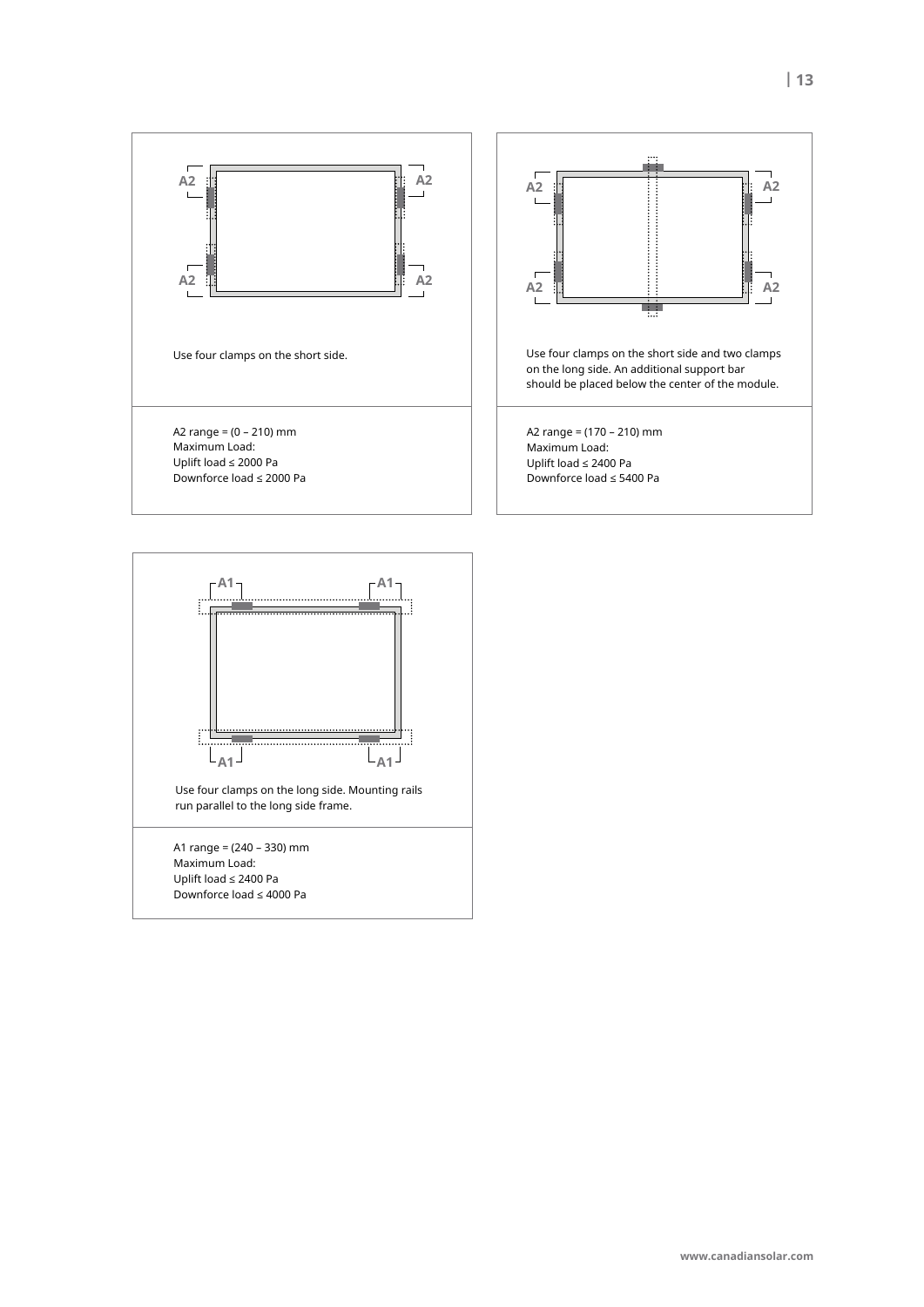## **mountInG metHoD B: InseRtIon sYstems**

- · The mounting method has been qualified by Canadian Solar Inc. as well as certified by VDE and CSA.
- · Insertion methods can vary and depend on the mounting structures. The installer needs to follow the mounting guidelines recommended by the mounting system supplier. Each module must be securely maintained through all its length on two opposite sides. Install and tighten the insertion profiles to the support structure using the hardware and instructions provided by the mounting system manufacturer. The system designer and installer are solely responsible for load calculations and for the proper design of support structure.
- · Canadian Solar Inc. warranty may be void in cases where improper insertion systems or unsuitable installation methods are found. When installing insertion profiles, please take the following measures into account:
- Do not bend the module frame.
- $(2)$  Do not touch the front glass or cast shadow onto it.
- Do not damage the surface of the frame.
- $\sqrt{4}$ ) Ensure that the insertion profiles overlap the module frame by at least 10 mm (0.39 in).
- Ensure that the module frame (C-shape) overlaps the insertion profiles by at least 15 mm (0.59 in).
- Ensure insertion profile thickness and **6** tolerances suit module thickness.



#### **Cs3u-P, Cs3u-ms, Cs6u-P and Cs6u-m**



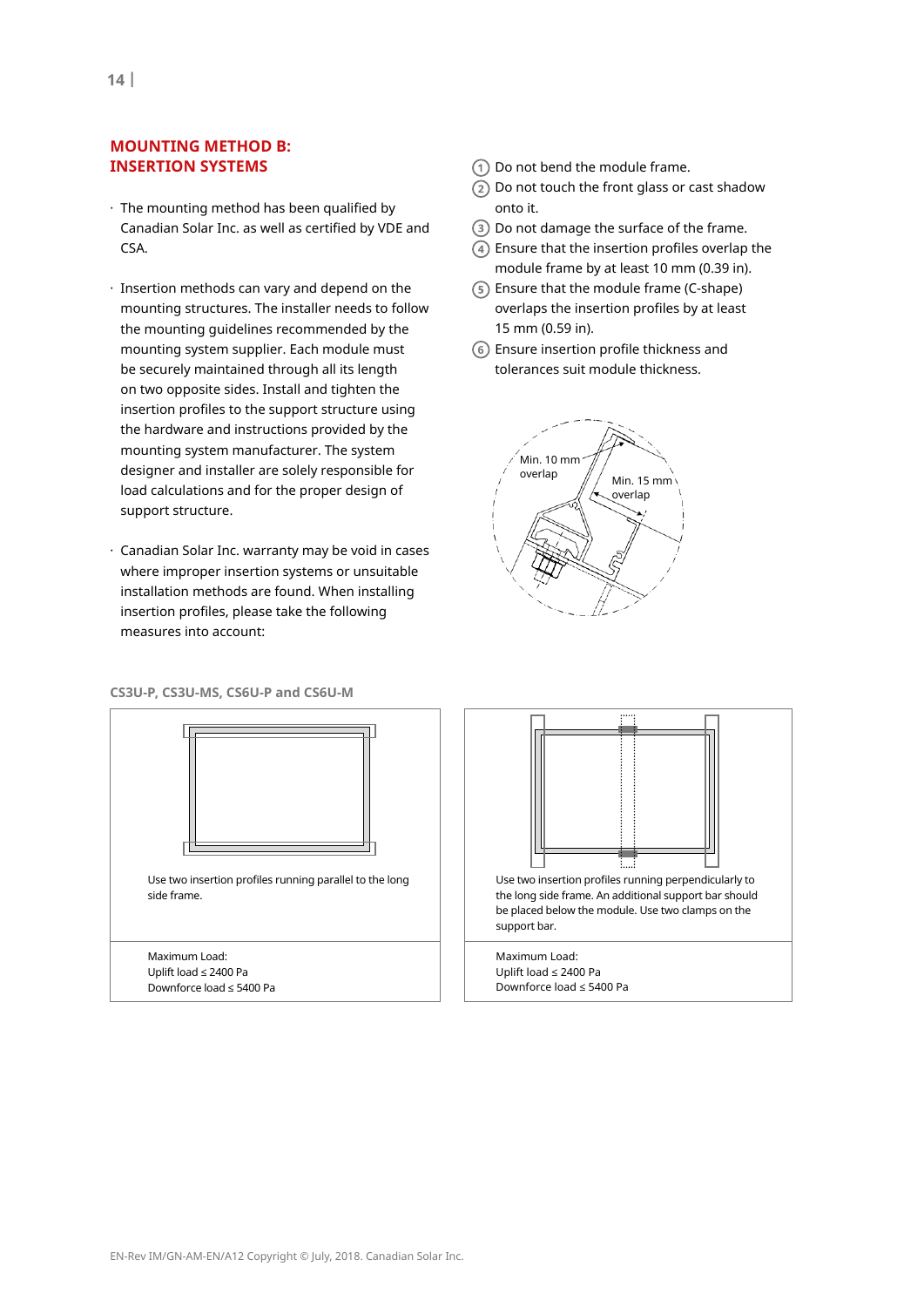#### **Cs3K-P, Cs3K-ms, Cs6K-P, Cs6K-m, Cs6K-ms, Cs6v-P, Cs6v-m and Cs6v-ms**



**Cs6a-P, Cs6a-m, Cs6vl-ms and Cs6a-ms**



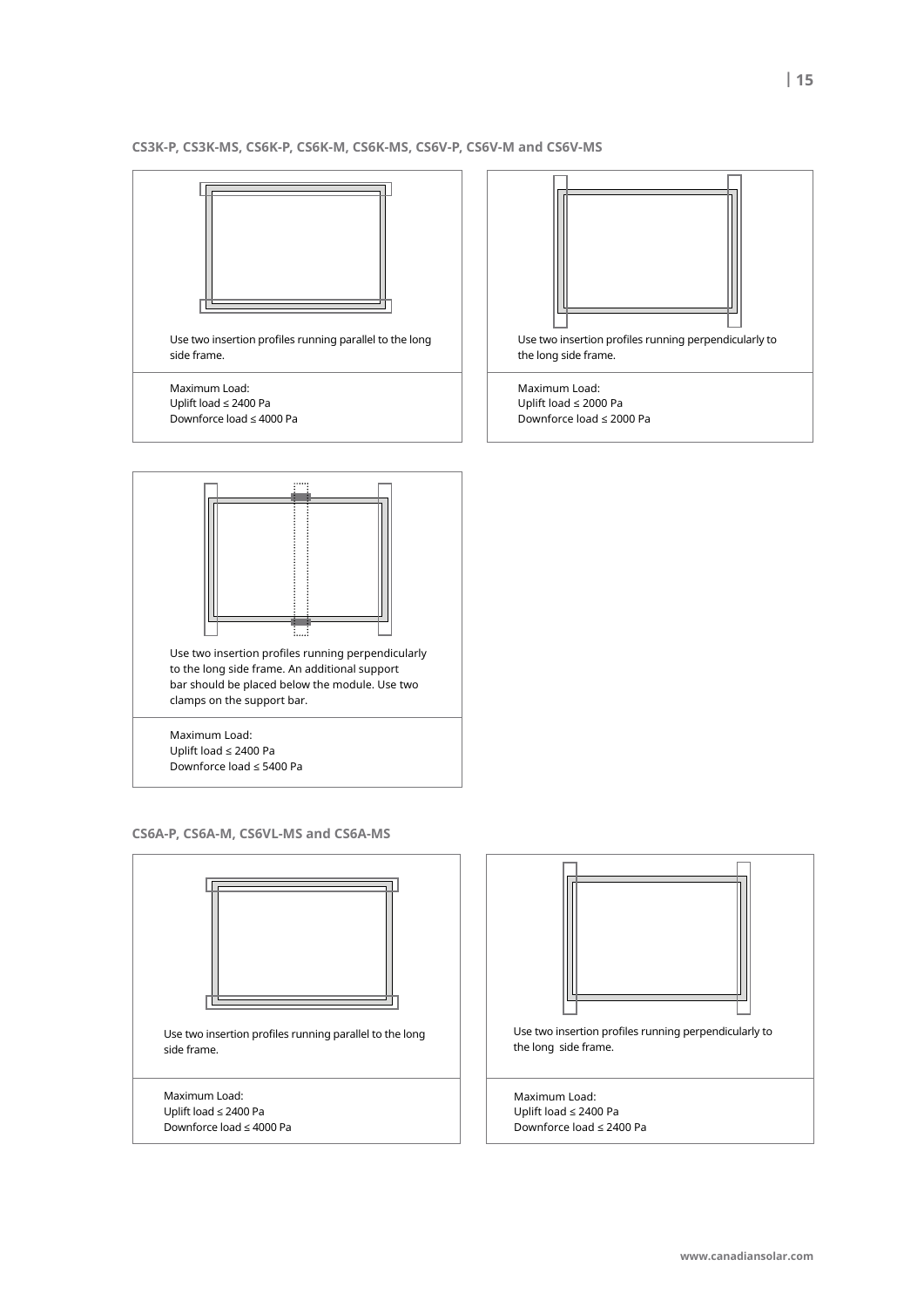





**Cs1v-ms**

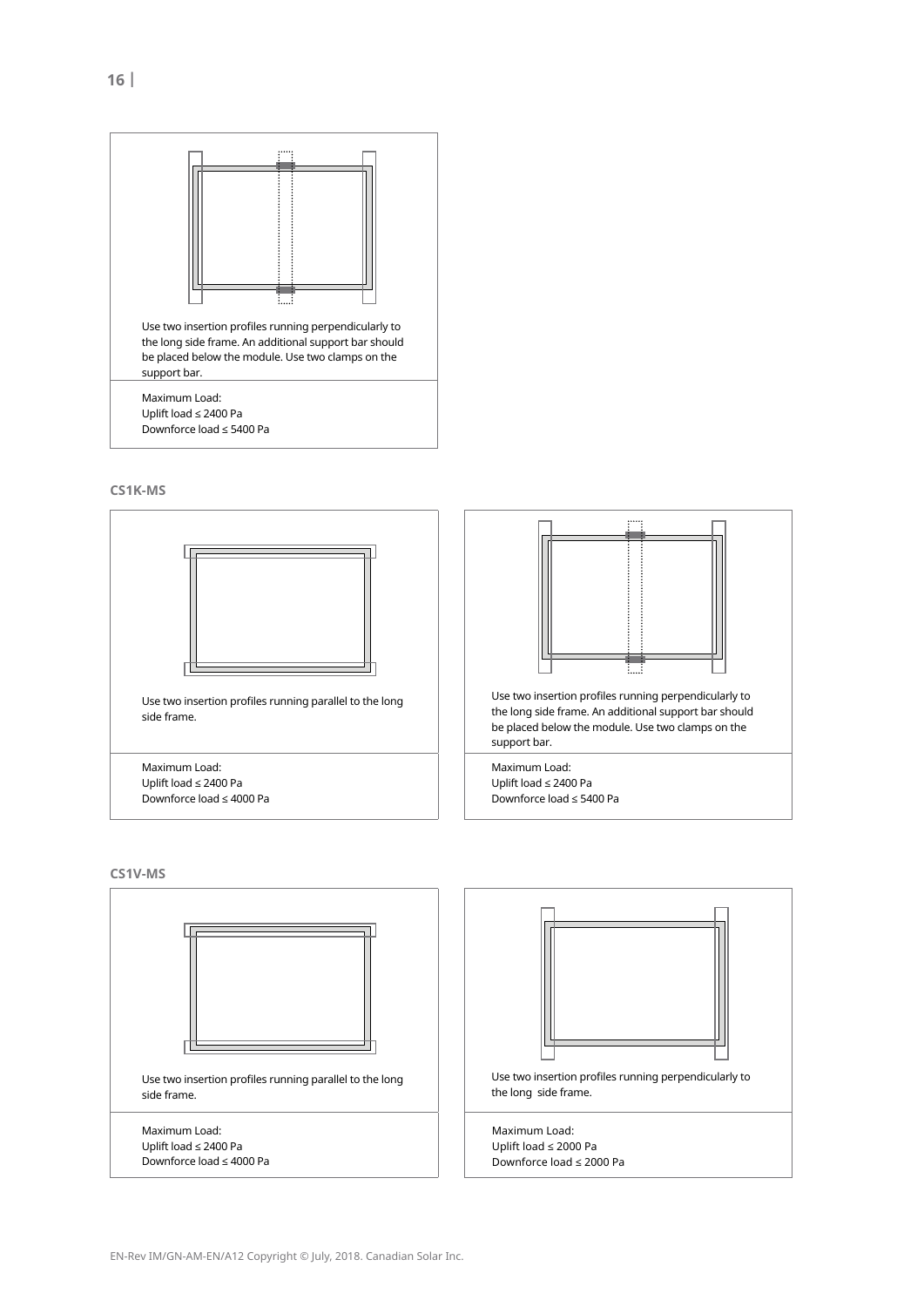

# **mountInG metHoD C: mountInG metHoDs WItH (sInGle-aXIs tRaCKeR)**

- · Canadian Solar Inc. modules can be mounted on single-axis trackers using center clamps or mounting holes as described below. All the requirements of the standard module installation manual and specific tracker detailed installation instructions should apply.
- · The following tracker manufacturers and types are approved with Canadian Solar modules.



| Module<br><b>Type</b>                             | Compatible<br><b>Tracker</b>                        | <b>Mounting</b><br><b>Maximum Load (Pa)</b><br><b>Hardware</b>                                                                                            |                                                                   | <b>Reference Manual</b><br>(Version No.)                                             |
|---------------------------------------------------|-----------------------------------------------------|-----------------------------------------------------------------------------------------------------------------------------------------------------------|-------------------------------------------------------------------|--------------------------------------------------------------------------------------|
| CS3U-P, CS3U-<br>MS, CS6U-P,<br>CS6U-M,<br>CS3W-P | ATI DuraTrack™HZ<br>Tracking System(V3)             | Clamp Ear (V3)                                                                                                                                            | Uplift load $\leq$<br>2400 Pa<br>Downforce load $\leq$<br>2400 Pa | DuraTrack™HZ Solar<br><b>Tracker Installation Guide</b><br>(January 2017, Rev. B-01) |
| CS3U-P, CS3U-<br>MS, CS6U-P<br>and CS6U-M         | <b>NEXTracker NX</b><br>Horizon                     | 400 mm Short Rail<br>(mounting holes)                                                                                                                     | Uplift load $\leq$<br>2400 Pa<br>Downforce load $\leq$<br>2400 Pa | NEXTracker NX Horizon<br>2.3.1<br><b>Installation Manual</b><br>(PDM-000149 Rev. B)  |
| CS3W-P                                            | <b>NEXTracker NX</b><br>Horizon                     | V2.3 Top Clamp Rails<br>Rail part No: 20899,<br>20934, 20907                                                                                              | Uplift load $\leq$<br>2400 Pa<br>Downforce load $\leq$<br>2400 Pa | NEXTracker NX Horizon<br>2.3.1<br><b>Installation Manual</b><br>(PDM-000149 Rev. B)  |
| CS3U-P, CS3U-<br>MS, CS6U-P<br>and CS6U-M         | <b>NEXTracker NX</b><br>Horizon                     | V2.3 Top Clamp Rails<br>Rail part No: 20899,<br>20942, 20908                                                                                              | Uplift load $\leq$<br>2400 Pa<br>Downforce load $\leq$<br>2400 Pa | NEXTracker NX Horizon<br>2.3.1<br><b>Installation Manual</b><br>(PDM-000149 Rev. B)  |
| $CS3U-P$                                          | Arctech<br>single-axis tracker<br>Portrait two rows | 3438 mm rail<br>(bolting method /<br>M8 bolt + M8 plain<br>washer (O.D. $= 24$<br>$mm$ ) /<br>1155 mm holes<br>position)<br>Rail drawing No:<br>CS2018002 | Uplift load $\leq$<br>2400 Pa<br>Downforce load $\leq$<br>2400 Pa | SSMFIM-rev01<br>(SkySmart-Module Fixing<br><b>Installation Manual)</b>               |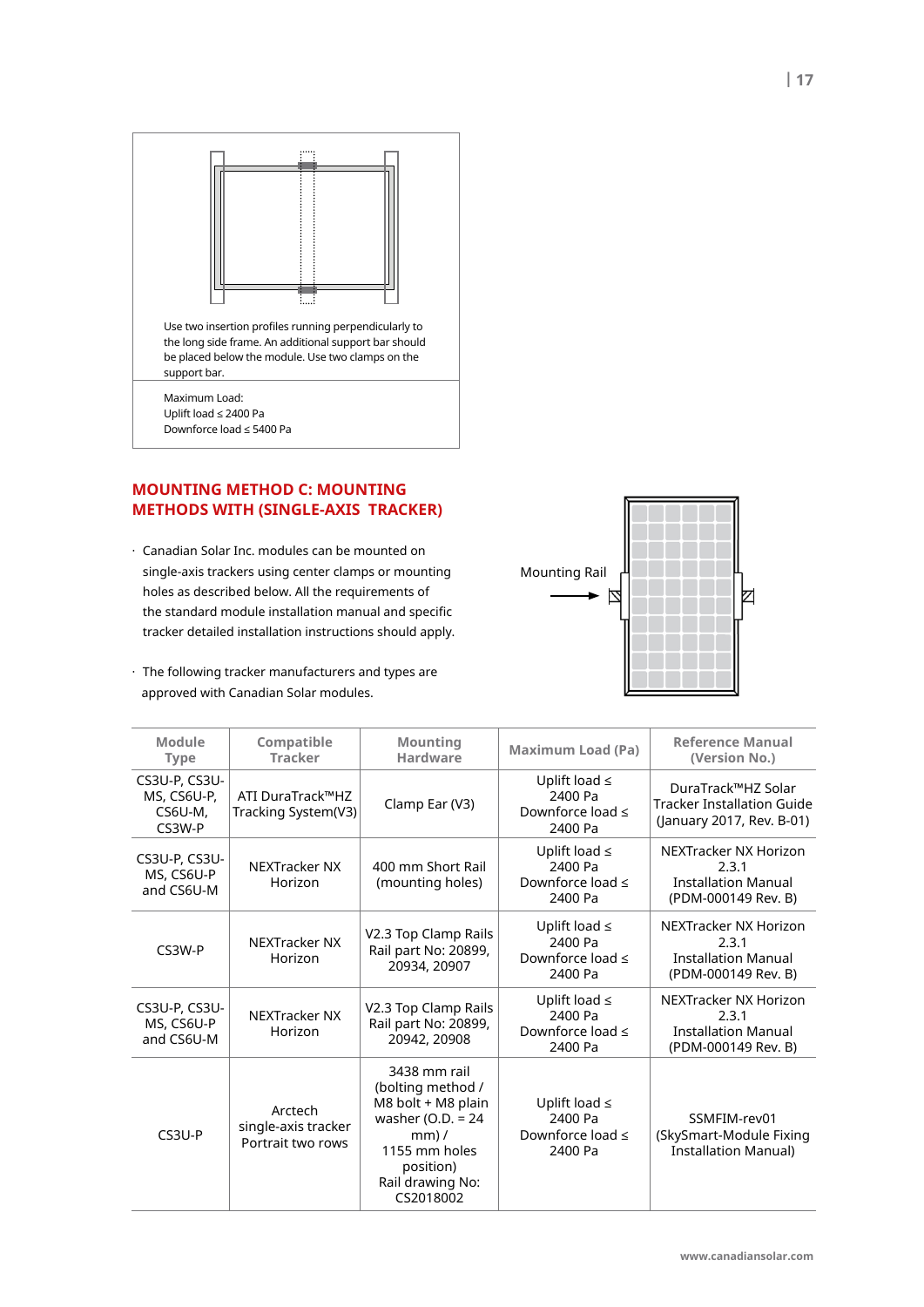| CS3W-P   | Arctech<br>single-axis tracker<br>Portrait two rows | 3588 mm rail<br>(bolting method /<br>M8 bolt + M8 plain<br>washer (O.D. $= 24$<br>$mm$ /<br>1155 mm holes<br>position)<br>Rail drawing No:<br>CS2018007                                                              | Uplift load $\leq$<br>2400 Pa<br>Downforce load $\leq$<br>2400 Pa | SSMFIM-rev01<br>(SkySmart-Module Fixing<br><b>Installation Manual)</b> |
|----------|-----------------------------------------------------|----------------------------------------------------------------------------------------------------------------------------------------------------------------------------------------------------------------------|-------------------------------------------------------------------|------------------------------------------------------------------------|
| $CS3U-P$ | Soltec SF7 Single-<br>Axis Tracker                  | 2454 mm rail<br>(Bolting method /<br>M6 bolt + M6 plain<br>washer ( $O.D.=18$ mm)<br>/ 1300 mm + 400 mm<br>holes position)<br>Rail drawing No:<br>SF7-MR-04-101_Dr_<br><b>P00</b><br>SF7-MR-06-102_Dr_<br><b>P00</b> | Uplift load $\leq$<br>1800 Pa<br>Downforce load ≤<br>1800 Pa      | SF7QG-1500V-en,<br>revision 1.0                                        |
| CS3W-P   | Soltec SF7 Single-<br>Axis Tracker                  | 2542 mm rail<br>(Bolting method /<br>M6 bolt + M6 plain<br>washer (O.D. = $18$<br>mm) / 1300 mm + 400<br>mm holes position)<br>Rail drawing No:<br>SF7-MR-04-018 Dr                                                  | Uplift load $\leq$<br>1200 Pa<br>Downforce load $\leq$<br>1200 Pa | SF7QG-1500V-en,<br>revision 1.0                                        |
| $CS3U-P$ | Soltec SF7 Single-<br><b>Axis Tracker</b>           | long rail<br>(bolting method /<br>M8 bolt + M8 plain<br>washer (O.D. $= 24$<br>$mm)$ /<br>1155 mm holes<br>position)                                                                                                 | Uplift load $\leq$<br>2400 Pa<br>Downforce load $\leq$<br>2400 Pa | SF7QG-1500V-en,<br>revision 1.0                                        |
| CS3W-P   | Soltec SF7 Single-<br>Axis Tracker                  | 3297 mm rail<br>(bolting method /<br>M8 bolt + M8 plain<br>washer (O.D. = $24$<br>$mm$ ) /<br>1155 mm holes<br>position)<br>Rail drawing No:<br>SF7-MR-04-017_Dr                                                     | Uplift load $\leq$<br>2400 Pa<br>Downforce load ≤<br>2400 Pa      | SF7QG-1500V-en,<br>revision 1.0                                        |

 $\cdot$  The allowable maximum twist angle of the module is 0.5 degree.

· For any single axis tracker installation method with portrait one row, bearing house cannot be allowed to locate under CS3W-P, please put bearing house between modules.

· Please contact the tracker manufacturer and Canadian Solar Inc.'s technical support department for details in regard to specific projects.

# **anneX B: alteRnatIve GRounDInG metHoDs**

Canadian Solar modules can be grounded using third party grounding devices as described below. The grounding methods are certified by CSA according to UL 1703. All the basic requirements of the main installation manual should apply to

the alternative grounding methods. For detailed grounding instructions, please refer to related third party installation manuals.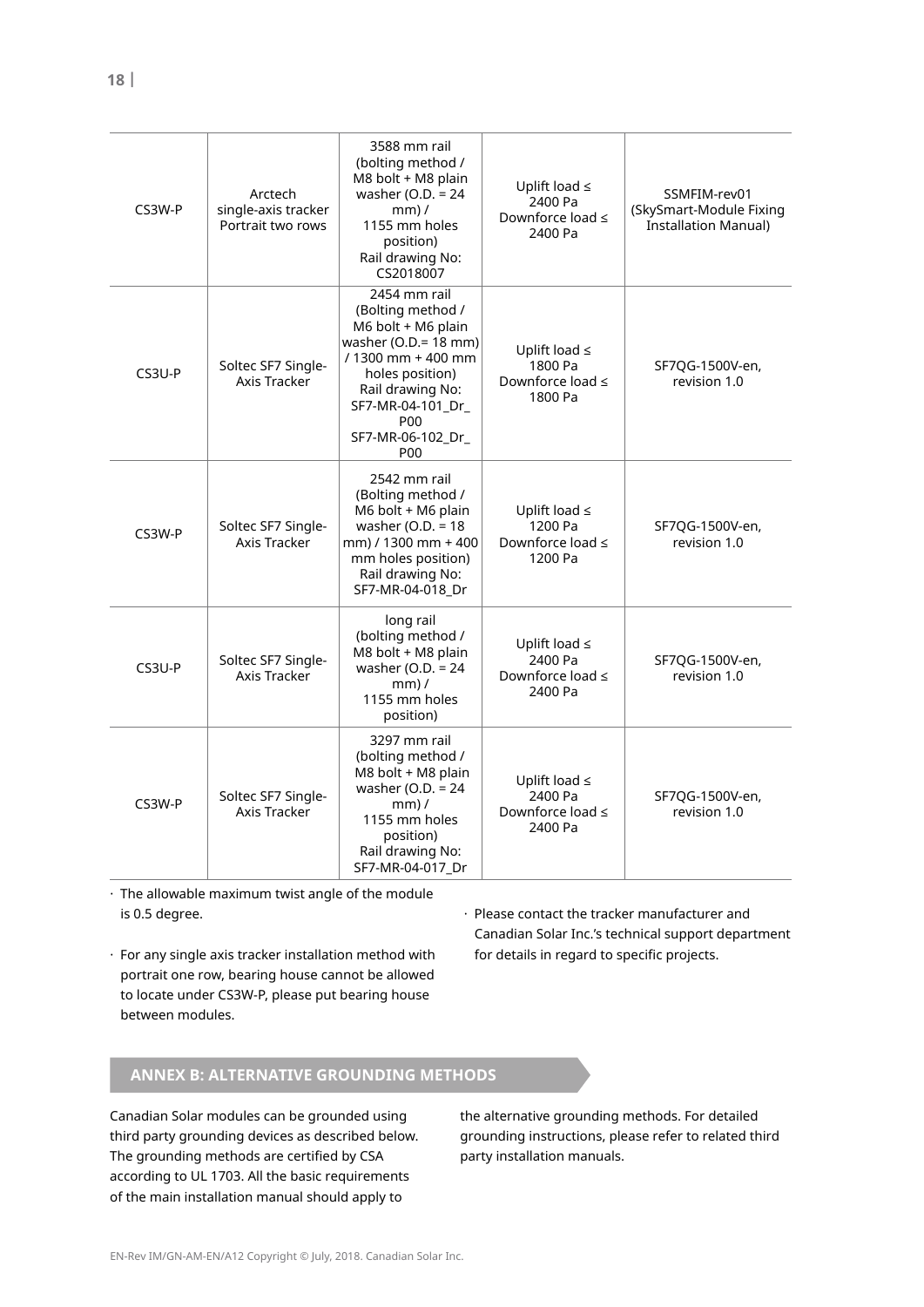|                                      |                                                                     | Compatible                                                                |                                                                                                                                                     |
|--------------------------------------|---------------------------------------------------------------------|---------------------------------------------------------------------------|-----------------------------------------------------------------------------------------------------------------------------------------------------|
| Company                              | <b>Grounding hardware</b>                                           | <b>Mounting System</b>                                                    | <b>Reference Manual (Version No.)</b>                                                                                                               |
| Variety                              | Lay-in-Lug + Star Washer<br>(UL 2703 & UL 467 certified)            | Variety                                                                   | Related reference installation manual                                                                                                               |
| Schletter<br>GmbH                    | Schletter Rapid2+ Grounding<br>Clamps                               | Schletter Rapid2+                                                         | Schletter Rapid2+ Clamp installation<br>instructions                                                                                                |
| Array<br>Technologies<br>Inc.        | <b>Grounding Strip</b>                                              | <b>ATI Duratrack HZ</b><br>Solar Tracker (V3)                             | DuraTrack™HZ Solar Tracker<br>Installation Guide (January 2017, Rev.<br>$B-01$                                                                      |
| IronRidge Inc.                       | grounding mid clamps<br>(integrated grounding)                      | standard (XRS) and<br>light (XRL) rails                                   | Standard (XRS) and Light (XRL) Rails<br>with Integrated Grounding Installation<br>Manual<br>(2013 Edition v1.13)                                    |
| <b>DYNORAXX</b><br>Inc.              | DynoRaxx® DynoBond spring<br>clips                                  |                                                                           | DynoRaxx® DynoBond Installation<br>Manual (publication no 090413)                                                                                   |
| RBI Solar Inc.                       | Raised Zee purlin integrated<br>with pre-punched grounding<br>holes | <b>RBI Solar Ground</b><br>Mount System Model<br>GM-I                     | Ground Mount System Model GM-I<br><b>Module Installation Manual</b><br>(14 April 2014, version 21)                                                  |
| Quick Rack PV<br>Inc.                | Clamp integrated with<br>grounding pins                             | Quick Rack Rail-Free<br><b>Mounting System</b>                            | Quick Rack Rail-Free Mounting System<br>for Composition/Asphalt Shingle Roofs<br>Installation Manual (May 2014, Rev F)                              |
| Cantsink Mfg<br>Inc.                 | 1/4" serrated flange bolt &<br>serrated flange nut                  | <b>Brilliant Rack Ground</b><br>Mount System                              | Brilliant Rack Ground Mount System<br><b>Installation Manual (Revision</b><br>12/05/2014)                                                           |
| <b>Everest Solar</b><br>Systems, LLC | <b>WEEB-KMC Clips</b>                                               | Crossrail 36, Crossrail<br>48 And Crossrail 80<br><b>Mounting Systems</b> | <b>WEEB Installation Instructions For</b><br>Everest Solar Crossrail 36, Crossrail 48<br>And Crossrail 80 Mounting Systems<br>Only (50015303 Rev H) |
| Unirac Inc.                          | Mid clamp retention teeth                                           | SOLAR MOUNT (SM)                                                          | Solar Mount Installation Guide<br>(Revision PUB15MAR02)                                                                                             |
| Sunlink Inc.                         | Center Clamps & End Clamps<br>with pre-punched teeth                | <b>Ballasted Ground</b><br>Mount System and<br>Core Roof Mount<br>System  | Assembly Instructions for Core RMS<br>(Rev 03-14-2014) and Assembly<br><b>Instructions for Ballasted GMS</b><br>(Rev 02/02/2014)                    |
| Roof Tech Inc.                       | <b>Bonding Plate</b>                                                | RT-[E] Mount E Mount<br><b>AIR</b>                                        | RT-[E] Mount E Mount AIR Installation<br>Manual (March 2015)                                                                                        |
| NEXTracker<br>Inc.                   | 1/4-in collar and 1/4-in pin                                        | NX Horizon 2.2.1                                                          | NEXTracker NX Horizon 2.2.1 Short Rail<br>Installation Manual (PDM-000103 Rev.)                                                                     |
| <b>BURNDY LLC.</b>                   | WEEB-UIR                                                            | RBI Solar<br>Groundmount                                                  | <b>WEEB Installation Instructions</b><br>For RBI Solar Groundmount Only (104-<br>0404-000074-003)                                                   |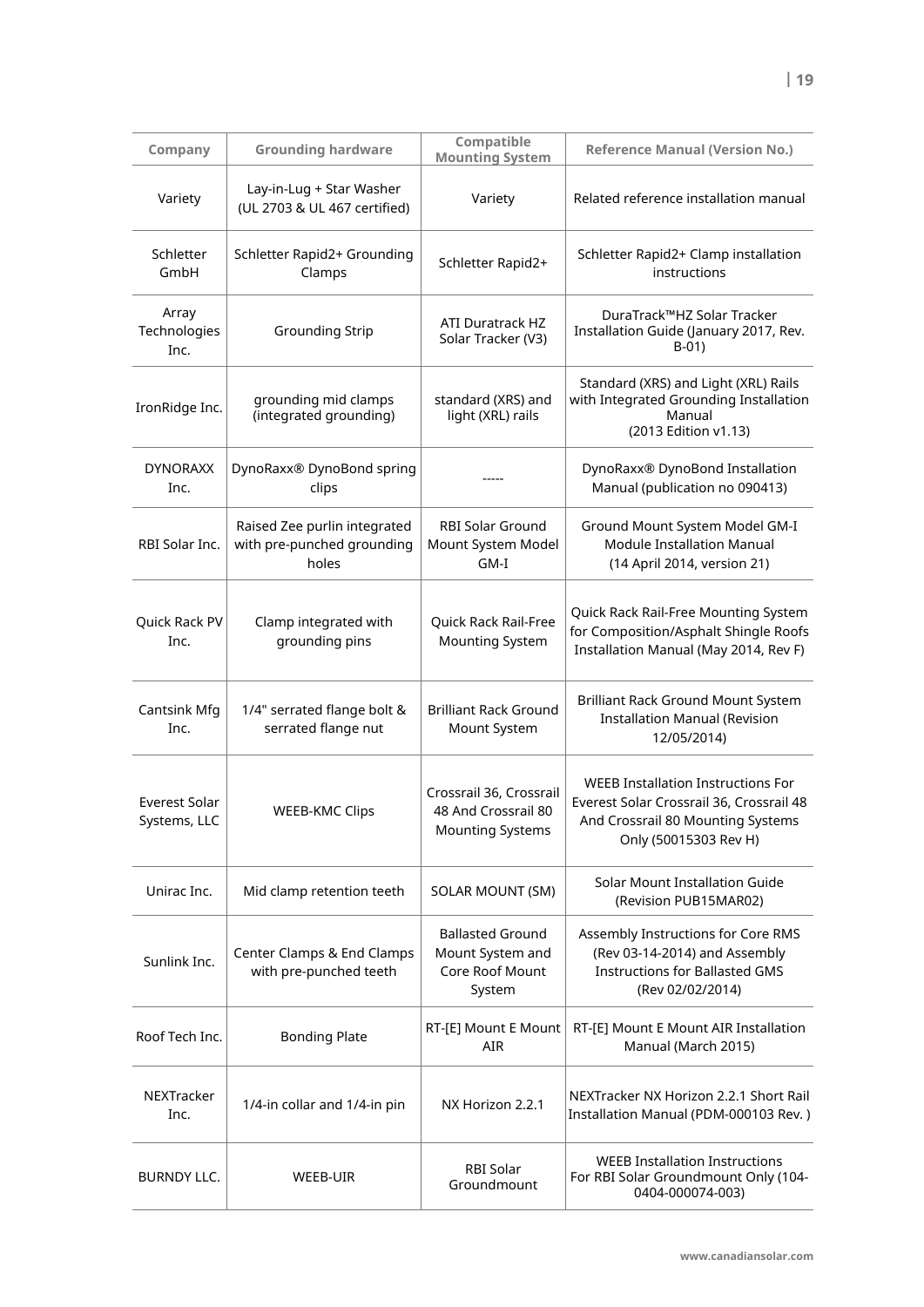# **anneX C: meCHanICal anD eleCtRICal RatInGs**

Standard Test Conditions are: Irradiance of 1000 W/  $m<sup>2</sup>$ , AM1.5 spectrum, and cell temperature of 25 $^{\circ}$ C. The electrical characteristics are respectively within

±10% or [0; +5 W] of the indicated values for Isc, Voc and Pmax. Specifications are subject to change without notice.

| <b>Module Type</b> | Power<br>Pmax <w></w> | Maximum   Operating   Operating<br>voltage<br>Vmp < V> | current<br>Imp < A | Open<br>Circuit<br>Voltage<br>Voc < V | Short<br>Circuit<br>Current<br>Isc < A | Max. Series<br>Fuse<br>Rating <a></a> | Overall<br>Dimension<br>$<$ mm $>$                          | Weight<br>$<$ kg>    |
|--------------------|-----------------------|--------------------------------------------------------|--------------------|---------------------------------------|----------------------------------------|---------------------------------------|-------------------------------------------------------------|----------------------|
| <b>CS6A-195M</b>   | 195                   | 24.2                                                   | 8.04               | 29.9                                  | 8.56                                   | 15.00                                 |                                                             |                      |
| <b>CS6A-200M</b>   | 200                   | 24.3                                                   | 8.22               | 30.0                                  | 8.74                                   | 15.00                                 |                                                             |                      |
| <b>CS6A-205M</b>   | 205                   | 24.5                                                   | 8.38               | 30.2                                  | 8.90                                   | 15.00                                 |                                                             |                      |
| <b>CS6A-210M</b>   | 210                   | 24.6                                                   | 8.54               | 30.3                                  | 9.06                                   | 15.00                                 |                                                             |                      |
| <b>CS6A-215M</b>   | 215                   | 24.7                                                   | 8.70               | 30.4                                  | 9.22                                   | 15.00                                 |                                                             |                      |
| <b>CS6A-220M</b>   | 220                   | 24.8                                                   | 8.87               | 30.6                                  | 9.31                                   | 15.00                                 | 1324 x 984 x 40                                             |                      |
| <b>CS6A-205MS</b>  | 205                   | 24.5                                                   | 8.37               | 30.6                                  | 9.21                                   | 15.00                                 |                                                             | 15.5                 |
| <b>CS6A-210MS</b>  | 210                   | 24.7                                                   | 8.50               | 30.8                                  | 9.29                                   | 15.00                                 | $(52.1 \times 38.7 \times$                                  | $(34.2$ lbs)         |
| <b>CS6A-215MS</b>  | 215                   | 24.9                                                   | 8.63               | 31.0                                  | 9.37                                   | 15.00                                 | $1.57$ in)                                                  |                      |
| <b>CS6A-220MS</b>  | 220                   | 25.1                                                   | 8.76               | 31.2                                  | 9.45                                   | 15.00                                 |                                                             |                      |
| <b>CS6A-225MS</b>  | 225                   | 25.3                                                   | 8.91               | 31.4                                  | 9.53                                   | 15.00                                 |                                                             |                      |
| <b>CS6A-230MS</b>  | 230                   | 25.5                                                   | 9.02               | 31.6                                  | 9.61                                   | 15.00                                 |                                                             |                      |
| <b>CS6A-235MS</b>  | 235                   | 25.7                                                   | 9.14               | 31.8                                  | 9.68                                   | 15.00                                 |                                                             |                      |
| <b>CS6A-240MS</b>  | 240                   | 25.9                                                   | 9.27               | 32.0                                  | 9.76                                   | 15.00                                 |                                                             |                      |
| <b>CS6A-245MS</b>  | 245                   | 26.1                                                   | 9.39               | 32.2                                  | 9.84                                   | 15.00                                 |                                                             |                      |
| <b>CS6A-195P</b>   | 195                   | 24.0                                                   | 8.13               | 29.6                                  | 8.69                                   | 15.00                                 |                                                             |                      |
| <b>CS6A-200P</b>   | 200                   | 24.1                                                   | 8.30               | 29.8                                  | 8.87                                   | 15.00                                 | 1324 x 984 x 40<br>$(52.1 \times 38.7 \times$<br>$1.57$ in) | 15.5<br>$(34.2$ lbs) |
| <b>CS6A-205P</b>   | 205                   | 24.2                                                   | 8.47               | 29.9                                  | 9.03                                   | 15.00                                 |                                                             |                      |
| <b>CS6A-210P</b>   | 210                   | 24.3                                                   | 8.63               | 30.0                                  | 9.19                                   | 15.00                                 |                                                             |                      |
| <b>CS6A-215P</b>   | 215                   | 24.5                                                   | 8.78               | 30.2                                  | 9.35                                   | 15.00                                 |                                                             |                      |
| <b>CS6A-220P</b>   | 220                   | 24.6                                                   | 8.95               | 30.4                                  | 9.45                                   | 15.00                                 |                                                             |                      |
| <b>CS6V-200M</b>   | 200                   | 25.2                                                   | 7.95               | 31.1                                  | 8.46                                   | 15.00                                 |                                                             |                      |
| <b>CS6V-205M</b>   | 205                   | 25.3                                                   | 8.11               | 31.2                                  | 8.63                                   | 15.00                                 |                                                             |                      |
| <b>CS6V-210M</b>   | 210                   | 25.4                                                   | 8.27               | 31.3                                  | 8.79                                   | 15.00                                 |                                                             |                      |
| <b>CS6V-215M</b>   | 215                   | 25.5                                                   | 8.43               | 31.5                                  | 8.94                                   | 15.00                                 |                                                             |                      |
| <b>CS6V-220M</b>   | 220                   | 25.7                                                   | 8.56               | 31.6                                  | 9.08                                   | 15.00                                 |                                                             |                      |
| <b>CS6V-225M</b>   | 225                   | 26.0                                                   | 8.67               | 31.8                                  | 9.19                                   | 15.00                                 |                                                             |                      |
| <b>CS6V-230M</b>   | 230                   | 26.1                                                   | 8.81               | 31.9                                  | 9.33                                   | 15.00                                 |                                                             |                      |
| <b>CS6V-235M</b>   | 235                   | 26.4                                                   | 8.91               | 32.1                                  | 9.45                                   | 15.00                                 |                                                             |                      |
| <b>CS6V-240M</b>   | 240                   | 26.7                                                   | 9.00               | 32.2                                  | 9.55                                   | 15.00                                 | $1638 \times 826 \times 40$                                 |                      |
| <b>CS6V-245M</b>   | 245                   | 27.0                                                   | 9.09               | 32.4                                  | 9.66                                   | 15.00                                 | $(64.5 \times 32.5 \times$                                  | 16.0<br>$(35.3$ lbs) |
| <b>CS6V-210MS</b>  | 210                   | 25.4                                                   | 8.27               | 31.5                                  | 9.19                                   | 15.00                                 | $1.57$ in)                                                  |                      |
| <b>CS6V-215MS</b>  | 215                   | 25.6                                                   | 8.40               | 31.7                                  | 9.27                                   | 15.00                                 |                                                             |                      |
| <b>CS6V-220MS</b>  | 220                   | 25.8                                                   | 8.53               | 31.9                                  | 9.35                                   | 15.00                                 |                                                             |                      |
| <b>CS6V-225MS</b>  | 225                   | 26.0                                                   | 8.66               | 32.1                                  | 9.43                                   | 15.00                                 |                                                             |                      |
| <b>CS6V-230MS</b>  | 230                   | 26.2                                                   | 8.78               | 32.3                                  | 9.51                                   | 15.00                                 |                                                             |                      |
| <b>CS6V-235MS</b>  | 235                   | 26.4                                                   | 8.91               | 32.5                                  | 9.59                                   | 15.00                                 |                                                             |                      |
| <b>CS6V-240MS</b>  | 240                   | 26.6                                                   | 9.03               | 32.7                                  | 9.67                                   | 15.00                                 |                                                             |                      |
| <b>CS6V-245MS</b>  | 245                   | 26.8                                                   | 9.15               | 32.9                                  | 9.75                                   | 15.00                                 |                                                             |                      |
| <b>CS6V-250MS</b>  | 250                   | 27.0                                                   | 9.26               | 33.1                                  | 9.83                                   | 15.00                                 |                                                             |                      |

**table C: mechanical and electrical Ratings under stC**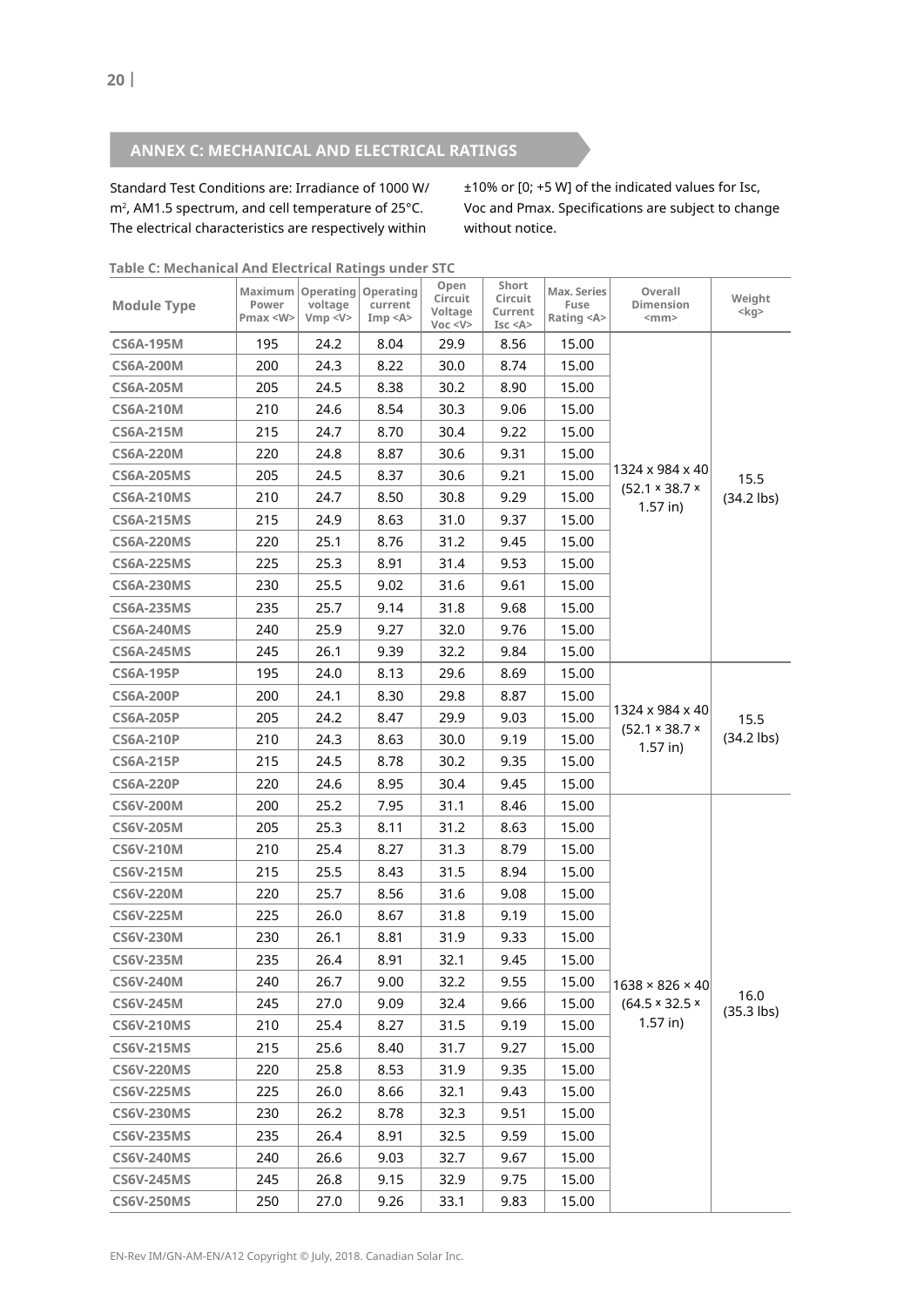| <b>Module Type</b> | Power<br>Pmax <w></w> | Maximum   Operating  <br>voltage<br>Vmp < V> | Operating<br>current<br>Imp < A | Open<br>Circuit<br>Voltage<br>Voc < V | Short<br>Circuit<br>Current<br>Isc < A | Max. Series<br>Fuse<br>Rating <a></a> | Overall<br>Dimension<br>$<$ mm $>$                                 | Weight<br>$<$ kg>    |
|--------------------|-----------------------|----------------------------------------------|---------------------------------|---------------------------------------|----------------------------------------|---------------------------------------|--------------------------------------------------------------------|----------------------|
| <b>CS6V-255MS</b>  | 255                   | 27.2                                         | 9.38                            | 33.3                                  | 9.91                                   | 15.00                                 |                                                                    |                      |
| <b>CS6VH-115MS</b> | 115                   | 13.1                                         | 8.78                            | 16.2                                  | 9.59                                   | 15.00                                 |                                                                    |                      |
| CS6VH-120MS        | 120                   | 13.3                                         | 9.03                            | 16.4                                  | 9.67                                   | 15.00                                 | $844 \times 826 \times 40$<br>$(33.2 \times 32.5 \times 1.57)$ in) | 9.0<br>$(19.8$ lbs)  |
| CS6VH-125MS        | 125                   | 13.5                                         | 9.26                            | 16.6                                  | 9.75                                   | 15.00                                 |                                                                    |                      |
| <b>CS6VL-150MS</b> | 150                   | 19.5                                         | 7.7                             | 24.6                                  | 9.11                                   | 15.00                                 |                                                                    |                      |
| <b>CS6VL-155MS</b> | 155                   | 19.7                                         | 7.87                            | 24.8                                  | 9.19                                   | 15.00                                 |                                                                    |                      |
| CS6VL-160MS        | 160                   | 19.9                                         | 8.05                            | 25                                    | 9.27                                   | 15.00                                 |                                                                    |                      |
| <b>CS6VL-165MS</b> | 165                   | 20.1                                         | 8.21                            | 25.2                                  | 9.35                                   | 15.00                                 |                                                                    |                      |
| CS6VL-170MS        | 170                   | 20.3                                         | 8.38                            | 25.4                                  | 9.43                                   | 15.00                                 |                                                                    |                      |
| <b>CS6VL-175MS</b> | 175                   | 20.5                                         | 8.54                            | 25.6                                  | 9.51                                   | 15.00                                 | $1322 \times 826 \times 40$                                        |                      |
| CS6VL-180MS        | 180                   | 20.7                                         | 8.7                             | 25.8                                  | 9.59                                   | 15.00                                 | $(52.05 \times 32.5 \times$                                        | 12.6<br>$(27.8$ lbs) |
| CS6VL-185MS        | 185                   | 20.9                                         | 8.86                            | 26                                    | 9.67                                   | 15.00                                 | $1.57$ in)                                                         |                      |
| <b>CS6VL-190MS</b> | 190                   | 21.1                                         | 9.01                            | 26.2                                  | 9.75                                   | 15.00                                 |                                                                    |                      |
| CS6VL-195MS        | 195                   | 21.3                                         | 9.16                            | 26.4                                  | 9.83                                   | 15.00                                 |                                                                    |                      |
| CS6VL-200MS        | 200                   | 21.5                                         | 9.31                            | 26.6                                  | 9.91                                   | 15.00                                 |                                                                    |                      |
| CS6VL-205MS        | 205                   | 21.7                                         | 9.45                            | 26.8                                  | 9.99                                   | 15.00                                 |                                                                    |                      |
| <b>CS6VL-210MS</b> | 210                   | 21.9                                         | 9.59                            | 26.9                                  | 10.07                                  | 15.00                                 |                                                                    |                      |
| <b>CS6V-190P</b>   | 190                   | 24.6                                         | 7.73                            | 30.6                                  | 8.28                                   | 15.00                                 |                                                                    |                      |
| <b>CS6V-195P</b>   | 195                   | 24.8                                         | 7.87                            | 30.7                                  | 8.44                                   | 15.00                                 |                                                                    | 16.0<br>$(35.3$ lbs) |
| <b>CS6V-200P</b>   | 200                   | 24.9                                         | 8.03                            | 30.8                                  | 8.59                                   | 15.00                                 | $1638 \times 826 \times 40$                                        |                      |
| <b>CS6V-205P</b>   | 205                   | 25.0                                         | 8.19                            | 30.9                                  | 8.76                                   | 15.00                                 |                                                                    |                      |
| <b>CS6V-210P</b>   | 210                   | 25.1                                         | 8.35                            | 31.1                                  | 8.92                                   | 15.00                                 |                                                                    |                      |
| <b>CS6V-215P</b>   | 215                   | 25.3                                         | 8.51                            | 31.2                                  | 9.07                                   | 15.00                                 | $(64.5 \times 32.5 \times$<br>$1.57$ in)                           |                      |
| <b>CS6V-220P</b>   | 220                   | 25.5                                         | 8.64                            | 31.4                                  | 9.21                                   | 15.00                                 |                                                                    |                      |
| <b>CS6V-225P</b>   | 225                   | 25.7                                         | 8.75                            | 31.6                                  | 9.32                                   | 15.00                                 |                                                                    |                      |
| <b>CS6V-230P</b>   | 230                   | 25.9                                         | 8.90                            | 31.7                                  | 9.47                                   | 15.00                                 |                                                                    |                      |
| <b>CS6V-235P</b>   | 235                   | 26.1                                         | 8.99                            | 31.8                                  | 9.58                                   | 15.00                                 |                                                                    |                      |
| <b>CS6K-240P</b>   | 240                   | 29.9                                         | 8.03                            | 37.0                                  | 8.59                                   | 15.00                                 |                                                                    |                      |
| <b>CS6K-245P</b>   | 245                   | 30.0                                         | 8.17                            | 37.1                                  | 8.74                                   | 15.00                                 |                                                                    |                      |
| <b>CS6K-250P</b>   | 250                   | 30.1                                         | 8.30                            | 37.2                                  | 8.87                                   | 15.00                                 |                                                                    |                      |
| <b>CS6K-255P</b>   | 255                   | 30.2                                         | 8.43                            | 37.4                                  | 9.00                                   | 15.00                                 |                                                                    |                      |
| <b>CS6K-260P</b>   | 260                   | 30.4                                         | 8.56                            | 37.5                                  | 9.12                                   | 15.00                                 | 1650 x 992 x 40                                                    |                      |
| <b>CS6K-265P</b>   | 265                   | 30.6                                         | 8.66                            | 37.7                                  | 9.23                                   | 15.00                                 | /35                                                                | 18.2                 |
| <b>CS6K-270P</b>   | 270                   | 30.8                                         | 8.75                            | 37.9                                  | 9.32                                   | 15.00                                 | (65.0 × 39.1 ×                                                     | $(40.1$ lbs)         |
| <b>CS6K-275P</b>   | 275                   | 31.0                                         | 8.88                            | 38.0                                  | 9.45                                   | 15.00                                 | 1.57 / 1.38 in)                                                    |                      |
| <b>CS6K-280P</b>   | 280                   | 31.3                                         | 8.95                            | 38.2                                  | 9.52                                   | 15.00                                 |                                                                    |                      |
| <b>CS6K-285P</b>   | 285                   | 31.4                                         | 9.06                            | 38.3                                  | 9.64                                   | 15.00                                 |                                                                    |                      |
| <b>CS6K-290P</b>   | 290                   | 31.6                                         | 9.18                            | 38.5                                  | 9.72                                   | 15.00                                 |                                                                    |                      |
| <b>CS6K-295P</b>   | 295                   | 31.8                                         | 9.28                            | 38.6                                  | 9.81                                   | 15.00                                 |                                                                    |                      |
| <b>CS6K-250M</b>   | 250                   | 30.4                                         | 8.22                            | 37.5                                  | 8.74                                   | 15.00                                 |                                                                    |                      |
| <b>CS6K-255M</b>   | 255                   | 30.5                                         | 8.35                            | 37.7                                  | 8.87                                   | 15.00                                 |                                                                    |                      |
| <b>CS6K-260M</b>   | 260                   | 30.7                                         | 8.48                            | 37.8                                  | 8.99                                   | 15.00                                 | 1650 x 992 x 40                                                    |                      |
| <b>CS6K-265M</b>   | 265                   | 30.9                                         | 8.61                            | 37.9                                  | 9.11                                   | 15.00                                 | /35<br>(65.0 × 39.1 ×                                              | 18.2<br>$(40.1$ lbs) |
| <b>CS6K-270M</b>   | 270                   | 31.1                                         | 8.67                            | 38.2                                  | 9.19                                   | 15.00                                 | $1.57 / 1.38$ in)                                                  |                      |
| <b>CS6K-275M</b>   | 275                   | 31.3                                         | 8.80                            | 38.3                                  | 9.31                                   | 15.00                                 |                                                                    |                      |
| <b>CS6K-280M</b>   | 280                   | 31.5                                         | 8.89                            | 38.5                                  | 9.43                                   | 15.00                                 |                                                                    |                      |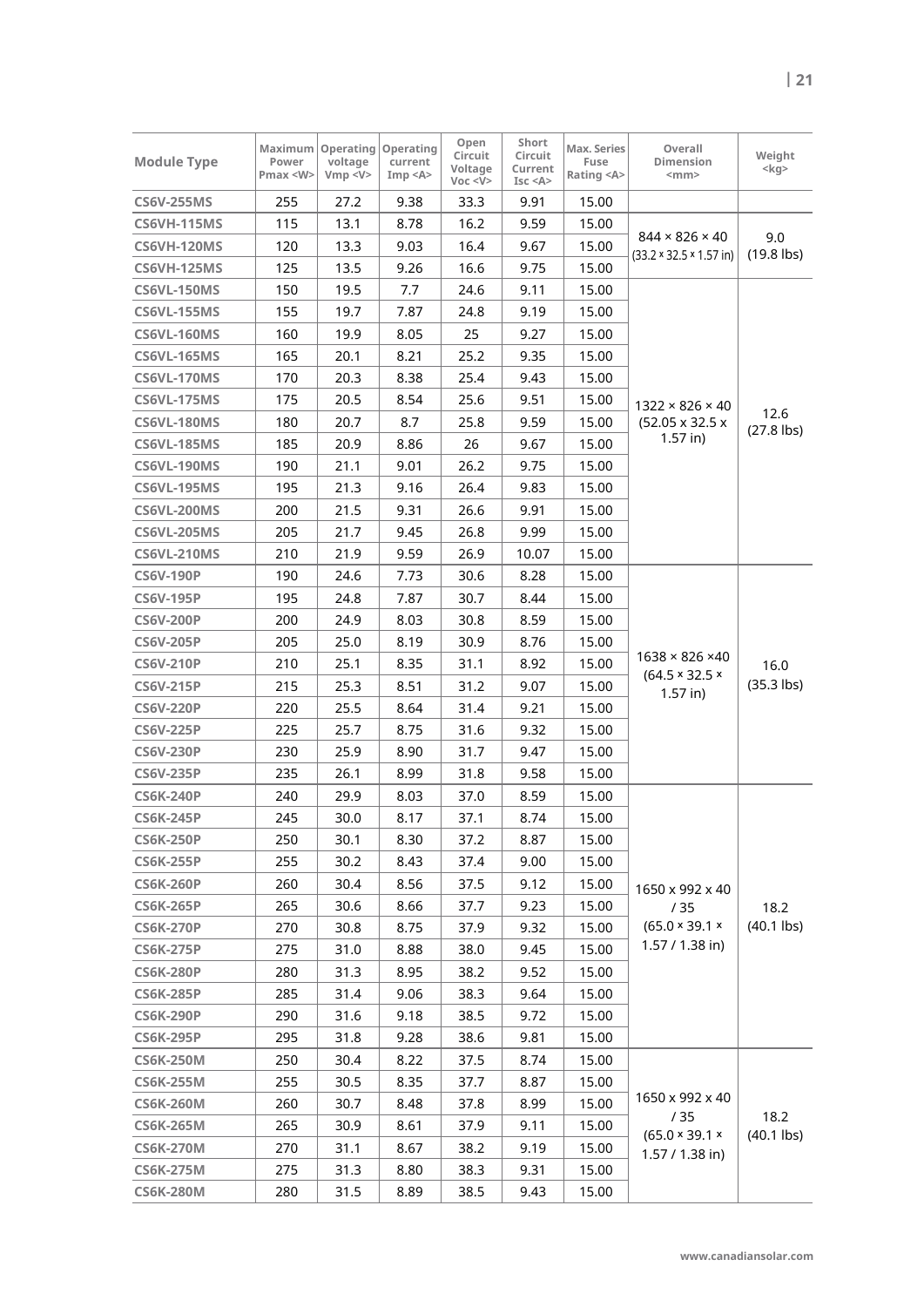| <b>Module Type</b> | Maximum<br>Power<br>Pmax < W | <b>Operating</b><br>voltage<br>Vmp < V> | Operating<br>current<br>Imp < A> | Open<br>Circuit<br>Voltage<br>Voc < V | Short<br>Circuit<br>Current<br>Isc < A | Max. Series<br>Fuse<br>Rating <a></a> | Overall<br>Dimension<br>$<$ mm $>$              | Weight<br>$<$ kg>    |
|--------------------|------------------------------|-----------------------------------------|----------------------------------|---------------------------------------|----------------------------------------|---------------------------------------|-------------------------------------------------|----------------------|
| <b>CS6K-285M</b>   | 285                          | 31.7                                    | 8.98                             | 38.6                                  | 9.51                                   | 15.00                                 |                                                 |                      |
| <b>CS6K-290M</b>   | 290                          | 31.9                                    | 9.09                             | 38.7                                  | 9.59                                   | 15.00                                 |                                                 | 18.2                 |
| <b>CS6K-255MS</b>  | 255                          | 30.7                                    | 8.31                             | 37.9                                  | 9.11                                   | 15.00                                 |                                                 |                      |
| <b>CS6K-260MS</b>  | 260                          | 30.9                                    | 8.42                             | 38.1                                  | 9.19                                   | 15.00                                 |                                                 |                      |
| <b>CS6K-265MS</b>  | 265                          | 31.1                                    | 8.53                             | 38.3                                  | 9.27                                   | 15.00                                 |                                                 |                      |
| <b>CS6K-270MS</b>  | 270                          | 31.3                                    | 8.63                             | 38.5                                  | 9.35                                   | 15.00                                 | 1650 x 992 x 40                                 |                      |
| <b>CS6K-275MS</b>  | 275                          | 31.5                                    | 8.74                             | 38.7                                  | 9.43                                   | 15.00                                 | / 35                                            |                      |
| <b>CS6K-280MS</b>  | 280                          | 31.7                                    | 8.84                             | 38.9                                  | 9.51                                   | 15.00                                 | (65.0 × 39.1 ×<br>$1.57 / 1.38$ in)             | $(40.1$ lbs)         |
| <b>CS6K-285MS</b>  | 285                          | 31.9                                    | 8.94                             | 39.1                                  | 9.59                                   | 15.00                                 |                                                 |                      |
| <b>CS6K-290MS</b>  | 290                          | 32.1                                    | 9.05                             | 39.3                                  | 9.67                                   | 15.00                                 |                                                 |                      |
| <b>CS6K-295MS</b>  | 295                          | 32.3                                    | 9.14                             | 39.5                                  | 9.75                                   | 15.00                                 |                                                 |                      |
| <b>CS6K-300MS</b>  | 300                          | 32.5                                    | 9.24                             | 39.7                                  | 9.83                                   | 15.00                                 |                                                 |                      |
| <b>CS6K-305MS</b>  | 305                          | 32.7                                    | 9.33                             | 39.9                                  | 9.91                                   | 15.00                                 |                                                 |                      |
| <b>CS6U-290P</b>   | 290                          | 35.9                                    | 8.08                             | 44.4                                  | 8.64                                   | 15.00                                 |                                                 |                      |
| <b>CS6U-295P</b>   | 295                          | 36.0                                    | 8.19                             | 44.5                                  | 8.76                                   | 15.00                                 |                                                 |                      |
| <b>CS6U-300P</b>   | 300                          | 36.1                                    | 8.30                             | 44.6                                  | 8.87                                   | 15.00                                 |                                                 |                      |
| <b>CS6U-305P</b>   | 305                          | 36.3                                    | 8.41                             | 44.8                                  | 8.97                                   | 15.00                                 |                                                 |                      |
| <b>CS6U-310P</b>   | 310                          | 36.4                                    | 8.52                             | 44.9                                  | 9.08                                   | 15.00                                 |                                                 | 22.4<br>$(49.4$ lbs) |
| <b>CS6U-315P</b>   | 315                          | 36.6                                    | 8.61                             | 45.1                                  | 9.18                                   | 15.00                                 | $1960 \times 992 \times 40$                     |                      |
| <b>CS6U-320P</b>   | 320                          | 36.8                                    | 8.69                             | 45.3                                  | 9.26                                   | 15.00                                 | /35                                             |                      |
| <b>CS6U-325P</b>   | 325                          | 37.0                                    | 8.78                             | 45.5                                  | 9.34                                   | 15.00                                 | $(77.2 \times 39.1 \times$<br>1.57 / 1.38 in)   |                      |
| <b>CS6U-330P</b>   | 330                          | 37.2                                    | 8.88                             | 45.6                                  | 9.45                                   | 15.00                                 |                                                 |                      |
| <b>CS6U-335P</b>   | 335                          | 37.4                                    | 8.96                             | 45.8                                  | 9.54                                   | 15.00                                 |                                                 |                      |
| <b>CS6U-340P</b>   | 340                          | 37.6                                    | 9.05                             | 45.9                                  | 9.62                                   | 15.00                                 |                                                 |                      |
| <b>CS6U-345P</b>   | 345                          | 37.8                                    | 9.13                             | 46.0                                  | 9.69                                   | 15.00                                 |                                                 |                      |
| <b>CS6U-350P</b>   | 350                          | 38.1                                    | 9.21                             | 46.2                                  | 9.79                                   | 15.00                                 |                                                 |                      |
| <b>CS6U-290M</b>   | 290                          | 36.3                                    | 8.00                             | 44.7                                  | 8.51                                   | 15.00                                 |                                                 |                      |
| <b>CS6U-295M</b>   | 295                          | 36.4                                    | 8.11                             | 44.9                                  | 8.63                                   | 15.00                                 |                                                 |                      |
| <b>CS6U-300M</b>   | 300                          | 36.5                                    | 8.22                             | 45                                    | 8.74                                   | 15.00                                 |                                                 |                      |
| <b>CS6U-305M</b>   | 305                          | 36.6                                    | 8.33                             | 45.2                                  | 8.84                                   | 15.00                                 |                                                 |                      |
| <b>CS6U-310M</b>   | 310                          | 36.7                                    | 8.44                             | 45.3                                  | 8.95                                   | 15.00                                 |                                                 |                      |
| CS6U-315M          | 315                          | 36.9                                    | 8.53                             | 45.5                                  | 9.04                                   | 15.00                                 | $1960 \times 992 \times 40$                     |                      |
| <b>CS6U-320M</b>   | 320                          | 37.2                                    | 8.61                             | 45.6                                  | 9.13                                   | 15.00                                 | /35                                             | 22.4                 |
| <b>CS6U-325M</b>   | 325                          | 37.4                                    | 8.69                             | 45.8                                  | 9.21                                   | 15.00                                 | $(77.2 \times 39.1 \times$<br>$1.57 / 1.38$ in) | $(49.4$ lbs)         |
| <b>CS6U-330M</b>   | 330                          | 37.5                                    | 8.8                              | 45.9                                  | 9.31                                   | 15.00                                 |                                                 |                      |
| <b>CS6U-335M</b>   | 335                          | 37.8                                    | 8.87                             | 46.1                                  | 9.41                                   | 15.00                                 |                                                 |                      |
| <b>CS6U-340M</b>   | 340                          | 37.9                                    | 8.97                             | 46.2                                  | 9.48                                   | 15.00                                 |                                                 |                      |
| <b>CS6U-345M</b>   | 345                          | 38.1                                    | 9.06                             | 46.4                                  | 9.56                                   | 15.00                                 |                                                 |                      |
| <b>CS6U-350M</b>   | 350                          | 38.3                                    | 9.14                             | 46.6                                  | 9.67                                   | 15.00                                 |                                                 |                      |
| <b>CS3U-350MS</b>  | 350                          | 38.8                                    | 9.03                             | 46.6                                  | 9.53                                   | 30                                    |                                                 |                      |
| <b>CS3U-355MS</b>  | 355                          | 39                                      | 9.11                             | 46.8                                  | 9.61                                   | 30                                    |                                                 |                      |
| <b>CS3U-360MS</b>  | 360                          | 39.2                                    | 9.19                             | 47                                    | 9.69                                   | 30                                    | $2000 \times 992 \times 40$                     |                      |
| <b>CS3U-365MS</b>  | 365                          | 39.4                                    | 9.27                             | 47.2                                  | 9.77                                   | 30                                    | /35                                             | 22.6 / 22.5          |
| <b>CS3U-370MS</b>  | 370                          | 39.6                                    | 9.35                             | 47.4                                  | 9.85                                   | 30                                    | $(78.7 \times 39.1 \times$                      | (49.8 / 49.6         |
| <b>CS3U-375MS</b>  | 375                          | 39.8                                    | 9.43                             | 47.6                                  | 9.93                                   | 30                                    | 1.57 / 1.38 in)                                 | lbs)                 |
| <b>CS3U-380MS</b>  | 380                          | 40                                      | 9.5                              | 47.8                                  | 10.01                                  | 30                                    |                                                 |                      |
| <b>CS3U-385MS</b>  | 385                          | 40.2                                    | 9.58                             | 48                                    | 10.09                                  | 30                                    |                                                 |                      |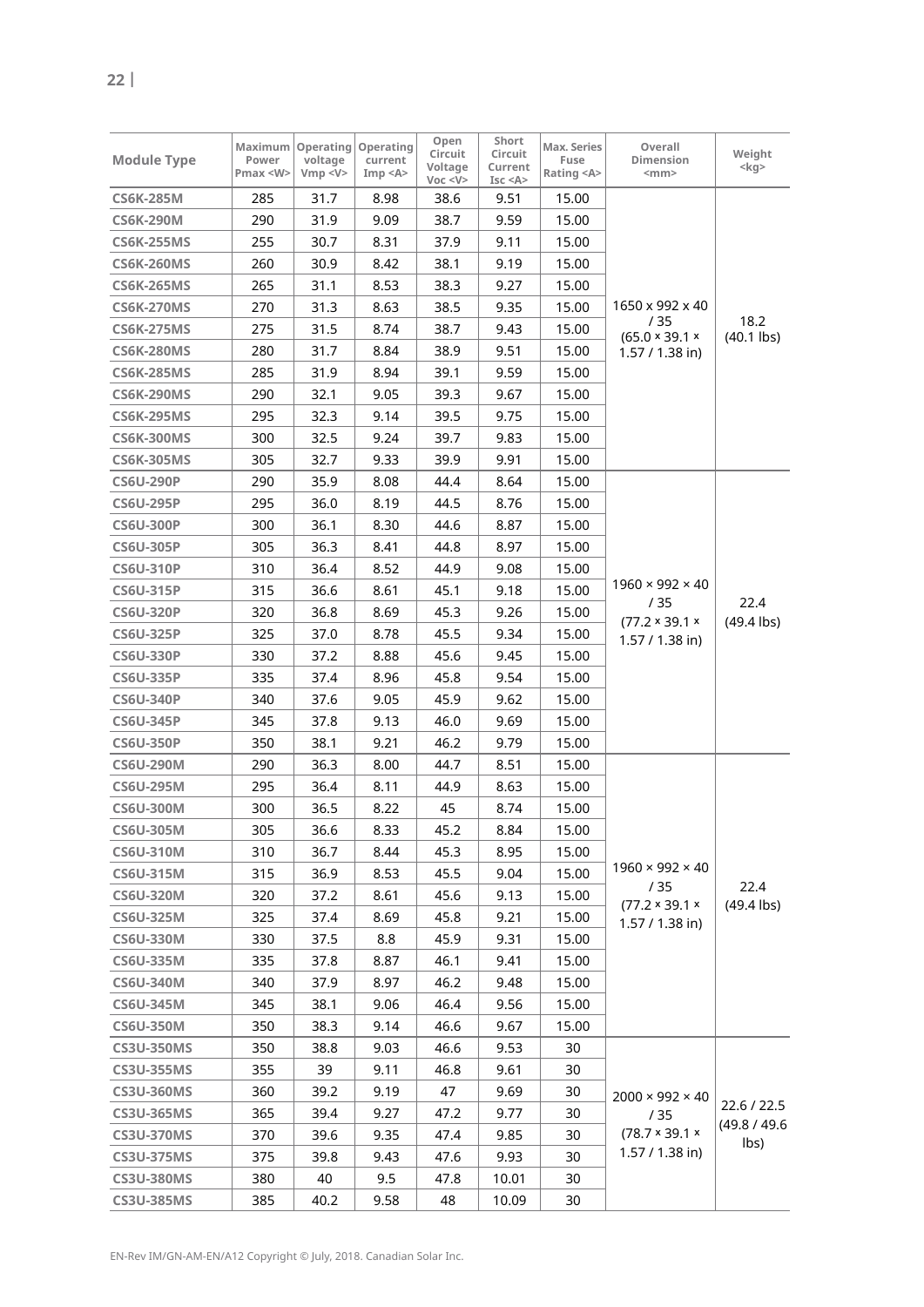| <b>Module Type</b> | Maximum<br>Power<br>Pmax <w></w> | Operating<br>voltage<br>Vmp < V> | Operating<br>current<br>Imp < A> | Open<br>Circuit<br>Voltage<br>Voc < V | Short<br>Circuit<br>Current<br>Isc < A | Max. Series<br>Fuse<br>Rating <a></a> | Overall<br>Dimension<br>$<$ mm $>$ | Weight<br>$<$ kg> |
|--------------------|----------------------------------|----------------------------------|----------------------------------|---------------------------------------|----------------------------------------|---------------------------------------|------------------------------------|-------------------|
| <b>CS3U-390MS</b>  | 390                              | 40.4                             | 9.66                             | 48.2                                  | 10.17                                  | 30                                    |                                    |                   |
| <b>CS3U-395MS</b>  | 395                              | 40.6                             | 9.73                             | 48.4                                  | 10.25                                  | 30                                    |                                    |                   |
| <b>CS3U-400MS</b>  | 400                              | 40.8                             | 9.81                             | 48.6                                  | 10.33                                  | 30                                    |                                    |                   |
| <b>CS3U-405MS</b>  | 405                              | 41                               | 9.88                             | 48.8                                  | 10.41                                  | 30                                    |                                    |                   |
| <b>CS3U-410MS</b>  | 410                              | 41.2                             | 9.96                             | 49                                    | 10.49                                  | 30                                    |                                    |                   |
| <b>CS3U-310P</b>   | 310                              | 37.2                             | 8.34                             | 44.7                                  | 8.88                                   | 30                                    |                                    |                   |
| <b>CS3U-315P</b>   | 315                              | 37.4                             | 8.43                             | 44.9                                  | 8.96                                   | 30                                    |                                    |                   |
| <b>CS3U-320P</b>   | 320                              | 37.6                             | 8.52                             | 45.1                                  | 9.04                                   | 30                                    |                                    |                   |
| <b>CS3U-325P</b>   | 325                              | 37.8                             | 8.6                              | 45.3                                  | 9.12                                   | 30                                    |                                    |                   |
| <b>CS3U-330P</b>   | 330                              | 38                               | 8.69                             | 45.5                                  | 9.2                                    | 30                                    |                                    |                   |
| <b>CS3U-335P</b>   | 335                              | 38.2                             | 8.77                             | 45.7                                  | 9.28                                   | 30                                    | $2000 \times 992 \times 40$        | 22.6 / 22.5       |
| <b>CS3U-340P</b>   | 340                              | 38.4                             | 8.86                             | 45.9                                  | 9.36                                   | 30                                    | /35<br>$(78.7 \times 39.1 \times$  | (49.8 / 49.6      |
| <b>CS3U-345P</b>   | 345                              | 38.6                             | 8.94                             | 46.1                                  | 9.44                                   | 30                                    | $1.57 / 1.38$ in)                  | lbs)              |
| <b>CS3U-350P</b>   | 350                              | 39.2                             | 8.94                             | 46.6                                  | 9.51                                   | 30                                    |                                    |                   |
| <b>CS3U-355P</b>   | 355                              | 39.4                             | 9.02                             | 46.8                                  | 9.59                                   | 30                                    |                                    |                   |
| <b>CS3U-360P</b>   | 360                              | 39.6                             | 9.10                             | 47.0                                  | 9.67                                   | 30                                    |                                    |                   |
| <b>CS3U-365P</b>   | 365                              | 39.8                             | 9.18                             | 47.2                                  | 9.75                                   | 30                                    |                                    |                   |
| <b>CS3U-370P</b>   | 370                              | 40.0                             | 9.26                             | 47.4                                  | 9.83                                   | 30                                    |                                    |                   |
| <b>CS3K-280MS</b>  | 280                              | 31.7                             | 8.84                             | 38.5                                  | 9.49                                   | 30                                    |                                    |                   |
| <b>CS3K-285MS</b>  | 285                              | 31.9                             | 8.94                             | 38.7                                  | 9.57                                   | 30                                    |                                    |                   |
| <b>CS3K-290MS</b>  | 290                              | 32.1                             | 9.04                             | 38.9                                  | 9.65                                   | 30                                    |                                    |                   |
| <b>CS3K-295MS</b>  | 295                              | 32.3                             | 9.14                             | 39.1                                  | 9.73                                   | 30                                    |                                    |                   |
| <b>CS3K-300MS</b>  | 300                              | 32.5                             | 9.24                             | 39.3                                  | 9.82                                   | 30                                    | 1675 x 992 x 40                    |                   |
| <b>CS3K-305MS</b>  | 305                              | 32.7                             | 9.33                             | 39.5                                  | 9.9                                    | 30                                    | /35                                | 18.5              |
| <b>CS3K-310MS</b>  | 310                              | 32.9                             | 9.43                             | 39.7                                  | 9.98                                   | 30                                    | (65.9 × 39.1 ×<br>1.57 / 1.38 in)  | $(40.8$ lbs)      |
| <b>CS3K-315MS</b>  | 315                              | 33.1                             | 9.52                             | 39.9                                  | 10.06                                  | 30                                    |                                    |                   |
| <b>CS3K-320MS</b>  | 320                              | 33.3                             | 9.61                             | 40.1                                  | 10.14                                  | 30                                    |                                    |                   |
| <b>CS3K-325MS</b>  | 325                              | 33.5                             | 9.71                             | 40.3                                  | 10.22                                  | 30                                    |                                    |                   |
| <b>CS3K-330MS</b>  | 330                              | 33.7                             | 9.8                              | 40.5                                  | 10.3                                   | 30                                    |                                    |                   |
| <b>CS3K-250P</b>   | 250                              | 30                               | 8.34                             | 36.7                                  | 8.98                                   | 30                                    |                                    |                   |
| <b>CS3K-255P</b>   | 255                              | 30.2                             | 8.45                             | 36.9                                  | 9.06                                   | 30                                    |                                    |                   |
| <b>CS3K-260P</b>   | 260                              | 30.4                             | 8.56                             | 37.1                                  | 9.14                                   | 30                                    |                                    |                   |
| <b>CS3K-265P</b>   | 265                              | 30.6                             | 8.66                             | 37.3                                  | 9.22                                   | 30                                    |                                    |                   |
| <b>CS3K-270P</b>   | 270                              | 30.8                             | 8.77                             | 37.5                                  | 9.3                                    | 30                                    |                                    |                   |
| <b>CS3K-275P</b>   | 275                              | 31                               | 8.88                             | 37.7                                  | 9.38                                   | 30                                    |                                    |                   |
| <b>CS3K-280P</b>   | 280                              | 31.2                             | 8.98                             | 37.9                                  | 9.47                                   | 30                                    | 1675 x 992 x 40                    |                   |
| <b>CS3K-285P</b>   | 285                              | 31.4                             | 9.08                             | 38.1                                  | 9.56                                   | 30                                    | /35                                | 18.5              |
| <b>CS3K-290P</b>   | 290                              | 32.3                             | 8.98                             | 38.9                                  | 9.49                                   | 30                                    | (65.9 × 39.1 ×                     | $(40.8$ lbs)      |
| <b>CS3K-295P</b>   | 295                              | 32.5                             | 9.08                             | 39.1                                  | 9.57                                   | 30                                    | 1.57 / 1.38 in)                    |                   |
| <b>CS3K-300P</b>   | 300                              | 32.7                             | 9.18                             | 39.3                                  | 9.65                                   | 30                                    |                                    |                   |
| <b>CS3K-305P</b>   | 305                              | 32.9                             | 9.28                             | 39.5                                  | 9.73                                   | 30                                    |                                    |                   |
| <b>CS3K-310P</b>   | 310                              | 33.1                             | 9.37                             | 39.7                                  | 9.81                                   | 30                                    |                                    |                   |
| <b>CS3K-315P</b>   | 315                              | 33.3                             | 9.46                             | 39.9                                  | 9.89                                   | 30                                    |                                    |                   |
| <b>CS3K-320P</b>   | 320                              | 33.5                             | 9.56                             | 40.1                                  | 9.97                                   | 30                                    |                                    |                   |
| <b>CS3K-325P</b>   | 325                              | 33.7                             | 9.65                             | 40.3                                  | 10.05                                  | 30                                    |                                    |                   |
|                    |                                  |                                  |                                  |                                       |                                        |                                       |                                    |                   |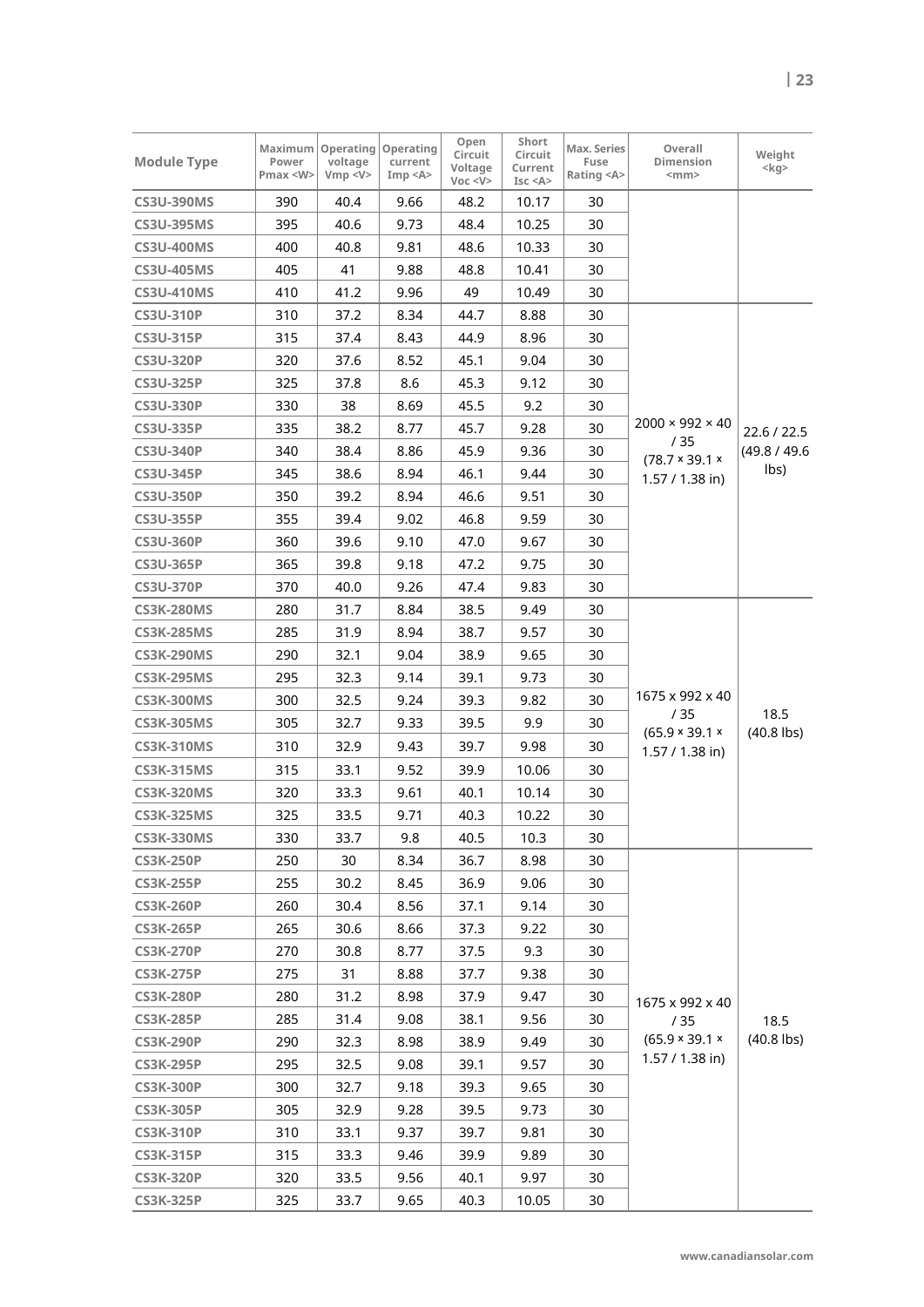| <b>Module Type</b> | Maximum<br>Power<br>Pmax < W | Operating<br>voltage<br>Vmp < V> | Operating<br>current<br>Imp < A> | Open<br>Circuit<br>Voltage<br>Voc < V | Short<br>Circuit<br>Current<br>Isc < A | Max. Series<br>Fuse<br>Rating <a></a> | Overall<br>Dimension<br>$<$ mm $>$       | Weight<br>$<$ kg>    |
|--------------------|------------------------------|----------------------------------|----------------------------------|---------------------------------------|----------------------------------------|---------------------------------------|------------------------------------------|----------------------|
| <b>CS1V-240MS</b>  | 240                          | 28.3                             | 8.48                             | 34.7                                  | 9.15                                   | 15                                    |                                          |                      |
| <b>CS1V-245MS</b>  | 245                          | 28.6                             | 8.58                             | 34.9                                  | 9.22                                   | 15                                    |                                          |                      |
| <b>CS1V-250MS</b>  | 250                          | 28.8                             | 8.68                             | 35.1                                  | 9.29                                   | 15                                    |                                          |                      |
| <b>CS1V-255MS</b>  | 255                          | 29.0                             | 8.79                             | 35.3                                  | 9.37                                   | 15                                    | 1638x826x40                              | 15.4                 |
| <b>CS1V-260MS</b>  | 260                          | 29.2                             | 8.89                             | 35.5                                  | 9.44                                   | 15                                    | $(64.5 \times 32.5 \times$<br>$1.57$ in) | $(34.0$ lbs)         |
| <b>CS1V-265MS</b>  | 265                          | 29.4                             | 9.00                             | 35.7                                  | 9.51                                   | 15                                    |                                          |                      |
| <b>CS1V-270MS</b>  | 270                          | 29.6                             | 9.11                             | 35.9                                  | 9.59                                   | 15                                    |                                          |                      |
| <b>CS1V-275MS</b>  | 275                          | 29.8                             | 9.22                             | 36.1                                  | 9.66                                   | 15                                    |                                          |                      |
| <b>CS1K-285MS</b>  | 285                          | 29.1                             | 9.80                             | 35.6                                  | 10.64                                  | 20                                    |                                          |                      |
| <b>CS1K-290MS</b>  | 290                          | 29.3                             | 9.89                             | 35.8                                  | 10.72                                  | 20                                    |                                          |                      |
| <b>CS1K-295MS</b>  | 295                          | 29.5                             | 9.98                             | 35.9                                  | 10.81                                  | 20                                    |                                          |                      |
| <b>CS1K-300MS</b>  | 300                          | 29.8                             | 10.08                            | 36.1                                  | 10.89                                  | 20                                    |                                          | 18.9<br>$(41.7$ lbs) |
| <b>CS1K-305MS</b>  | 305                          | 30.0                             | 10.17                            | 36.3                                  | 10.97                                  | 20                                    |                                          |                      |
| <b>CS1K-310MS</b>  | 310                          | 30.2                             | 10.27                            | 36.5                                  | 11.06                                  | 20                                    | 1710x992x40                              |                      |
| <b>CS1K-315MS</b>  | 315                          | 30.3                             | 10.39                            | 36.6                                  | 11.14                                  | 20                                    | $(67.3 \times 39.1 \times$<br>$1.57$ in) |                      |
| <b>CS1K-320MS</b>  | 320                          | 30.5                             | 10.49                            | 36.8                                  | 11.23                                  | 20                                    |                                          |                      |
| <b>CS1K-325MS</b>  | 325                          | 30.7                             | 10.59                            | 37.0                                  | 11.31                                  | 20                                    |                                          |                      |
| <b>CS1K-330MS</b>  | 330                          | 30.9                             | 10.69                            | 37.1                                  | 11.40                                  | 20                                    |                                          |                      |
| <b>CS1K-335MS</b>  | 335                          | 31.1                             | 10.79                            | 37.3                                  | 11.48                                  | 20                                    |                                          |                      |
| <b>CS1K-340MS</b>  | 340                          | 31.2                             | 10.89                            | 37.5                                  | 11.57                                  | 20                                    |                                          |                      |
| <b>CS1K-345MS</b>  | 345                          | 31.4                             | 10.99                            | 37.7                                  | 11.66                                  | 20                                    |                                          |                      |
| <b>CS3W-385P</b>   | 385                          | 38.1                             | 10.11                            | 46.6                                  | 10.66                                  | 20                                    |                                          |                      |
| <b>CS3W-390P</b>   | 390                          | 38.3                             | 10.19                            | 46.8                                  | 10.74                                  | 20                                    |                                          |                      |
| <b>CS3W-395P</b>   | 395                          | 38.5                             | 10.26                            | 47.0                                  | 10.82                                  | 20                                    |                                          |                      |
| <b>CS3W-400P</b>   | 400                          | 38.7                             | 10.34                            | 47.2                                  | 10.90                                  | 20                                    | 2108 x 1048 x 40                         | 24.9                 |
| <b>CS3W-405P</b>   | 405                          | 38.9                             | 10.42                            | 47.4                                  | 10.98                                  | 20                                    | $(83.0 \times 41.3 \times$<br>$1.57$ in) | $(54.9$ lbs)         |
| <b>CS3W-410P</b>   | 410                          | 39.1                             | 10.49                            | 47.6                                  | 11.06                                  | 20                                    |                                          |                      |
| <b>CS3W-415P</b>   | 415                          | 39.3                             | 10.56                            | 47.8                                  | 11.14                                  | 20                                    |                                          |                      |
| <b>CS3W-420P</b>   | 420                          | 39.5                             | 10.64                            | 48.0                                  | 11.22                                  | 20                                    |                                          |                      |
| <b>CS3L-320P</b>   | 320                          | 31.8                             | 10.07                            | 38.8                                  | 10.66                                  | 20                                    |                                          |                      |
| <b>CS3L-325P</b>   | 325                          | 32.0                             | 10.16                            | 39.0                                  | 10.74                                  | 20                                    |                                          |                      |
| <b>CS3L-330P</b>   | 330                          | 32.2                             | 10.24                            | 39.2                                  | 10.82                                  | 20                                    | 1765 x 1048 x 40                         | 20.6                 |
| <b>CS3L-335P</b>   | 335                          | 32.4                             | 10.34                            | 39.4                                  | 10.90                                  | 20                                    | $(69.5 \times 41.3 \times$<br>$1.57$ in) | $(45.4$ lbs)         |
| <b>CS3L-340P</b>   | 340                          | 32.6                             | 10.43                            | 39.6                                  | 10.98                                  | 20                                    |                                          |                      |
| <b>CS3L-345P</b>   | 345                          | 32.8                             | 10.52                            | 39.8                                  | 11.06                                  | 20                                    |                                          |                      |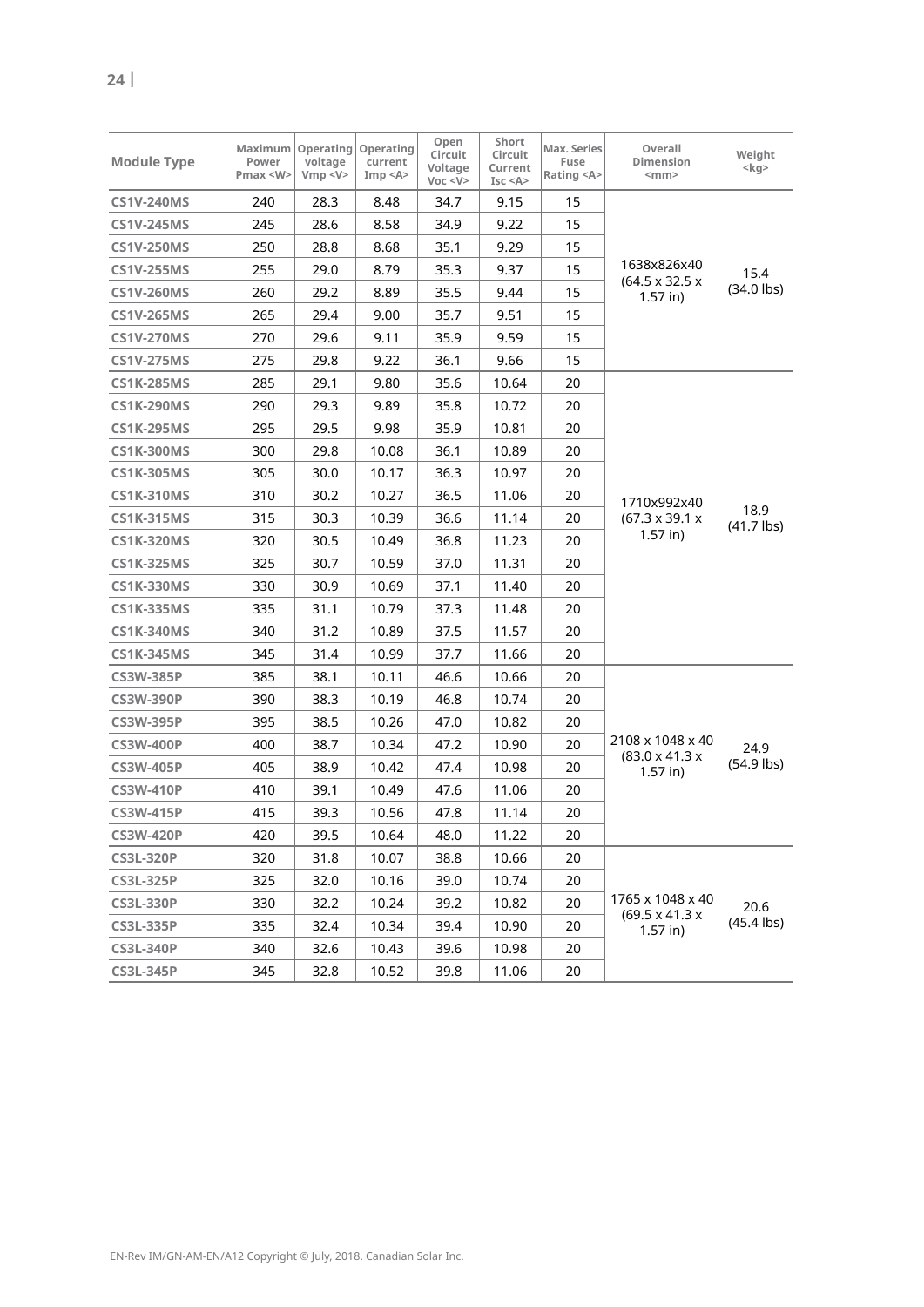# **anneX D: moDule CleanInG GuIDelIne**

This manual covers requirements for the cleaning procedure of Canadian Solar Inc. photovoltaic modules. The purpose of these cleaning guidelines is to provide general information for cleaning Canadian Solar modules. Professional installers should read these guidelines carefully and strictly follow these instructions.

Failure to follow these instructions may result in death, injury or property damage to the photovoltaic module. Damages induced by inappropriate cleaning procedures will void Canadian Solar Inc. warranty.



# **safetY WaRnInG**

- · Cleaning activities create risk of damaging the modules and array components, as well as increasing the potential electric shock hazard.
- · Cracked or broken modules represent an electric shock hazard due to leakage currents, and the risk of shock is increased when modules are wet. Before cleaning, thoroughly inspect modules for cracks, damage, and loose connections.
- · The voltage and current present in an array during daylight hours are sufficient to cause a lethal electrical shock.
- · **Do not** immerse the module, partially or totally, in water or any other cleaning solution.
- · Ensure that the circuit is disconnected before starting the cleaning procedure as contact with leakage of electrically active parts can result in injury.
- · Ensure that the array has been disconnected from other active components (such as inverter or combiner boxes) before starting with the cleaning.
- · Wear suitable protection (clothes, insulated gloves, etc.).

#### **HanDlInG notICe**

· Use a proper cleaning solution and suitable

cleaning equipment.

- · **Do not** use abrasive or electric cleaners on the module.
- · Particular attention should be taken to avoid the module backsheet or frame to come in contact with sharp objects, as scratches may directly affect product safety.
- · **Do not** use de-greasers on the module.
- · **Do not** use cleaning corrosive solutions containing acid, alkali, acetone, or industrial alcohol.
- · Canadian Solar Inc. recommends to avoid rotating brush cleaning methods, as they could create micro-cracks in the PV modules.
- · Dirt must never be scraped or rubbed away when dry, as this will cause micro-scratches on the glass surface.

#### **oPeRatIon PRePaRatIon**

- · Noticeable dirt must be rubbed away by gentle cleaning-implement (soft cloth, sponge or brush with soft bristles).
- · Ensure that brushes or agitating tools are not abrasive to glass, EPDM, silicone, aluminum, or steel.
- · Conduct the cleaning activities avoiding the hottest hours of the day, in order to avoid thermal stress on the module.

We recommend the following to be used:

- · Water with low mineral content
- · Near neutral pH water
- · The maximum water pressure recommended is 4 MPa (40 bar)

### **CleanInG metHoDs**

#### **method a: Compressed air**

Canadian Solar Inc. recommends cleaning the soft dirt (like dust) on modules just with compressed